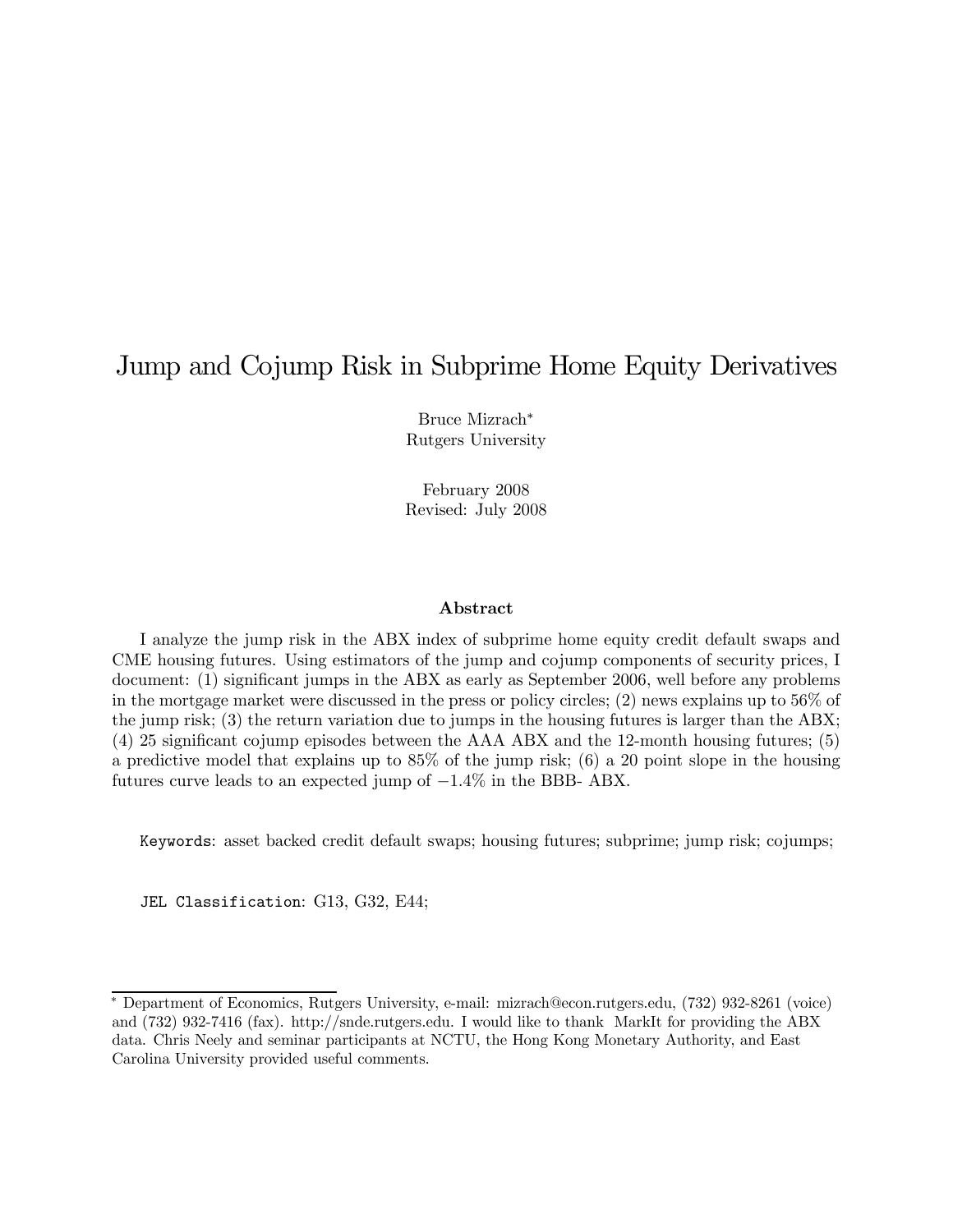### 1. Introduction

Asset backed securities in residential real estate are an innovative structured financial product that has helped to diversify credit risk among intermediaries. They have indirectly benefited the consumer through lower financing rates. This market includes both residential mortgage backed securities (RMBS) and home equity loans (HEL). The HEL segment, which includes both first and second lien mortgages, has grown to nearly \$600 billion by the end of 2007 and helped to raise U.S. home ownership rates to a 2005 peak of 69%.

In the spring of 2007, these instruments came into focus with a collapse in credit markets around the world. Particular attention was paid to the so-called subprime market, a subset of home borrowers who failed to meet conventional mortgage qualifying criteria. These borrowers constitute an important class of the residential real estate market, particularly in recent years. Schloemer, Li, Ernst, and Keist (2006) estimate that the subprime share of mortgage originations reached 23% in 2006, up from only 10% in 1998. First-lien sub-prime mortgage loans as well as second-lien home equity loans and home equity lines of credit (HELCOs) are all part of what is called the Home Equity ABS sector.<sup>1</sup>

As real estate prices began to fall, in some areas as early as 2005, these subprime borrowers came under particular stress. Delinquency rates began to rise. The Mortgage Bankers Association survey for the first quarter of 2008 showed a delinquency rate of 6.35%, up from 4.84% one year prior. 2.47% of loans were in foreclosure, the highest recorded in the MBA survey since 1979. While subprime fixed and adjustable rate mortgages represent only 12% of total loans outstanding, they represent 50% (11% and 39%) of all foreclosures.

The mortgage originators have seen the largest declines in shareholder equity, with Countrywide and First Franklin experiencing declines in their stock prices of −78.7% and −32.2% and in 2007. New Century, a California based lender specializing in the subprime market, declared bankruptcy on April 1, 2007. IndyMac bank, one of the largest thrifts, was seized by the FDIC on July 12, 2008. Major Wall Street firms have, as of June 2008, written down more than \$200 billion in assets, with the largest losses at UBS  $(\$37bn)$ , Citigroup  $(\$34.5bn)$ , and Merrill Lynch  $(\$23.8bn)$ .

This paper attempts to assess financial market anticipations of these real estate and credit market issues. I analyze two derivative securities markets that are closely linked to changes in

<sup>1</sup> Ashcraft and Scheurmann (2008) note that other non-conventional mortgages, including Alt-A and Jumbo loans, are classified into the Residential Mortgage Backed Securities (RMBS) sector.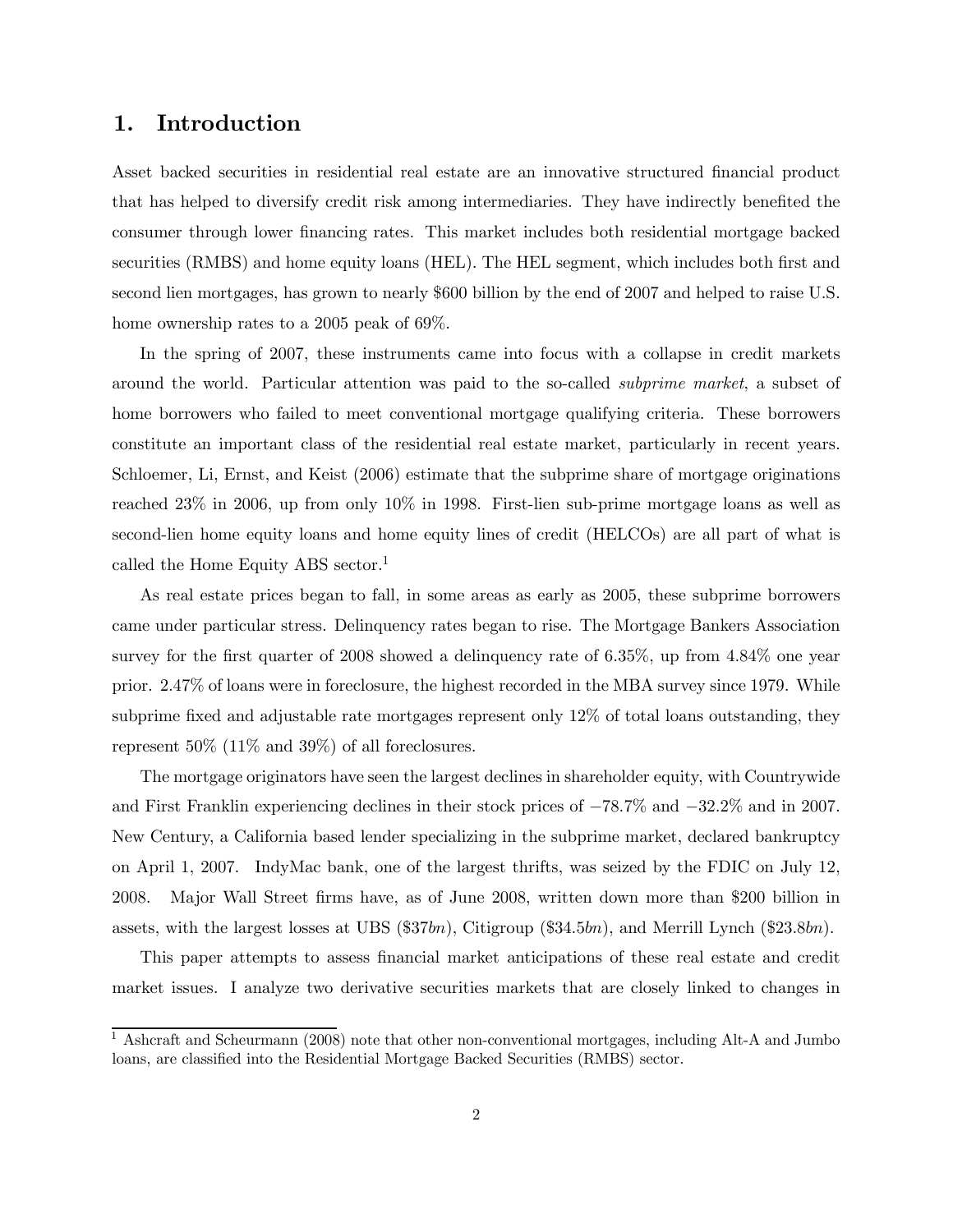home prices and affordability. The first of these is the ABX.HE index, compiled by MarkIt, an independent provider of credit derivatives pricing. The ABX aggregates prices on the cost of credit default swaps on subprime mortgage backed securities.

The ABX index has been used to provide long and short exposure during the credit crisis and to price illiquid mortgage backed securities. The Wall Street Journal reported in December 14, 2007 that Goldman Sachs' structured products trading group earned more than \$4bn in profits in 2007 from shorting subprime securities using the ABX. John Paulson's Credit Opportunities hedge fund returned 589.9% in 2007 betting on a decline in subprime mortgages, generating Paulson \$3.7bn.

Motivated by the new accounting rule FASB 157, banks are being prompted to mark their securities to market prices rather than models. The ABX, according to Reuters, is being used to price up to \$1 trillion dollars in subprime mortgage securities.

The second part of the paper analyzes the Chicago Mercantile Exchange's futures prices on the residential real estate market. These futures contracts began trading in the Spring of 2006 and have provided a way to hedge the value of individual homes. The futures contracts track a repeat sales housing index originally constructed by Case and Shiller (1989).

Contracts trade at a variety of maturities, ranging from one month to several years. The term structure of prices is currently inverted, indicating that the market anticipates housing prices will fall further. At the end of July 2008, the composite index price for August 2008 was at 175.80, more than 13% above the 151.40 closing price for November 2010 settlement.

I rely on the recent methods introduced by Barndorff-Nielsen and Shephard (2006) to extract the jump risk component from these derivative security prices. The procedure isolates the portion of security returns coming from discontinuous movements or jumps in the underlying stochastic process. I use Huang and Tauchen's (2005) estimator of relative jumps to assess statistical significance. In Mizrach (2009), I show that these methods, even at a daily frequency, can be useful in analyzing sudden market movements. This paper assesses their small sample properties using a Monte Carlo exercise and finds good power as long as the jump contribution to total variance is not too small.

I detect significant jump risk across all the credit quality tranches of the ABX. Most notable perhaps are the significant jumps in September 2006 long before the ABX index had shown any signs of weakness and was trading above par. The jump episodes correspond closely to economic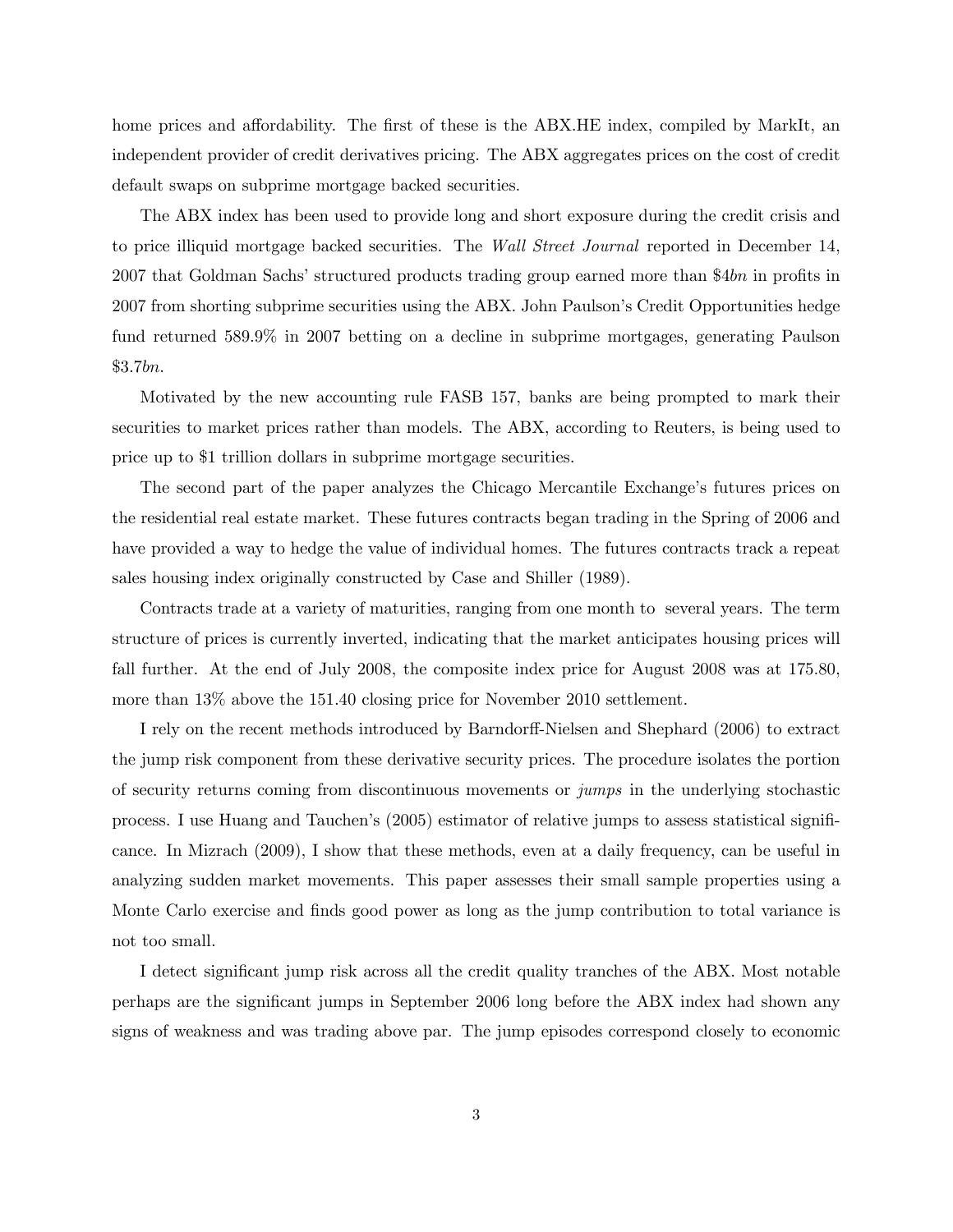news which I have collected from public and private sector reports on the subprime crisis. News dummies explain up to 56% of the variation in the jump risk.

Jumps in the housing futures explain more than 40% of the total return variation, and the 1 and 12-month contracts both experience significant jumps on nearly 2 out 3 days in the sample. These jumps are not, overall, related to news about the ABX, but I still find an important linkage between the levels and jumps of the housing futures and the subprime index.

I isolate common movements across the two markets using a measure of cojump risk introduced by Bollerslev, Law and Tauchen (2007). Beine, Lahaye, Laurent, Neely and Palm (2007) examine cojump risk in foreign exchange due to central bank intervention and Lahaye, Laurent and Neely (2007) analyze the effect of macroeconomic announcements on cojumps across stock, bond, foreign exchange and commodity markets.

There is, at the moment, no asymptotic theory for cojump processes, so I again undertake a Monte Carlo analysis. A studentized moving average of the daily return cross products shows good power for detecting cojumps. I find 25 or more significant cojumps between the futures and the ABX. Unlike the jump risk in the futures series, news dummies explain up to 42% of the cojump risk.

The final section of the paper estimates a predictive model for jump risk. Current jump risk is fitted to lagged jump risk and lagged squared jump risk, the jump risk in the housing futures and the slope of the housing futures curve. The model explains up to 85% of the jumps. The slope of the housing futures curve matters for jumps in 3 of the 5 tranches. For the BBB- tranche, a slope of 20 points in the futures curve, a level reached during the peak of the housing bubble, implies an expected daily jump of  $-1.4\%$ .

Section 2 begins with details about the asset backed mortgage securities market which the ABX tracks. Section 3 develops the methodology for extracting jumps and assessing their statistical significance. Section 4 conducts Monte Carlo analysis of the daily jump estimator. Section 5 provides estimates for the jump risk across all the credit quality tranches of the ABX. Section 6 links the jump risk with the news flow in the markets about the subprime crisis. Section 7 describes the real estate futures market, and in Section 8, I analyze the jump risk in the CME futures prices. In Section 9, I analyze the cojump risk between the two housing derivatives markets, and I then use, in Section 10, a simple empirical model to summarize their interactions. I conclude with a limited set of policy implications and ideas for future research in Section 11.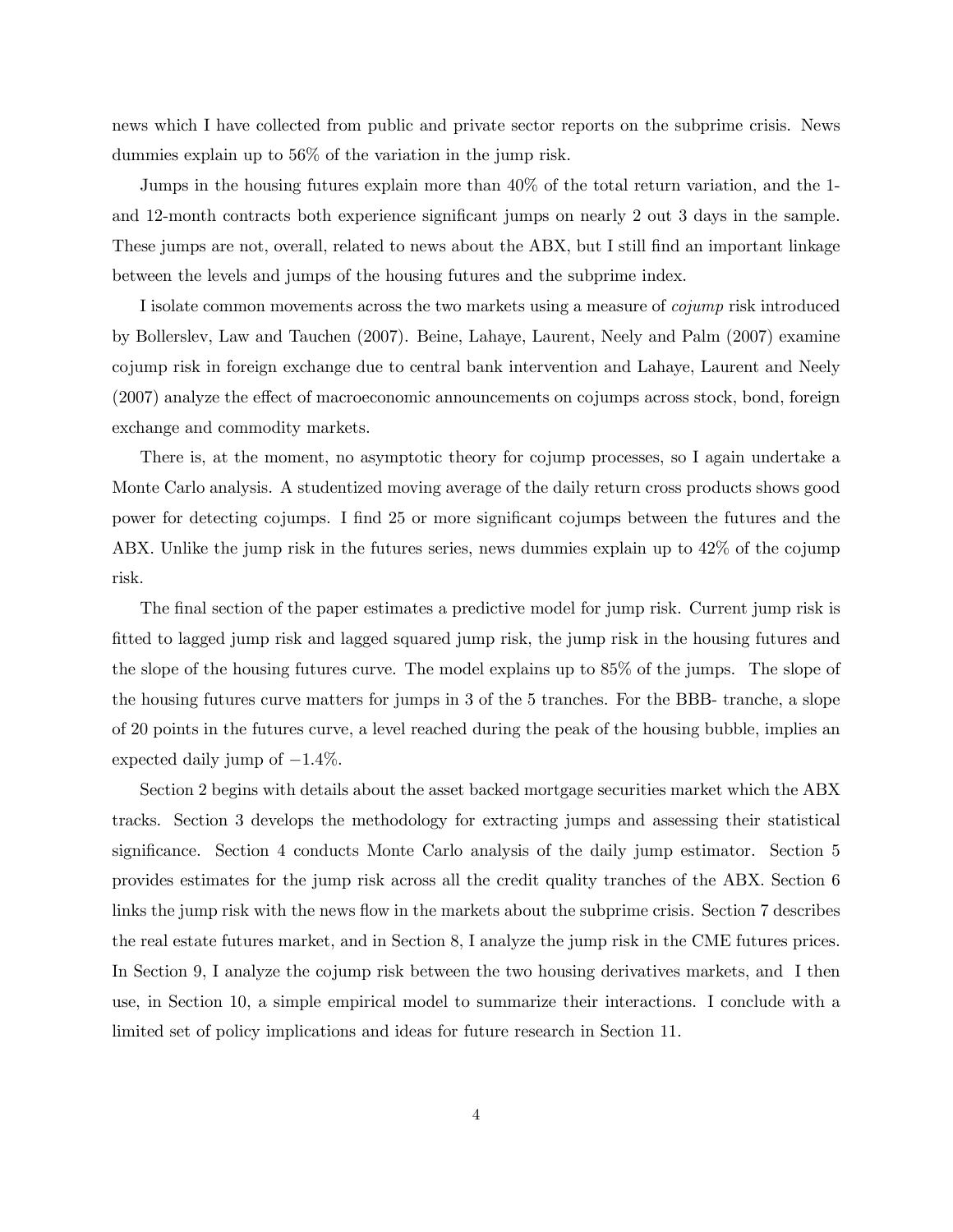## 2. Data: ABX

### 2.1 Asset backed securities

Asset backed securities (ABS) are structured fixed income instruments that distribute cash flows from a designated pool of loans. By pooling across households and regions, they mitigate the idiosyncratic risk of any individual borrower.

The corporate finance motivations behind asset securitization are related to capital market imperfections. In principal, securitizing should not effect the value of the firm. As Minton, Opler and Stanton (1999) note, the firm should be indifferent between issuing asset-backed and unsecured debt.

Lang, Poulsen and Stulz (1995) emphasize agency costs of managerial discretion as one motive. The firm may find it more efficient to create a *special purpose vehicle* (SPV) to monitor the cash flows. These SPVs are typically legally distinct entities that provide no explicit recourse to the sponsoring firm's assets, eliminating the credit exposure from the firm's balance sheet. The net impact of improved monitoring and credit risk insulation is that the SPV often achieves a higher credit rating than the originator.

Research on ABS indicates that the market assumes there is some implicit recourse from the sponsoring firm and the SPV. Gorton and Souleles (2006) find in a sample of over 400 SPVs that poorly rated sponsors had to promise more than 50 basis points of additional yield on average, regardless of the credit rating of the SPV.

On balance, Thomas (2001) shows, the securitization process is wealth creating for the firm that sells the assets. The benefits may be even larger for firms, like banks, whose capital base is closely regulated.

The securities bundle cash flows, transforming, as Jobst (2005) notes, an illiquid set of receivables into tradable claims or tranches. Wighton (2005) emphasizes that the division into distinct slices of risk and maturity make the securities attractive to a wide array of potential buyers.

The market has grown incredibly over the last decade. In 1996, there was a total of \$404 billion in asset backed securities, with credit card receivables (\$180.7 billion) and auto loans (\$71.4 billion) the two largest categories.

[Insert Table 1 Here]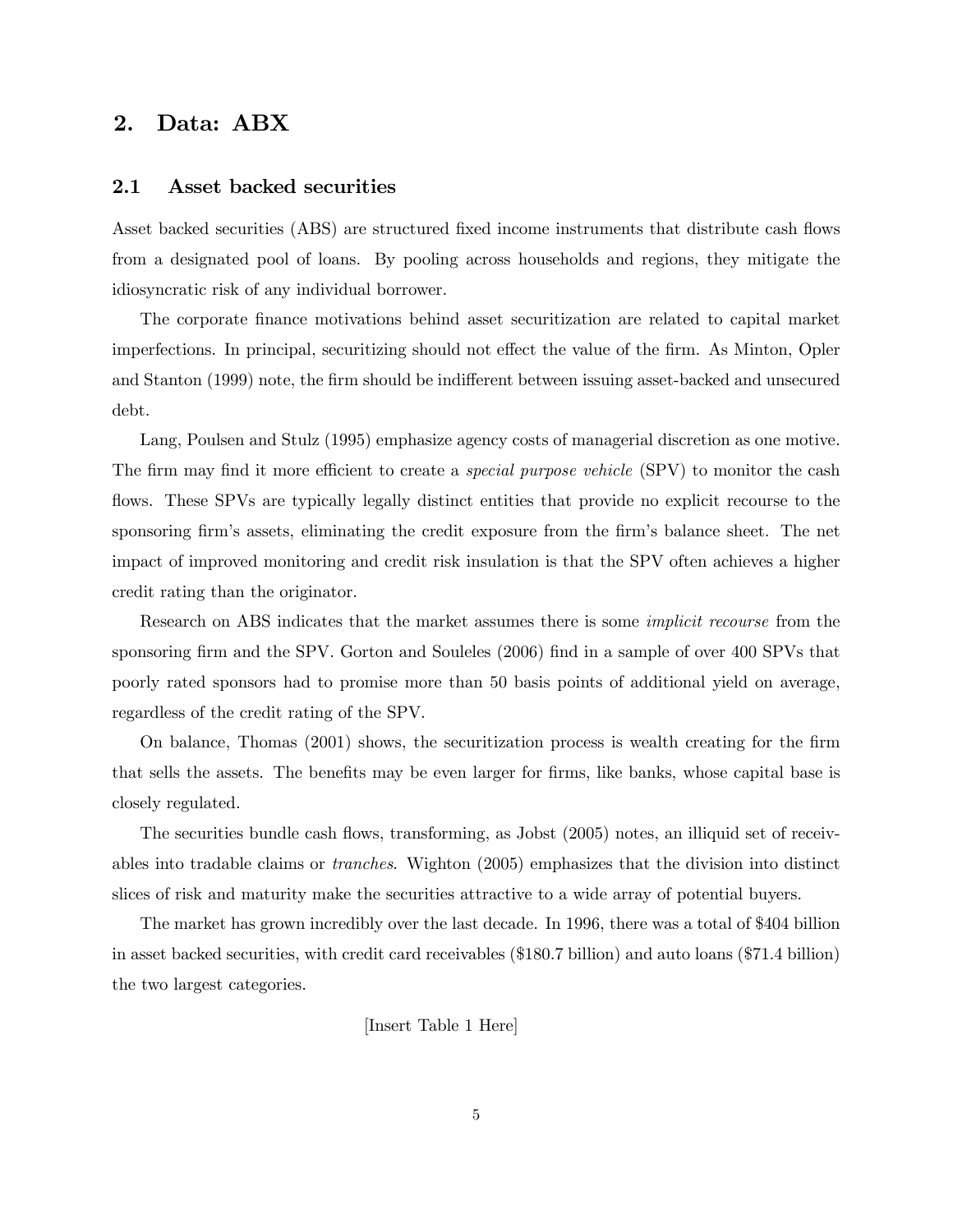Between 1996 and 2007, the market grew by almost 18% per year to reach a total of \$2, 472.4 billion. I now turn to the home equity loans (HEL) securities that are the focus of this paper.

### 2.2 Home equity loans

In 2004, as housing prices were reaching their peak and low interest rates were making refinancing a popular choice for homeowners, HEL securities surpassed credit card receivables as the largest category of asset backed securities, \$454.0 versus \$390.7 billion. From 1996 to 2007, they grew nearly 25% per year. In 2007 alone, the Securities Industry and Financial Markets Association (SIFMA) reported issuance of \$222 billion in HEL.<sup>2</sup>

Thomas (2001) documents that the majority of HEL loans are cash out refinancing, with the cash flows used to consolidate debt, pay for education, or to make home improvements. For more than a decade, these loans have been made available to subprime borrowers. These high risk borrowers, according to Standard and Poor's,<sup>3</sup> have Fair Isaac & Co. (FICO) credit scores in the low 600s, high loan to value (LTV) ratios, and they may lack documentation of their income or assets.

As the credit crunch unfolded in 2007, HEL securities faced growing credit spreads, deteriorating collateral, and the prospect of ratings downgrades from the credit rating agencies. According to SIFMA, "in excess of 95 percent of ABS downgrades in the 2005-2007 vintages sector were HEL." So while HEL securities face systematic risk from changes in underlying real estate prices and/or changes in the ability of homeowners to repay their mortgages, different tranches are particularly vulnerable.

### 2.3 Credit default swaps

One mechanism for hedging this risk was a new instrument known as a credit default swap. Credit default swaps are derivative securities that pay security holders contingent upon a credit event. Typically, these are triggered by some failure to deliver the underlying cash flows promised to the security pool. There are now very liquid markets in credit default swaps on corporate and sovereign bonds.

<sup>2</sup> The data are from the Securities Industry and Financial Markets Assocation (SIFMA), "U.S. Market Outlook," January 2008. \$1, 700 billion of mortgage backed securities were issued in 2007. These securities are backed by primary mortgages though and are not incorporated into the ABX indices.

<sup>3</sup> Victoria Wagner, "Credit FAQ: Will Subprime Woes Spread To The Wider Mortgage Market?," March 13, 2007.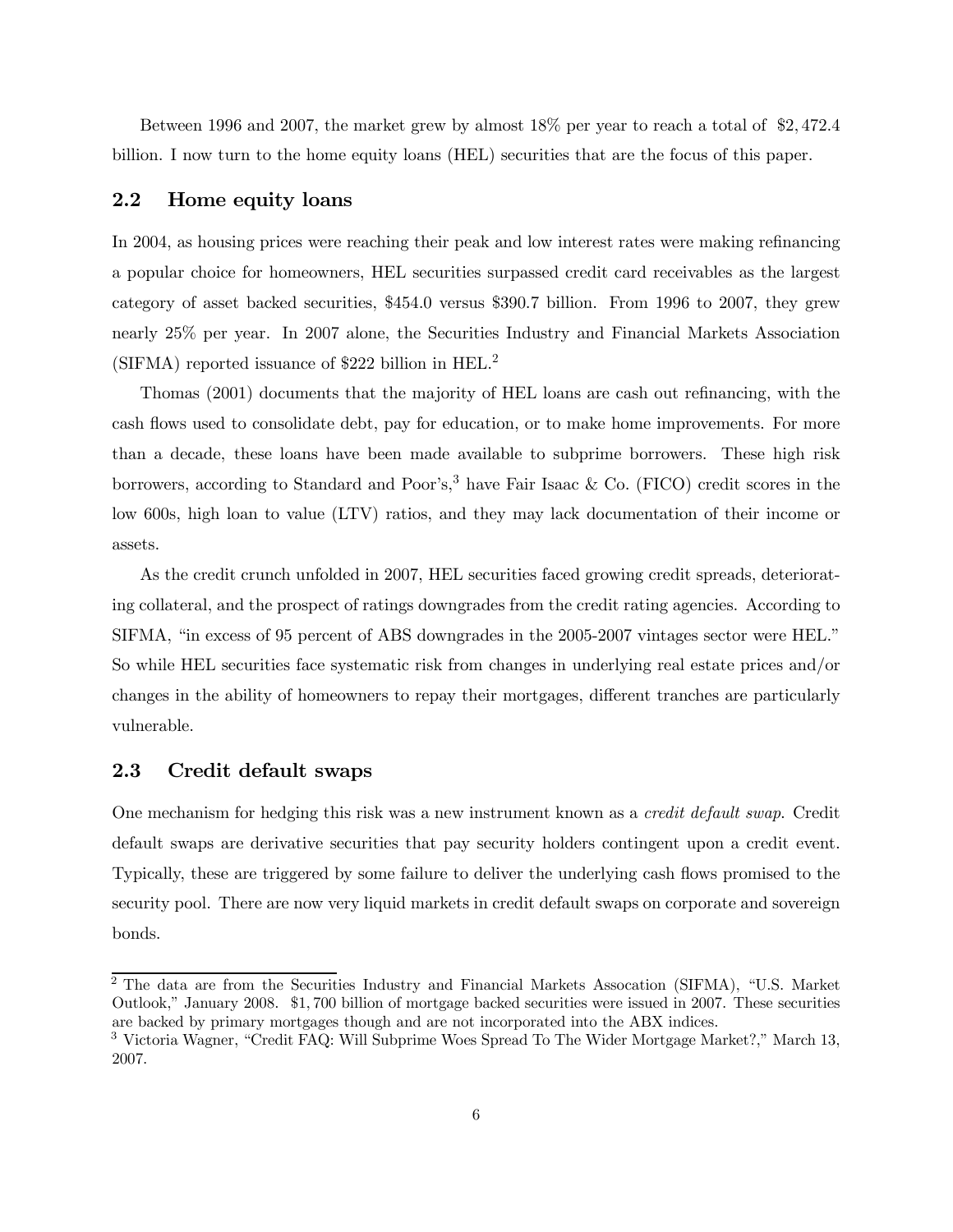Credit default swaps on ABS reference individual tranches from an SPV because they are likely to have a wide range of default probabilities. Other unique features of asset backed securities are: (1) the amortization of principal; (2) adjustment of security values in light of partial interest shortfalls or principal writedown.<sup>4</sup> Both considerations require a careful definition of default and settlement procedures. The market has, since 2006, begun to standardize though.

With home equity securities, credit default swaps provide a sequence of payments to the protection buyer. For this reason, the contracts are often referred to as pay-as-you-go. The protection seller will compensate for losses in principal and any interest shortfall. These differ from corporate credit default swaps which usually involve a single payment after a credit event. Because the maturity of the ABS contract is usually the same as the underlying mortgage securities, ABS credit default swaps can have long maturities. Corporate bond contracts typically last only 5 years.

### 2.4 The ABX indices

### 2.4.1 Entities

The ABX indices are aggregators of the performance of a variety of credit default swaps on asset backed securities. MarkIt Ltd., a London based source of credit derivatives information, collects information on individual credit default swaps and produces a series of indices that have become benchmarks for the industry. This paper studies the ABX.HE indices which track home equity loans.

MarkIt has eight criteria for including a security in the index: (a) deals from the largest 25 issuers (by sub-prime home equity issuance); (b) issued within the last six months (c) offering size of at least  $$500M$ ; (d) at least  $90\%$  1st lien mortgages; (e) weighted average FICO credit score  $\lt$ 660; (f) Deals must pay on the 25th of the month; (g) Referenced tranches must bear interest at a floating rate benchmark of one-month LIBOR; (h) at issuance, each deal must have tranches of the required ratings with a weighted average life greater than 4 years, except the AAA which must have an average life of longer than 5 years.

From a list of 54 reference obligations that met the MarkIt criteria, 20 distinct securities were chosen to form the ABX HE-061 index which was constituted on January 11, 2006. The index began trading on January 19, 2006. There have been subsequent indices formed every 6 months, with HE-062 pricing beginning on July 19, 2006, HE-071 on January 19, 2007, and HE-072 on July

<sup>&</sup>lt;sup>4</sup> The principal can also be written back up in the event of catchup payments by the security pool.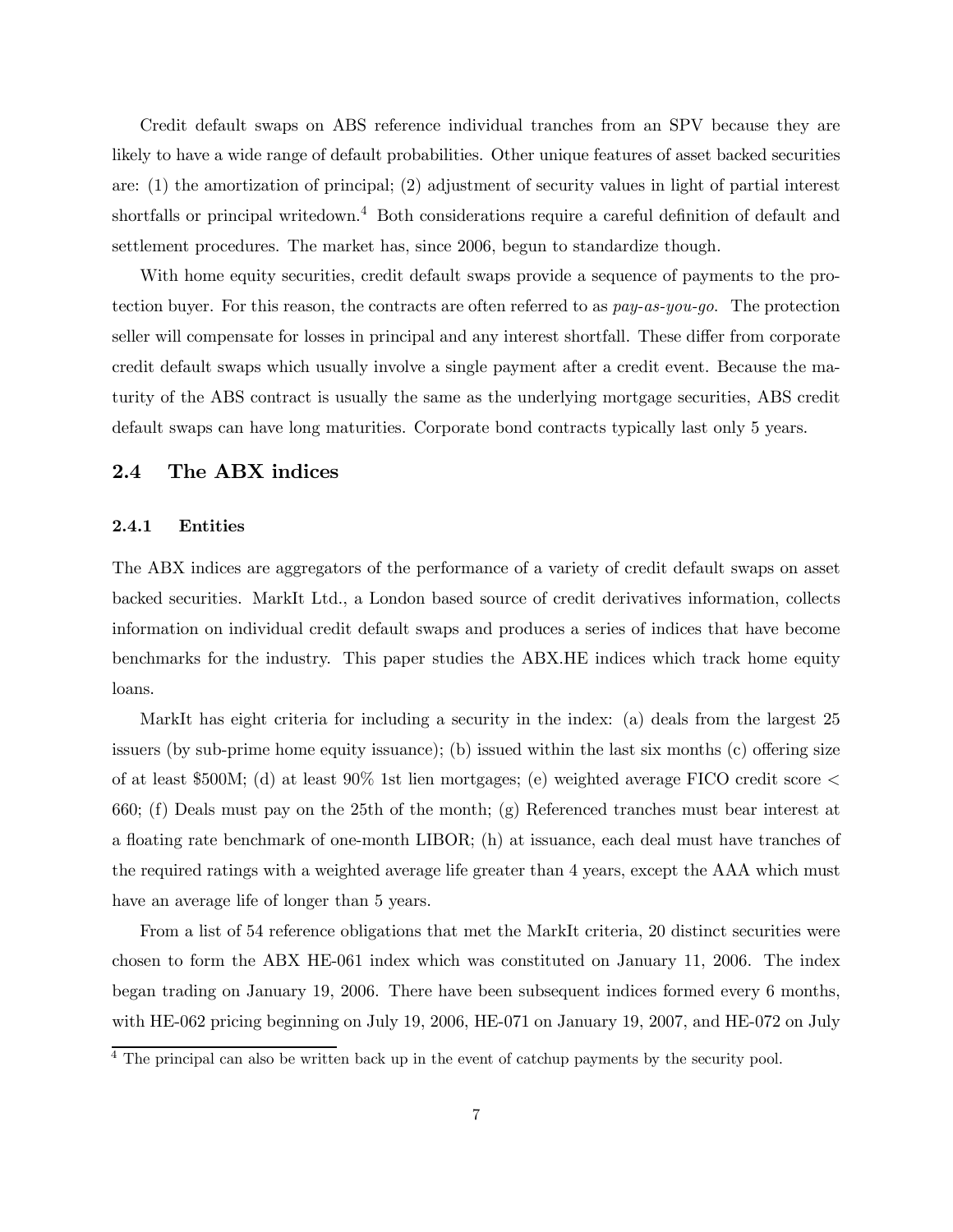19, 2007. There are 5 credit tranches to each of the underlying exposures, AAA, AA, A, BBB and BBB-. Ratings are determined by the lower of the Moody's or Standard & Poor's grades.

The 15 issuers that make up the ABX index are in the first column of Table 2.

#### [Insert Table 2 Here]

Nearly every major investment bank is represented including Barclays, Goldman Sachs, JP Morgan, Merrill Lynch, Morgan Stanley and UBS. Non-bank financial intermediaries include GMAC. There are also mortgage originators like Ameriquest, Countrywide, First Franklin, and New Century.

With the recent turmoil in the credit markets, particularly in home equity, MarkIt was unable to constitute an index for 2008. On December 19, 2007, they released a statement that they would postpone the launch of HE 08-1: "Under current index rules, only five deals qualified for inclusion in the MarkIt ABX.HE 08-1. MarkIt and the dealer community considered amending the index rules to include deals which failed to qualify initially but decided against this approach at this time." As of this writing, July 2008, there have been no new rolls of the ABX. On May 14, 2008, MarkIt introduced the "penultimate ABX," a new more senior slice of the AAA tranche for the 07-2 roll. It currently trades about 15% above the AAA.

The characteristics of the HE-061, HE-062 and HE-071 deals are summarized in Table 3.

#### [Insert Table 3 Here]

While the deals have progressively lower FICO scores, and less documentation, the loan to value ratio also falls slightly to offset these risks. The characteristics clearly indicate a very clean exposure to high risk borrowers. While liquidity has certainly fallen off recently, the ABX indices constitute the best available aggregate indicator of subprime borrowing and are now widely used to mark to market institutional portfolios.

#### 2.4.2 Trades and prices

When the ABX indexes are released, they trade at or close to par. Coupon rates for the various releases and credit tranches are in Table 4.

#### [Insert Table 4 Here]

We will try to describe the cash flows when the index is selling at par. A purchaser of default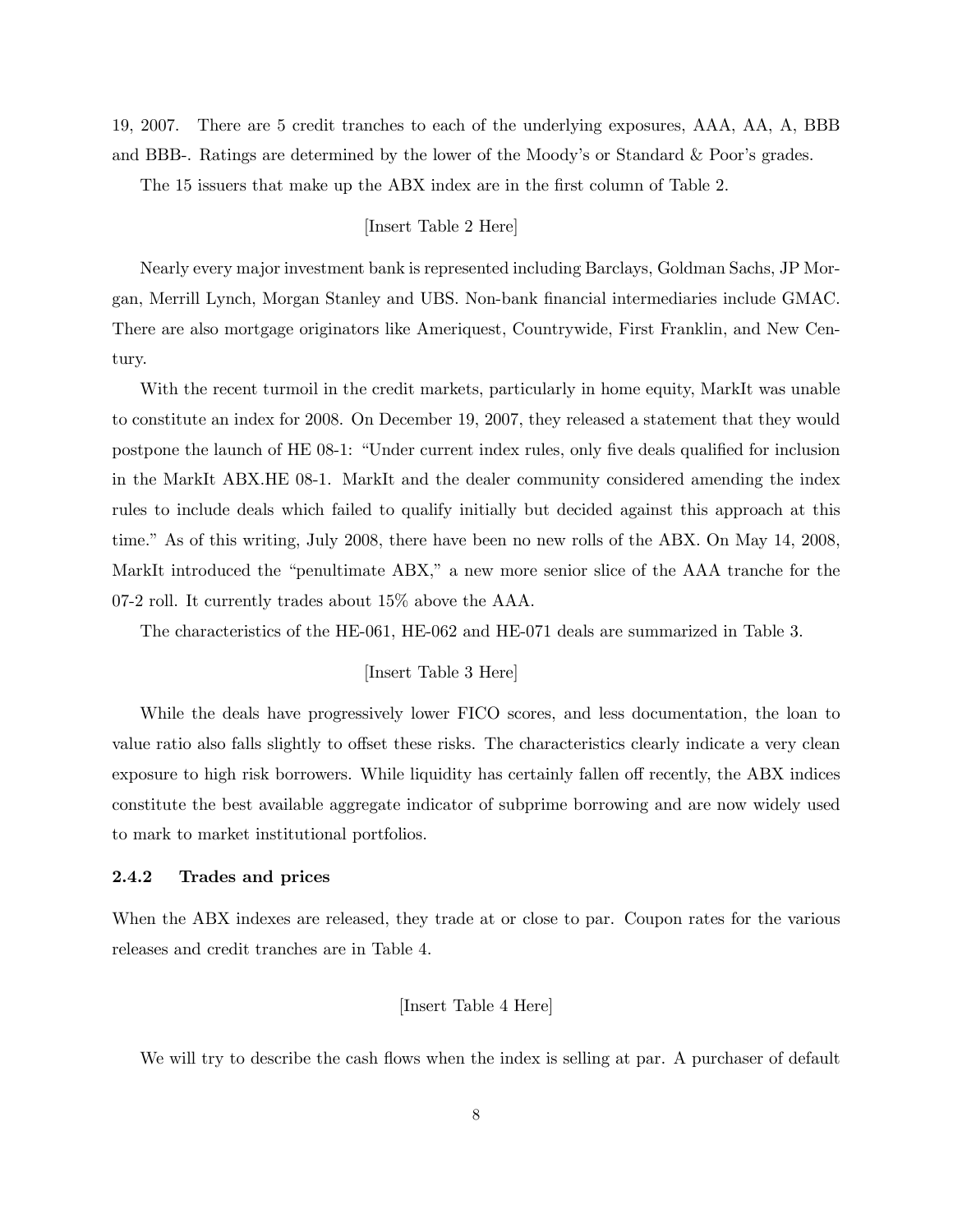protection will pay the coupon rate. To protect \$1 million in security value in the AAA tranche of the 06-1 index, you will pay \$1, 800 per year, usually in monthly installments. For the riskier BBB- security from the first half of 2006, protection buyers must pay a 2.67% coupon, or \$26, 700 per year. Note that for the high credit quality tranches, AAA and AA, coupon rates have actually fallen in the first half of 2007. For riskier BBB and BBB- securities, the coupon rates have risen to up to 342 basis points.

An important part of the recent credit market turmoil is that the ABX securities have fallen dramatically in price. The HE-061 AAA security has traded in a range of 100.32 and 79.97 during our sample, with 100 representing par. With the index trading at a discount, purchasing credit protection becomes much more costly.<sup>5</sup> The buyer must not only pay the coupon, but make payments up front based on the distance from par. With the index at 79.97, a protection buyers would pay

$$
$1mn \times (100 - 79.97)\% + $1,800 = $202,100.
$$

The lower credit quality tranches have seen even larger declines. The ABX-061 BBB- tranche has traded in a range between 100.94 and 15.15. At the low for this index, a protection buyer would pay \$848, 500 up front, plus \$3, 420 per month for credit protection on \$1 million dollars worth of securities.<sup>6</sup>

ABX prices are often quoted in terms of implied spreads. This is an unfortunate convention because it requires a duration estimate of a very complex security. Nonetheless, we use estimates from UBS Securities that are reported in Ashcraft and Scheurmann (2008) to compute implied spreads in Table 5.

#### [Insert Table 5 Here]

We use prices from October 31, 2007 for the ABX.HE-071 tranches. We compute the implied spread as

 $100 \times (100 - p_t)/Duration + coupon.$ 

For the BBB- tranche, for example, we find a spread of

$$
100 \times (100 - 18.94)/2.75 + 389 = 3,337.
$$

<sup>&</sup>lt;sup>5</sup> With the securities trading above par, it is possible that the protection buyer could be a net recipient of cash flows from the protection seller.

 $6$  According to the Wall Street Journal of December 17, 2007, Goldman Sachs had concentrated its short position in the ABX in the BBB- tranche.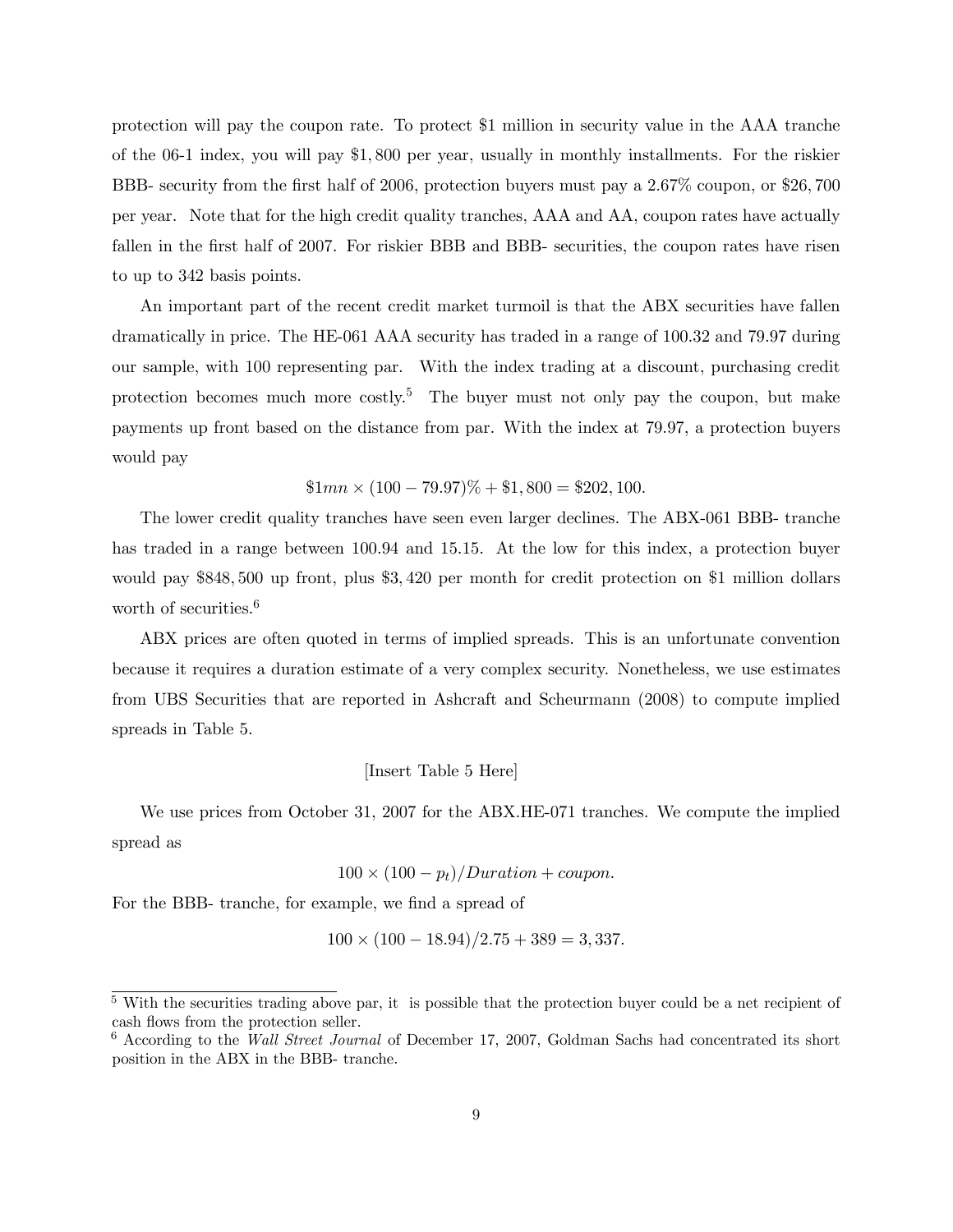These enormous spreads are reflective of the extreme risk in these instruments.

My objective here is to describe the day-to-day movements in the level and volatility of ABS protection, and link to the risk of correlated assets. I turn next to the modeling of discontinuous jumps in this index.

## 3. Jump Processes

Consider a stochastic volatility model with jumps,

$$
dp_t = \mu_t dt + \sigma_t dw_{1,t} + J_t dq_t, \qquad (1)
$$

$$
d\sigma_t^2 = \beta(\theta - \sigma_t^2)dt + \gamma \sqrt{\sigma_t^2} dw_{2,t},
$$
\n(2)

where  $p_t$  is the log price of the underlying asset,  $\mu_t$  is its drift,  $\sigma_t$  is the local volatility,  $w_{1,t}$  and  $w_{2,t}$ are standard Brownian motions with correlation  $\rho$ ,  $q_t$  is a Poisson process with intensity  $\lambda_t$ , and  $J_t$  is a normally distributed jump process with mean  $\mu_J$  and and standard deviation  $\sigma_J$  Define the within day return process,

$$
r_{t,j} = p_{t-1+\frac{j}{M}} - p_{t-1+\frac{j-1}{M}}, \ j = 1, 2, \dots M.
$$
 (3)

The *quadratic variation* for the daily return process is then

$$
[r,r]_t = \int_{t-1}^t \sigma_s^2 ds + \sum_{t-1 < s \le t} J_s^2. \tag{4}
$$

Estimation of the quadratic variation proceeds with discrete sampling from the log price process. The realized volatility is

$$
RV_t = \sum_{j=1}^{M} r_{t,j}^2.
$$
\n
$$
(5)
$$

In the standard stochastic volatility model,  $J = 0$ , researchers have employed realized volatility as an estimator of the integrated volatility,  $\int_t^t$  $_{t-1}^{t}\sigma_{s}^{2}ds.$ 

In the case of discontinuous price paths, Barndorff-Nielsen and Shephard (2006) show that the realized volatility will also include the jump component, and that, in the limit, realized volatility will capture the entire quadratic variation,

$$
\lim_{M \to \infty} RV_t = [r, r]_t \tag{6}
$$

To extract the integrated volatility from (6), Barndorff-Nielsen and Shephard have also introduced the realized bi-power variation,

$$
BV_t = \mu_1^{-2} \sum_{j=1}^{M} |r_{t,j}| |r_{t,j-1}| \tag{7}
$$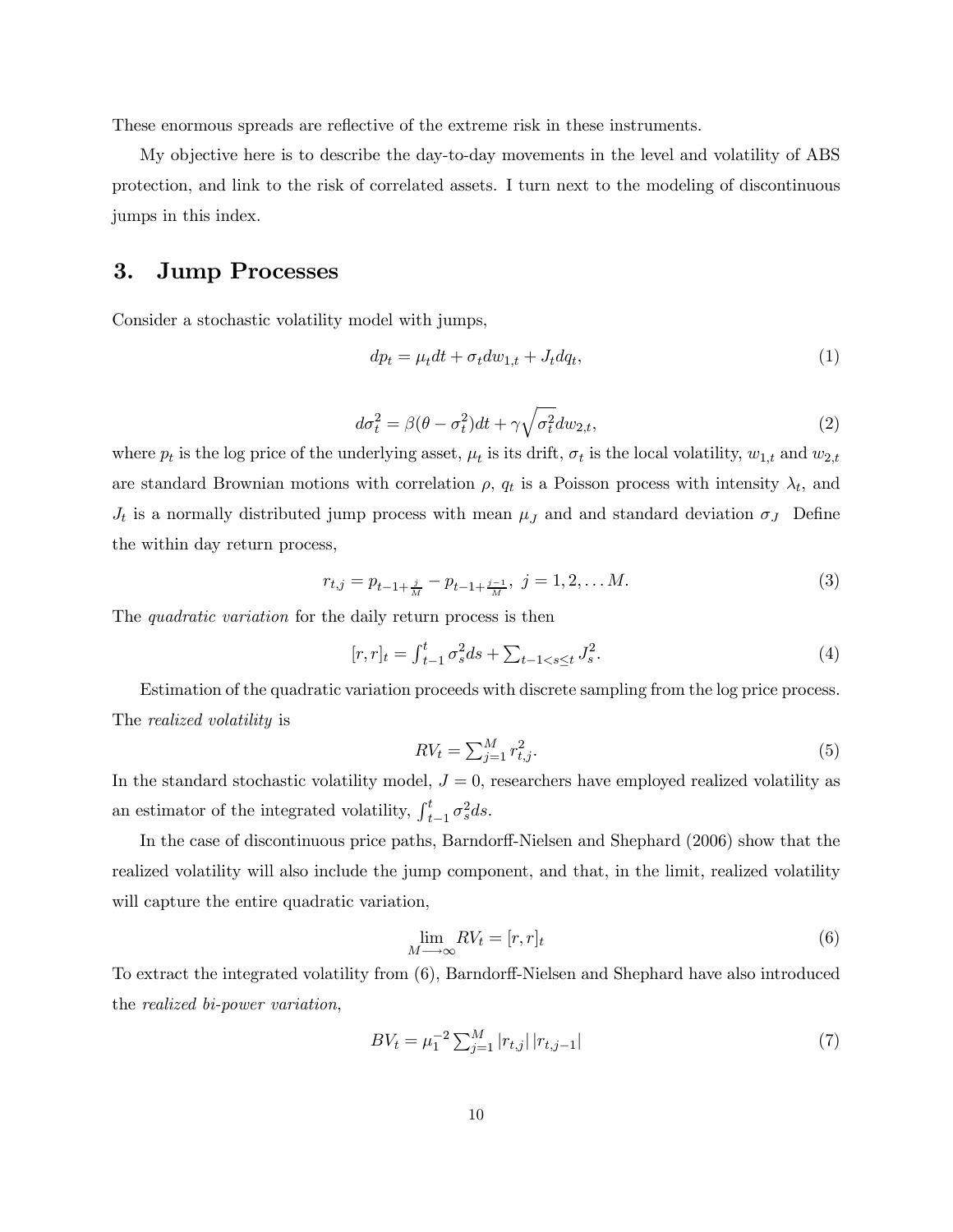where  $\mu_1 = \sqrt{2/\pi}$ . It is then possible to show

$$
\lim_{M \to \infty} BV_t = \int_{t-1}^t \sigma_s^2 ds.
$$
\n(8)

By comparing (6) and (8), we have the estimate of just the jump portion of the process,

$$
\lim_{M \to \infty} (RV_t - BV_t) = \sum_{t-1 < s \le t} J_s^2. \tag{9}
$$

### 3.1 Testing for jump risk

We follow Bollerslev, Law and Tauchen (2007) to analyze the statistical significance of the jump risk. Barndorff-Nielsen and Shephard (2006) show that the joint distribution of  $RV_t$  and  $BV_t$  is asymptotically normal,

$$
M^{1/2} \left[ \int_{t-1}^t \sigma_s^4 ds \right]^{-1/2} \left( \begin{array}{c} RV_t - \int_{t-1}^t \sigma_s^2 ds \\ BV_t - \int_{t-1}^t \sigma_s^2 ds \end{array} \right) \longrightarrow N \left( 0, \begin{array}{cc} v_{qq} & v_{qb} \\ v_{qb} & v_{bb} \end{array} \right) \tag{10}
$$

where  $v_{qq} = 2$ ,  $v_{qb} = 2$ , and  $v_{bb} = (\pi/2)^2 + \pi - 3$ . Approximating this distribution requires an estimate of the *integrated quarticity*  $\int_t^t$  $_{t-1}^{t} \sigma_s^4 ds$ . In computing our test statistics, we utilize a consistent estimator called the tripower quarticity,

$$
TP_{t} = [2^{2/3} \frac{\Gamma(7/6)}{\Gamma(1/2)}]^{-3} \left(\frac{M}{M-2}\right) \sum_{j=3}^{M} |r_{t,j}|^{4/3} |r_{t,j-1}|^{4/3} |r_{t,j-2}|^{4/3}.
$$
 (11)

Relying on the analysis of Huang and Tauchen (2005), we utilize their relative jump measure

$$
RJ_t = \frac{RV_t - BV_t}{RV_t},\tag{12}
$$

and the test statistic,

$$
z_t = \frac{R J_t}{\left[ (v_{bb} - v_{qq}) \frac{1}{M} \max(1, \frac{TP_t}{BY_t^2}) \right]},\tag{13}
$$

which has a standard normal distribution as  $M \longrightarrow \infty$  if  $J_t = 0$ . Monte Carlo evidence in Huang and Tauchen shows that this statistic has good size and power properties.

### 3.2 Daily return analysis

Our ABX data are daily closing observations, and in this section, I adjust the estimators for the lower sampling frequency.

I set the sampling interval to be daily changes,  $M = 1$ , and compute n-day rolling sample estimates of realized volatility,

$$
RV_t = \sum_{k=0}^{n-1} r_{t-k}^2
$$
\n(14)

and bipower variation,

$$
BV_t = (\pi/2) \sum_{k=0}^{n-1} |r_{t-k}| |r_{t-k-1}|.
$$
\n(15)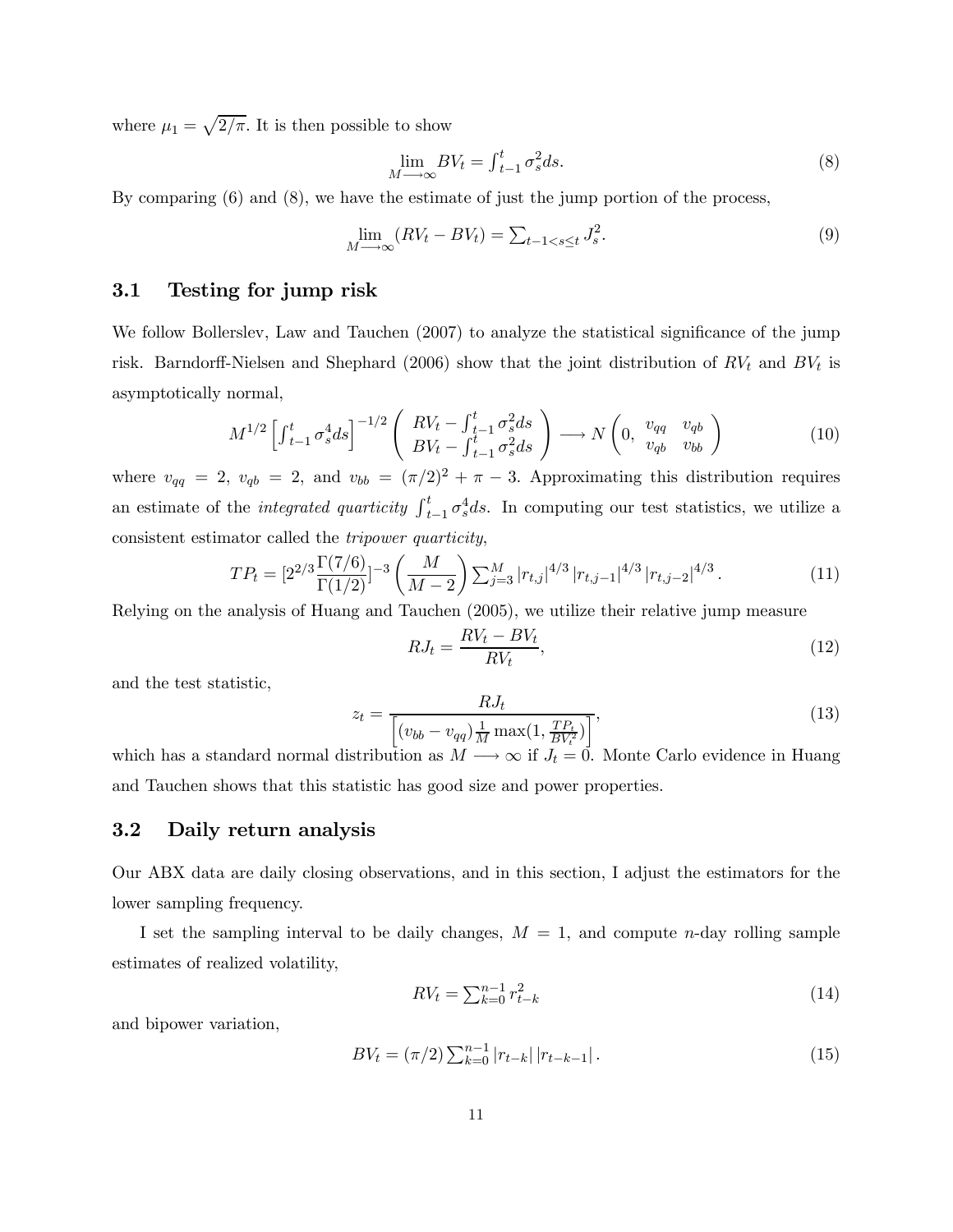I adapt the tripower quarticity for daily changes,

$$
TP_t = \left[2^{2/3} \frac{\Gamma(7/6)}{\Gamma(1/2)}\right]^{-3} \frac{n}{n-2} \sum_{k=0}^{n-1} \left| r_{t-k} \right|^{4/3} \left| r_{t-k-1} \right|^{4/3} \left| r_{t-k-2} \right|^{4/3},\tag{16}
$$

and construct the statistic

$$
z_t = \frac{R J_t}{\left[ ((\pi/2)^2 + \pi - 5) \frac{1}{n} \max(1, \frac{TP_t}{BV_t^2}) \right]}.
$$
\n(17)

I constrain the jump risk to be positive,

$$
J_t^2 = (\max[RV_t - BV_t, 0])/n,
$$
\n(18)

and then compute what Andersen, Bollerslev and Diebold (2006) call the *significant jumps* using an  $\alpha\%$  confidence level,

$$
J_{z,t}^2 = J_t^2 I(z_t > \Phi_\alpha^{-1}),
$$
\n(19)

where  $\Phi$  is the cumulative normal distribution.

I now begin the analysis with an examination of the finite sample properties of the rolling estimator.

### 4. Monte Carlo

I will establish in this section that the rolling daily estimator has good properties when jumps contribute the majority of the return variation. When jumps are not as important, the estimator is very conservative.

### 4.1 Sample design

Consider the process (1)-(2) with parameters to match those in Tauchen and Zhou (2007). The data are driftless,  $\mu(t) = 0$  with volatility mean reversion  $\beta = 0.10$ , and volatility of volatility  $\gamma = 0.05$ . Jumps can occur at every tick with probability  $\lambda dt = 0.05dt$ . The average jump size is  $\mu_J = 0.20$  with a standard deviation of  $\sigma_J = 1.40$ . The return and volatility shocks have a correlation of  $\rho = -0.5$ .

Tauchen and Zhou note that as you raise the long run mean of volatility  $\theta$ , you lower the jump contribution to the total variance. At  $\theta = 0.9$ , the jump contributes only 10%, but at  $\theta = 0.025$ , the jump contribution rises to 76%. I also consider an intermediate case with  $\theta = 0.2$  where the jump contributes 33%.

I use 400 days of simulated 1-minute data which are sampled at 5-minute and daily intervals.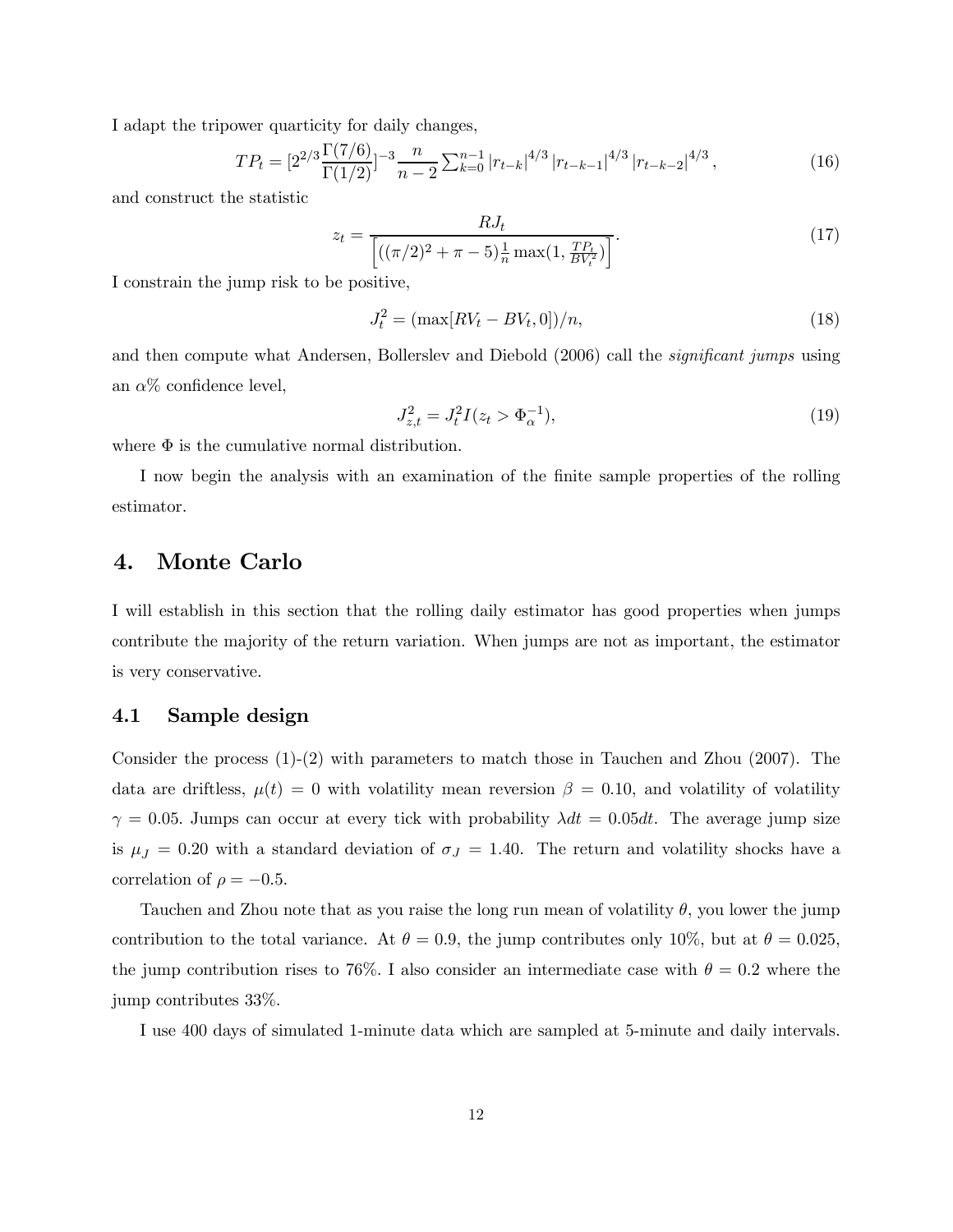For the daily estimator, I set the moving average to  $n = 50$ . The tick frequency and sample length approximate those of the ABX sample.

### 4.2 Size and power

Econometricians, including Andersen, Bollerslev and Diebold (2006), have found that tests using just the jump component (9) typically bias upward the jump frequency. Huang and Tauchen (2005) have established that the relative jump statistic (12) has better size properties. I compare the size and power of this estimator using intra-daily and daily sampling.

For my sample design, the size of both tests, which are tabulated in the top panel of Table 6, is very conservative. In the absence of jumps, the 5-minute estimator rejects no more than 0.87% at the 5% significance level. The rolling estimator never rejects.

### [Insert Table 6 Here]

Although both tests are quite conservative, they have good power, which I report in the lower panel of Table 6, against a process that jumps, on average, once every 20 days. The ability to detect the jumps, particularly for the daily estimator, depends very much on how much the jump process is contributing to the overall volatility.

When jumps represent 3/4 of the total return variation,  $\theta = 0.025$ , the daily and intra-daily estimators are essentially equal. Both reject approximately 85% of the time at the 5% significance level. As  $\theta$  rises and the jump contribution diminishes, the power of the daily estimator falls off much more quickly. At  $\theta = 0.2$ , the intra-daily estimator rejects twice as often at the 5% significance level, 75.8% versus 36.8%. Once jumps represent just 10% of the total variance, the daily estimator falls off even more, rejecting only 7.3% of the time while the intra-daily estimate remains at 64.3%.

The conclusions to draw are fairly straightforward. If you have the intra-daily data, you definitely want to use it, but any jumps detected in the daily estimates should not be ignored.

### 5. Jump Risk Estimates for the ABX

This section reports estimates of model parameters and jump risk for the daily ABX data. I then turn to an exploratory graphical analysis of the 2006-1 roll.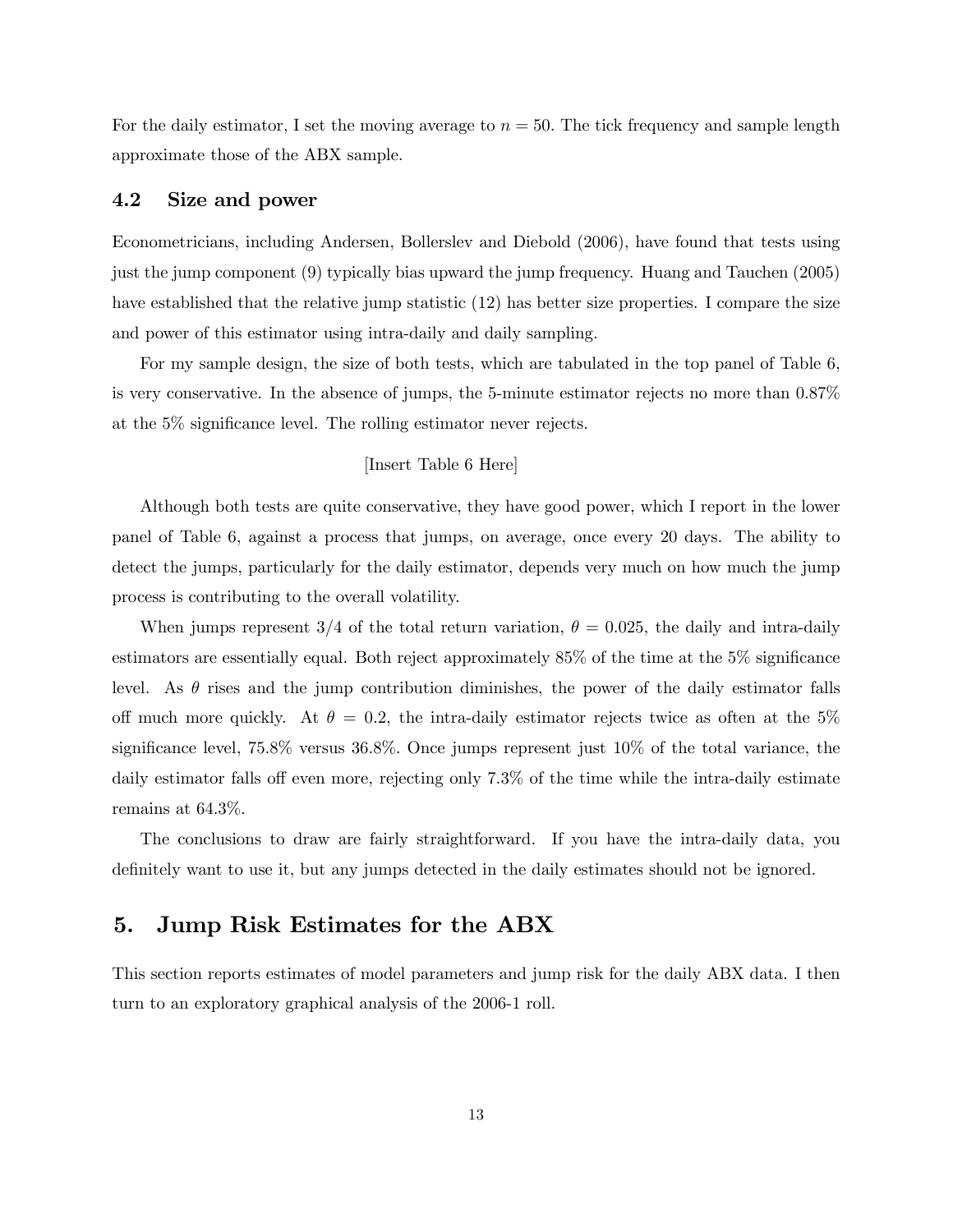### 5.1 Jump risk parameters

I report estimates of the jump contribution (12) for the 5 credit tranches of the four rolls of the ABX. I also assess the statistical significance of these jumps by looking at  $J_{z,t}^2$  using the 95% confidence interval. I also sign the jump direction assuming that the jump is in the same direction as the daily return,

$$
J_{t,z}^* = sign(r_t) \times \sqrt{J_t^2 I(z_t > \Phi_\alpha^{-1})}.
$$
\n(20)

I then use these expressions to estimate the frequency of jumps in a sample of size T

$$
\lambda^* = \#I(J^*_{t,z} > 0)/T = N^*/T.
$$
\n(21)

The expected jump size is also obtained this way

$$
\mu_J^* = \sum_{t=1}^T J_{t,z}^* / N^*.
$$
\n(22)

I report estimates in Table 7.

#### [Insert Table 7 Here]

The 2006-1 roll has the greatest number<sup>7</sup> of significant jumps, ranging from 11 in the BBB credit tranche to 91 in the AAA. Jumps contribute between 4.87% and 23.81% of the total return variation. Even for the BBB, where the overall jump contribution is the lowest, the contribution of jumps reaches a maximum of 38.23%. For the AAA series with the greatest discontinuities, the return contribution from jumps peaks at 81.17%.

Since the series jumps in both directions, the average jump  $\mu_J^*$  is quite small, but they can be quite frequent. The AAA jumps about every 4 days, while the BBB jumps only once every 28 days. On average, across the 5 tranches, there is a jump every 7.01 days.

The 2006-2 roll has anywhere from 0 to 62 jumps. The jump frequency in the middle tranches is similar to the 2006-1, but the BBB- and the AAA jump far less frequently than the 2006-1 security. The contribution of jumps to total variation is just under 10%.

The number of jumps drops off substantially for the 2007-1 ABX. Jumps make up only slightly more than 10% of total variation for the most active AA and BBB tranches. The BBB jumps about once every 8 days, but the BBB- only jumps once in the sample.

The 2007-2 roll has no significant jumps in the lowest credit quality tranches. This is partly due to a very short history after using 50 days in forming the moving average. The AA jumps on

 $^7$  As a robustness check, I also computed the number of significant jumps using the test procedure of Lee and Mykland (2007). I found results quite similar to those reported in Table 7.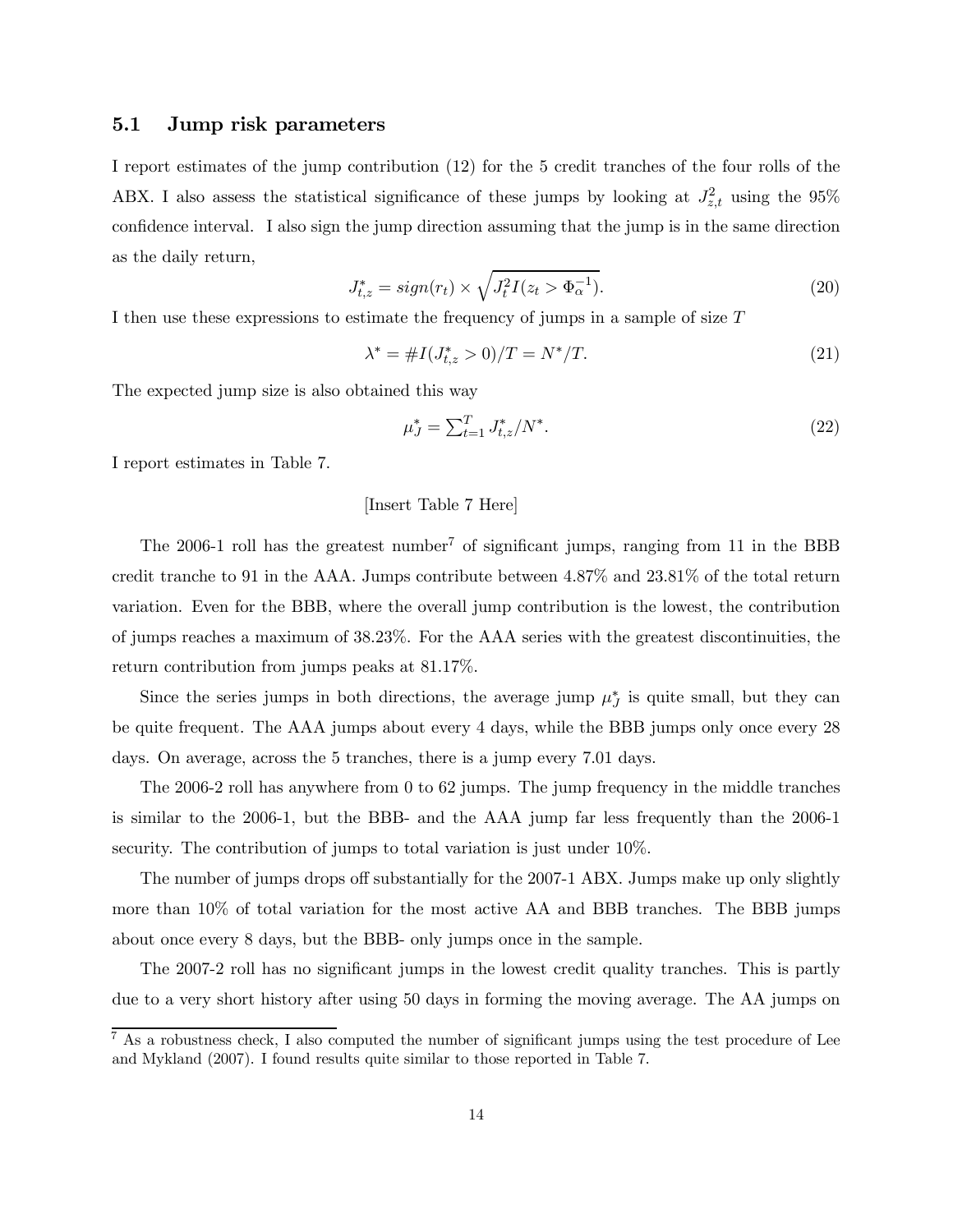44% of the 25 sample days though.

### 5.2 Exploratory analysis

I will focus most of the empirical analysis on the 2006-1 roll which has the highest jump risk. I plot the ABX.HE index A rated tranches are in Figure 1 and the BBB tranches in Figure 2.

> [Insert Figure 1 Here] [Insert Figure 2 Here]

The ABX indices, regardless of credit quality, were all trading within 5% of par until February 2007. It is very interesting that there are small but significant jumps in several indices in November 2006 well before the BBB index loses par. I graph the statistically significant jumps in Figures 3 and 4.

> [Insert Figure 3 Here] [Insert Figure 4 Here]

The first sizable jump risk emerges in early February. On January 31, 2007, the jump risk in the BBB- tranche of reaches −0.17%. By the end of the month, the largest jumps take place. On February 27, 2007, the BBB- tranche spikes down −0.94%. A similar spike occurs a few days earlier, on February 23rd, in the A tranches.

The jump risk quiets down to zero by March, and remains insignificant until May 24-25, 2007. There is another large spike at that point in the BBB- of  $-0.37\%$ . There are jumps in the AA and AAA indices later in the month of May.

The jump risk in the BBB- index again spikes in July 2007, reaching −0.64% on July 24, 2007. That is the last significant jump in the series despite continuing deterioration in the index.

The AAA tranche has jump risk increases in July as well with significant jumps from July 10 to July 17, 2007. Interestingly, July 10, 2007 is the first date that the AAA trades below par. The final significant jump for the AAA occurs on August 2, 2007. The latest jump in the sample is the −0.52% jump on October 26, 2007 in the AA tranche.

It is tempting to begin matching these risks to particular news events, but I will propose in the next section a more formal approach.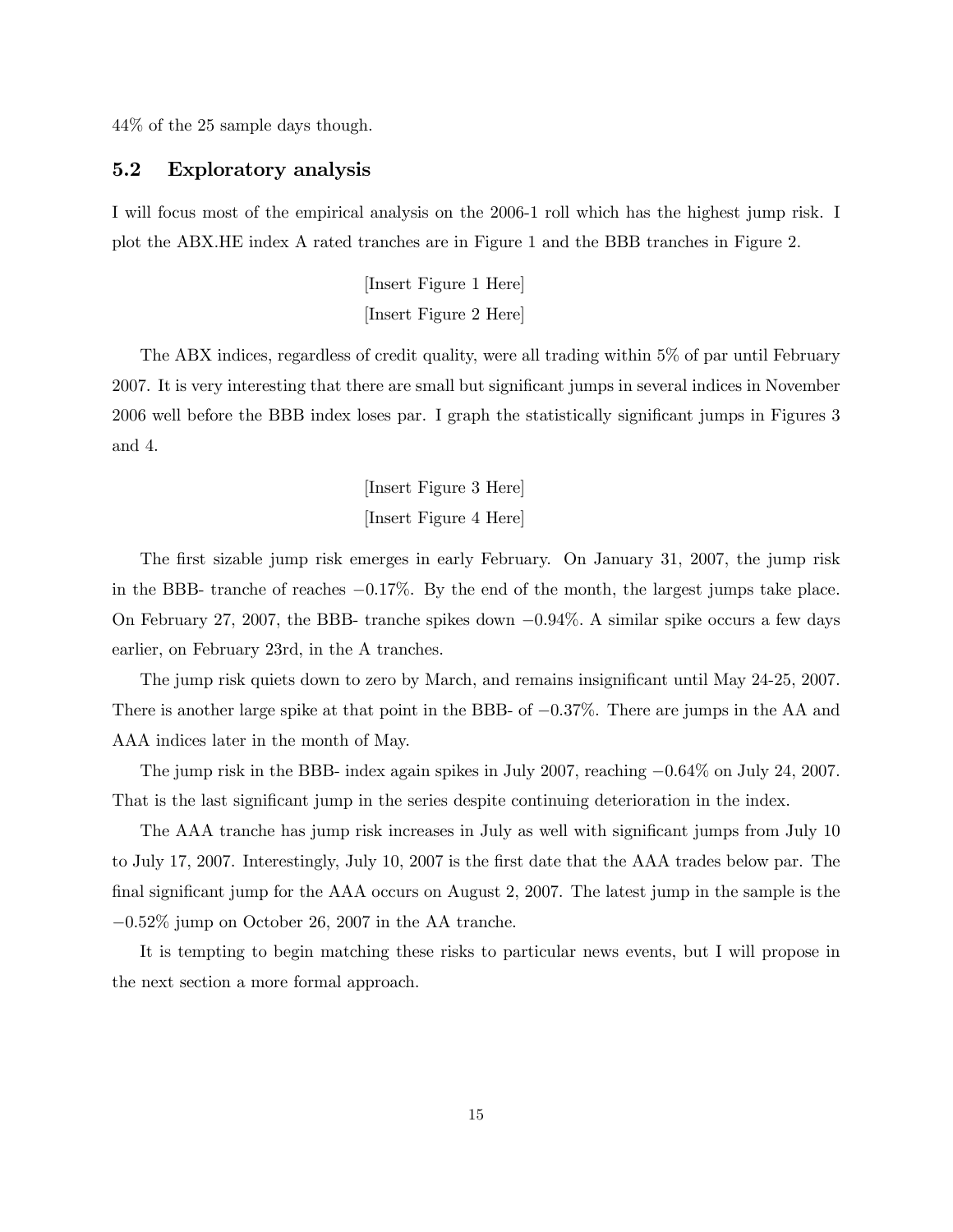### 6. Events

Despite mentions from prominent observers like Edward Gramlich<sup>8</sup> of the Federal Reserve, the subprime lending market was not on policy makers' or Wall Street's radar screen. The Wall Street Journal noted in January 8, 2008, there were only 75 mentions in the Journal of the word subprime in the second half of 2006. In the second half of 2007, there were 1, 561. The question before us here is whether jump risk did any better anticipating it.

### 6.1 Measuring news flow

To try to provide an objective measure of the effect of news on the jump risk, I utilized three time lines that have been published since the subprime crisis hit. The first of these was from the British Broadcasting Company (BBC). Britain, apart from the US, has been the country most strongly impacted. The second timeline was from the U.S. Senate Joint Economic Committee. The committee chair, Senator Charles Schumer of New York, has been a leading proponent of relief for subprime borrowers. The third timeline was from the largest U.S. bond mutual fund, Pacific Investment Management, PIMCO.

I gathered news stories from the three timelines about (1) Federal Reserve actions; (2) Materials news from subprime lenders like Countrywide and investment banks like Merrill Lynch; (3) I excluded macroeconomic news unless it appeared on at least 2 of 3 timelines. The stories caught by these filters are listed in Table 8.

#### [Insert Table 8 Here]

I consider two measures of news. The first is simply the message count which I denote  $\#M_t$ . This variable counts stories that appeared in any of the three timelines on a given event day. For example, on August 9, 2007, there was; (1) a coordinated intervention by ECB, Fed and Bank of Japan; (2) the French bank BNP Paribas suspended redemption in three hedge funds; and (3) AIG warned that defaults were spreading beyond subprime. This would set the count variable to 3. There are several other days with three stories including June 14, 2007 and August 13, 2007.

My second measure was one of intensity. If any story appeared in all three timelines, this

<sup>&</sup>lt;sup>8</sup> In testimonry before the House Committee on Banking and Financial Services on May 24, 2000, Gramlich wrote: "Most predatory lending seems to occur in the subprime mortgage market, a market that has grown recently. In this market, the premiums paid by borrowers typically range from about 1 percentage point to about 6 percentage points over the rate charged for prime mortgage loans, depending on the credit risk involved."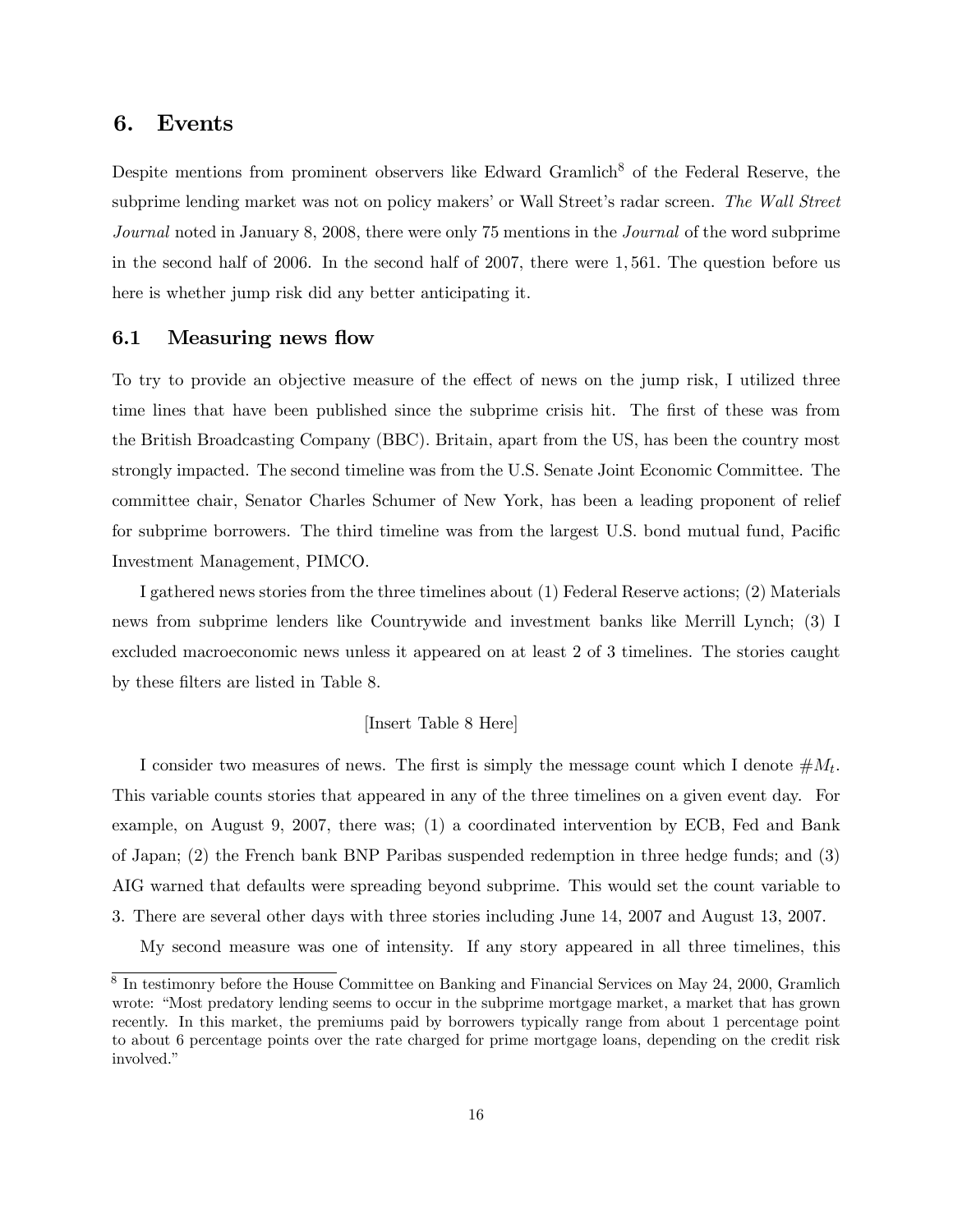variable, which I denote  $\#nM_t$ , would be set to 3. For example, the Bear Stearns' announcement on August 18, 2007 that it would be returning little or nothing to investors in two of its' mortgage backed hedge funds appears in the BBC, JEC and PIMCO timelines, so  $\#nM_t = 3$ . If there are multiple stories for a given day, the story that appears the most determines the counter for this variable.

### 6.2 News flow regressions

To smooth over possible difficulties in timing with stories being released in Europe and the U.S. and the possibility that action might take effect with some lag, I construct a 5-day sum of both variables,

$$
D_{1,t} = \sum_{j=1}^{5} \#M_{t+1-j}, \ D_{2,t} = \sum_{j=1}^{5} \#nM_{t+1-j}
$$
 (23)

I then regress the statistically significant jumps at time t on the lagged values of the two moving sums,

$$
J_{t,z}^* = b_0 + b_1 D_{i,t-1}, i = 1,2.
$$
\n<sup>(24)</sup>

Regressions results for all 5 credit quality tranches for the 2006-1 roll are in Table 9.

#### [Insert Table 9 Here]

By confining the focus to statistically significant jumps, I highlight the days in which certain tranches make their most extreme moves. News explains the jumps best in the AAA and BBBtranches. The best fit is with the  $D_2$  variable for the AAA, where news explains 56% of the jump risk. For the BBB-, the same variable explains nearly 53%.

In the middle tranches, the fits are respectable to poor. For the A and AA, news explains between 9% and 23% of the jumps. The BBB tranche, which has only 11 jumps, is uncorrelated with the news flow.

I now turn to the index that in some respects is the underlying for the ABX, the value of single family residences.

### 7. Data: CME

In the late 1980s, economists Karl Case and Robert Shiller (1989) began to study housing in a modern portfolio theory context. Both were concerned that the dramatic declines in the stock market that took place in 1987 might also extend to real estate. They noted that, unlike the stock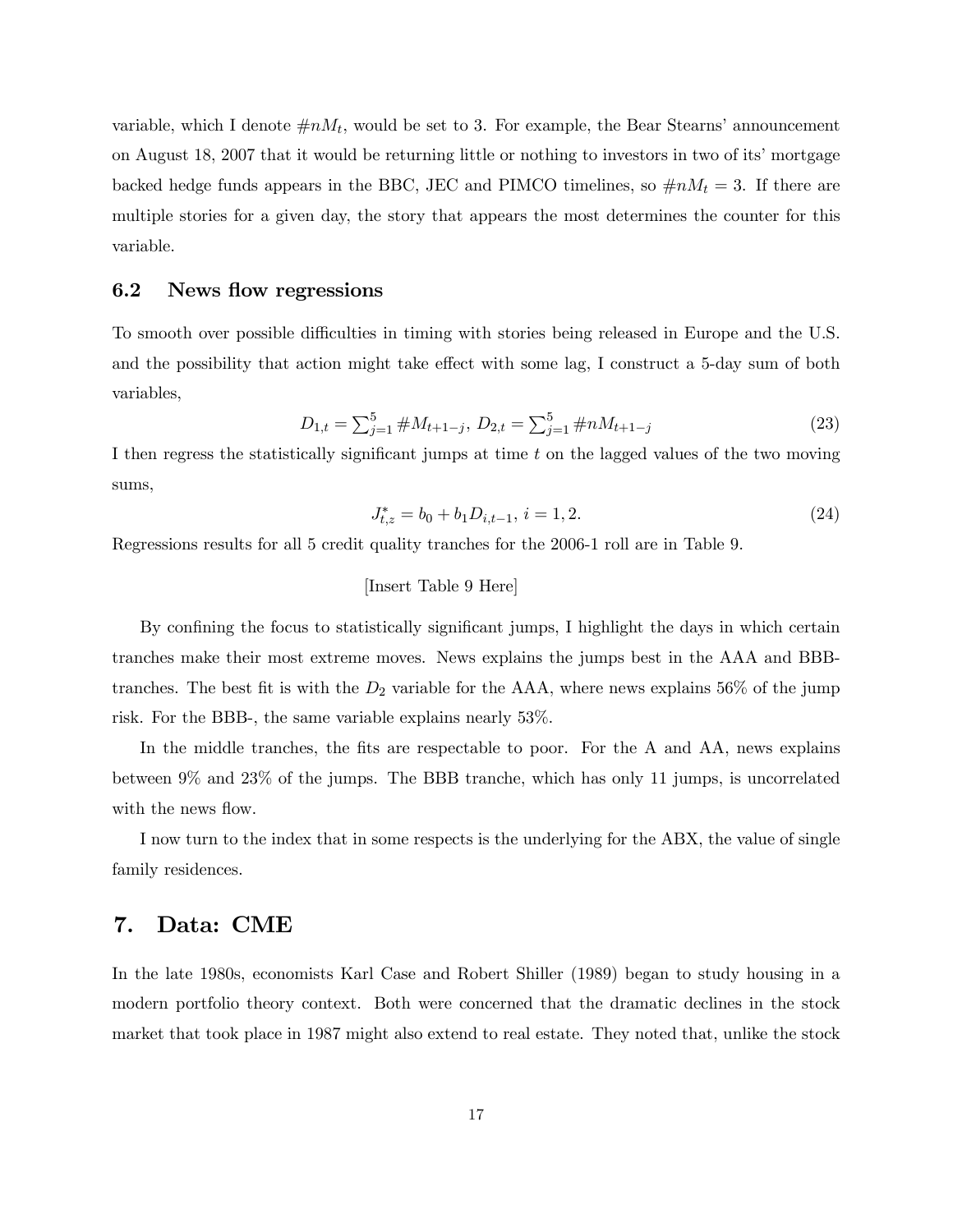market, there was no low transaction cost method to short real estate prices. This was surprising given the size of the sector (\$23.2 trillion in the third quarter 2007 Federal Reserve flow of funds accounts), and apparent frequency of boom and bust cycles in real estate.

Case, Shiller and Allan Weiss (1993) proposed the creation of futures and options markets in real estate to "allow diversification and hedging." The first step in creating such a market though was the production of real estate indices for the U.S. and important geographical markets. Case, Shiller and Weiss founded a firm in 1991 to produce the indices which was sold to the publicly traded information provider Fiserv in 2002. Standard and Poor's began "co-branding" the indices in March 2006.

The key method to the Case-Shiller indices (CSI) is the use of repeat sale methodology. The index computes a three-month moving average of the repeat sales of single family houses in 20 metropolitan areas. The use of repeat sales is preferable to using a hedonic index to compensate for changes in quality, but obviously does not avoid it due to home improvements (or lack thereof). The method produces a cap-weighted index for residential real estate in a particular region. A national composite in then produced from the regional indices using census weights..

In May 2006, the Chicago Mercantile exchange began trading futures on the CSI indices for 10 metropolitan areas: Boston; Chicago; Denver; Las Vegas; Los Angeles; Miami; New York; San Diego; San Francisco; and Washington, D.C. There are also options on the futures.

The contracts trade at \$250 per index point and are cash settled. For example on July 23, 2008, the August 25, 2008 expiry of the composite index closed at 175.80. The November 2010 expiry was trading at 151.40. If the August 2008 contract were to fall to the November 2010 level, an investor who was long the contract would lose  $$250 \times (151.40 - 175.80) = -$6,100$ . The contracts trade in ticks of 0.20.

I have the full history of the indices from inception and will analyze the sample that coincides with the ABX index.

## 8. Jump Risk Modeling of Housing Futures

In the first section, I extract the jump risk component from the returns on the CME futures using the Barndorff-Nielsen and Shephard approach. I then try to explain movements in the jump risk using the news timelines.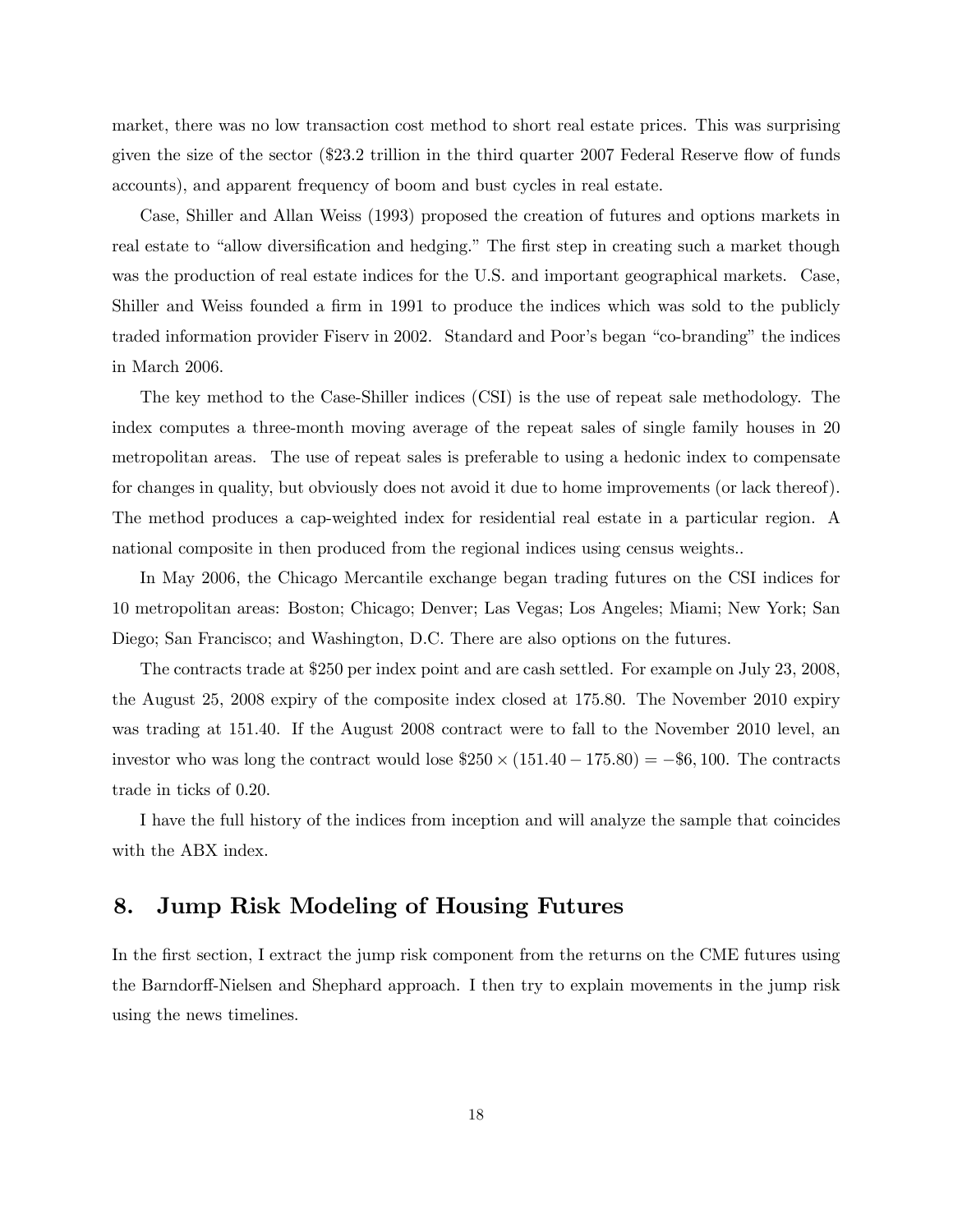### 8.1 Jump risk estimates

I report estimates of the jump contribution to total variation and the number of statistically significant jumps in Table 10. I examine the 1-month and 12-month contracts,  $f^1$  and  $f^{12}$ . Jumps are, on average small, but they contribute 40.7% of the total return variation in the 1-month futures and 46.2% in the 12-month. Both series jump over 200 times, with the probability of a jump occurring around 2/3.

#### [Insert Table 10 Here]

To get a visual sense of the jump risk in this data series, I plot  $J_{t,z}^*$  for the near month,  $f^1$ , and one-year ahead,  $f^{12}$ , housing futures composite index in Figure 5.

#### [Insert Figure 5 Here]

Because jumps are so frequent, the non-jump episodes are the main story. The  $f<sup>1</sup>$  has some small jumps in August 2006, and then enters a quiet period from September to November 2006. From the end of November to the middle of February 2007, it has jumps nearly every day. After a quiet end of February, there are jumps every day through the early part of May. From May 30, 2007 to the end of sample, November 2, 2007, there are again nearly daily jumps except for the middle of August.

The  $f^{12}$  has no jumps until November 15, 2006. It then jumps nearly continuously until May 2007. After a quiet end to that month, it again jumps almost continuously through to the end of the sample. Between November 15, 2006 and November 2, 2007, it jumps 221 out of 242 days.

### 8.2 The impact of news

I repeat the exercise with the news regressions for the two futures contracts. Results are reported in Table 11.

#### [Insert Table 11 Here]

The news about subprime mortgages does not explain much of the variation in the housing futures jump risk. While news is significant for the  $f^1$  contract, the  $R^2$  is less than 3%. The news variables are even less successful for the 12-month contract.

The link of the jump risk, if any, between these markets requires further exploration.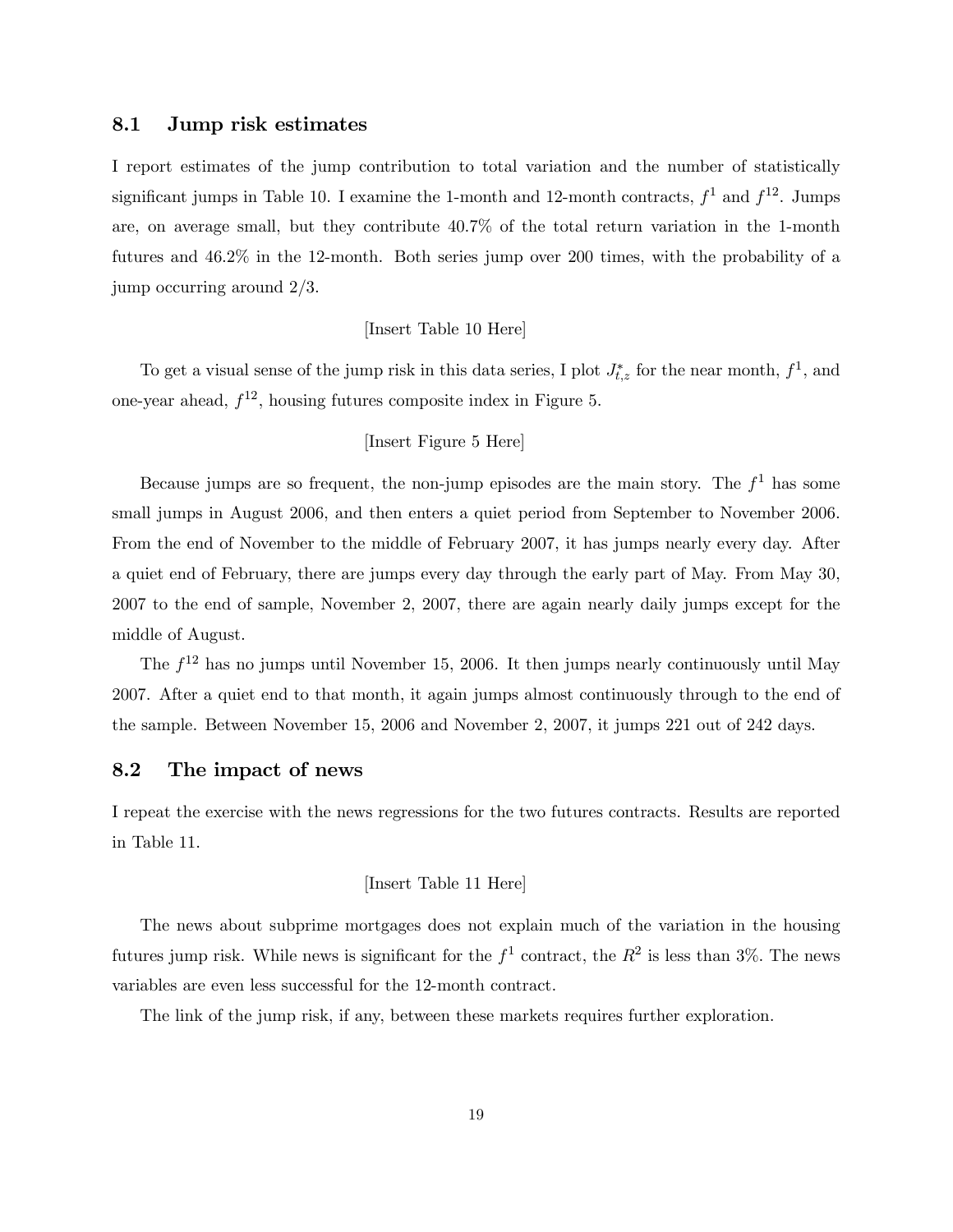## 9. Cojumps

### 9.1 Theory

Bollerslev, Law and Tauchen (BLT, 2007) have proposed a measure of the cross correlation of markets to look at jumps occurring simultaneously in more than one market, called *cojumps*. I restrict the analysis here to the contemporaneous daily correlation,

$$
cp_t = \sum_{k=0}^{n-1} r_{1,t-k} r_{2,t-k},
$$
\n(25)

where  $r_{1,t}$  and  $r_{2,t}$  are the returns in markets 1 and 2. There is, as of this writing, no formal asymptotic theory for cojumps, so I follow BLT and use the studentized statistic,

$$
z_{cp,t} = \frac{cp_t - \overline{cp}}{s_{cp}},\tag{26}
$$

where

$$
\overline{cp} = \frac{1}{T} \sum_{t=1}^{T} cp_t,
$$
\n(27)

and

$$
s_{cp} = \left[\frac{1}{T-1} \sum_{t=1}^{T} (cp_t - \overline{cp})^2\right]^{1/2}.
$$
 (28)

I will designate the significant cojumps as

$$
cp_{t,z}^* = sign(r_{1,t}r_{2,t}) \times cp_t I(|z_t| > \Phi_{\alpha}^{-1}).
$$
\n(29)

I use the absolute value in (29) because the cojump test is two-sided. I explore the finite sample performance in the next section.

### 9.2 Monte Carlo

To explore the size and power of the cojump statistic, I utilize a bivariate jump diffusion like (1) and (2). I set the correlation between the  $w_i$  to zero, but I assume the jumps, which I designate  $J_{1,t}$  and  $J_{2,t}$  are correlated. Let  $q_{1,t}$  and  $q_{2,t}$  be the count processes for the two jumps. I then set

$$
Pr[(q_{1,t} = 1 | q_{2,t} = 1] = \rho_J \tag{30}
$$

As the correlation increases, the cojumps increase.

I use the identical parameters from Section 4.1 and set the long run volatility mean to either  $\theta = 0.1$  or  $\theta = 0.5$ . I report rejections of the null of no cojumps on days where cojumps occur. Results are in Table 12.

[Insert Table 12 Here]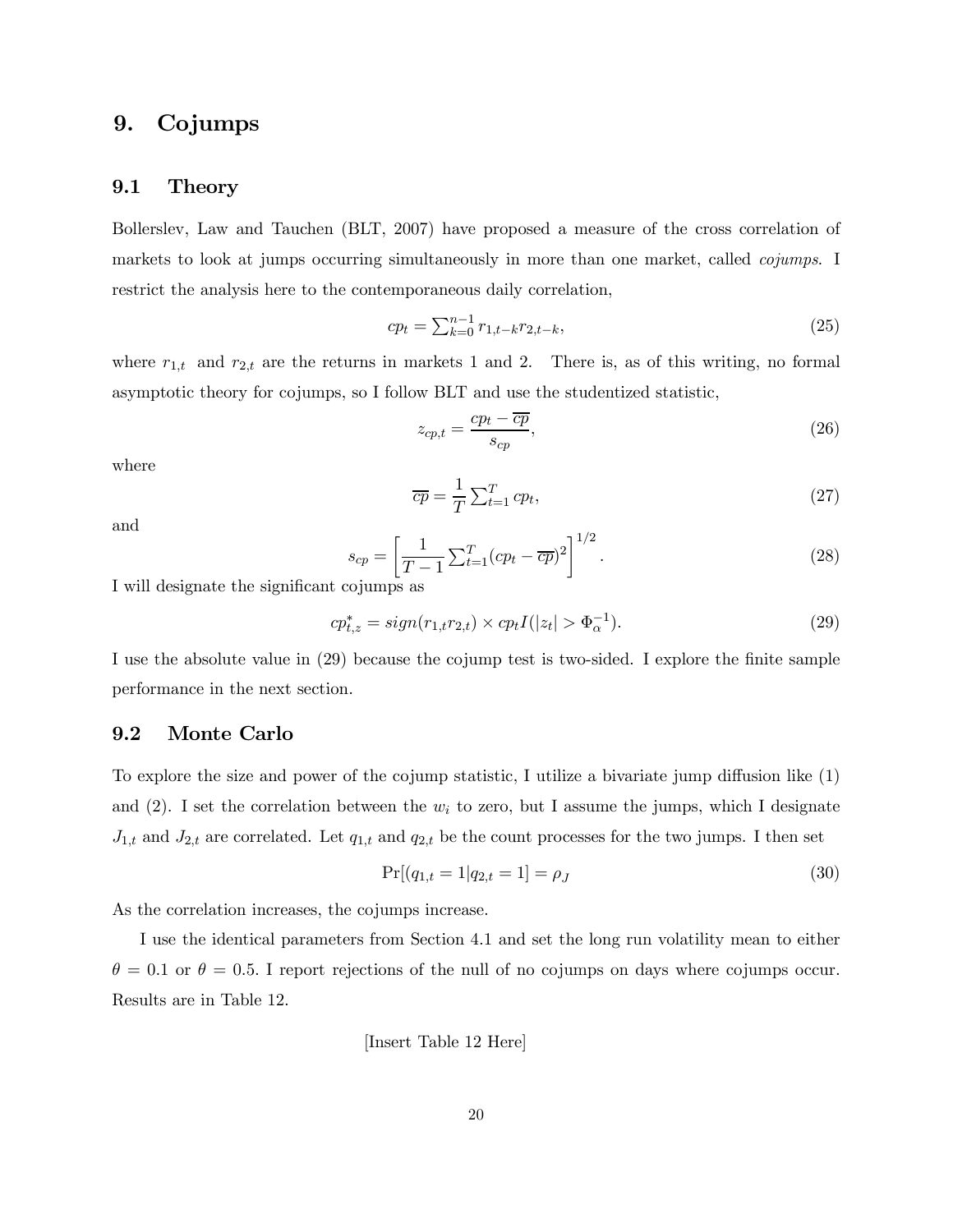In the first power exercise, I set  $\rho_J = 0.5$ . The test is quite powerful and seems unaffected by the jump contribution to the variance. We reject between 90 and 92.5% at the 5% significance level. As we increase the number of cojumps by setting  $\rho_J = 0.75$ , the detection rate falls off just a little, to 87.7% at the 5% level for the case  $\theta = 0.5$ .

It appears that I can reliably utilize the studentized cojump statistic (26).

### 9.3 Cojump estimates

I set market 1 to be the ABX index and set market 2 to be the 12 month futures. I compute the cojump estimates  $cp_{t,z}^*$  for our two markets using a two-sided 5% test. For brevity, I only analyze the AAA and BBB- tranches. I graph the cojump risk in Figure 6.

### [Insert Figure 6 Here]

There are 25 significant cojumps in the AAA tranche/12-month futures pair. All of these episodes occur in the summer of 2007 once the subprime crisis was well under way. There is a significant negative period in August 2007 followed by a shorter positive episode in mid-to-late October.

I identify 27 significant cojumps in the BBB- pairing. There is a strong positive spike on February 27, 2007 which is the day that jump risk spikes in the BBB- ABX tranche. There are some positive moves in the ABX index in late May and early June 2007. Cojump risk is negative again in the first part of August. The BBB- remains insignificant for the rest of the sample after August 13.

The next logical step is to see if news is driving these cojump episodes. I regress the significant cojumps on the two news dummies.

$$
cp_{t,z}^* = b_0 + b_1 D_{i,t-1}, i = 1,2.
$$
\n(31)

Results are in Table 13.

#### [Insert Table 13 Here]

News does appear to explain much of the cojumps risk for the AAA tranche. Both news dummies are highly significant and the  $\overline{R}^2$  reaches 0.43. The story is less clear with the BBBwhere only the  $D_2$  dummy is significant and news explains, at most, 15% of the risk.

In the final section, I now turn to the question of not just explaining jump risk, but predicting it.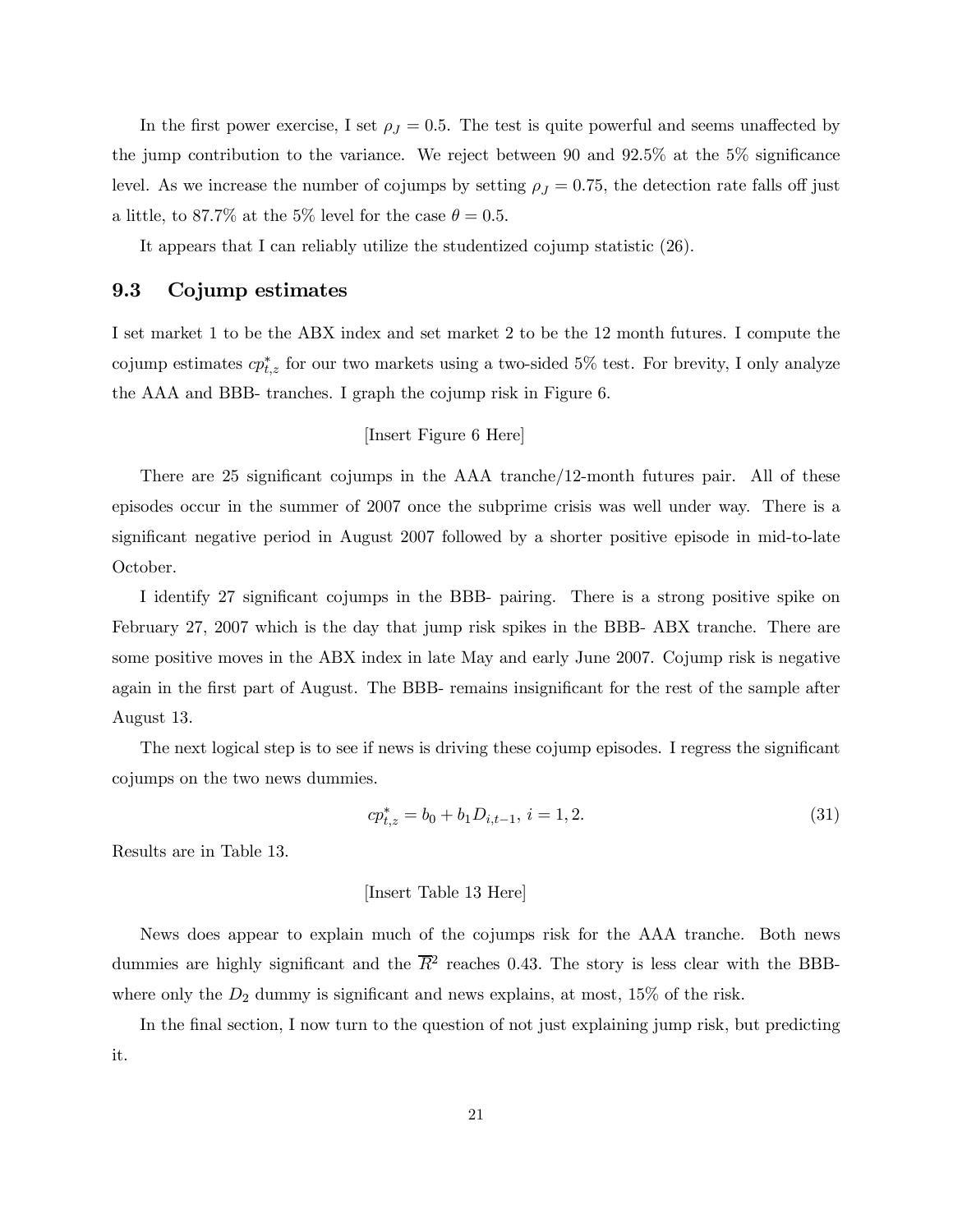## 10. A Predictive Model of Jump Risk

The significant cojumps and their relation to the subprime news flow suggest that common factors are driving the jump risk in the ABX. I begin with some empirical modeling of the their interactions to provide the building blocks for a future structural model.

Jump risk, like a lot of other volatility measures, is clearly persistent. Figures 3 and 4 indicate that jump risk may be autoregressive, so I will include lagged jumps  $J_{1,t-1,z}^*$  in the empirical model. On the other hand, extreme events are quite rare and seem to stand out in the figures. To model these large jumps, I include a lagged squared value of the ABX jumps,  $J_{1,t-1,z}^{2*}$ .

The jump risk from the housing market  $J_{2,t-1,z}^*$  should be impacting the mortgage securities in the ABX index, so I include the lagged jump risk from the housing futures in our specification as well. Finally, there may be risks to the ABX index from changes in home prices in the near future. I include the slope of the housing futures curve  $(f_{t-1}^{12} - f_{t-1}^{1})$  as the final explanatory variable.

I specify the predictive model as

$$
J_{1,t,z}^* = b_0 + b_1 J_{1,t-1,z}^* + b_2 J_{1,t-1,z}^{2*} + b_3 J_{2,t-1,z}^* + b_4 (f_{t-1}^{12} - f_{t-1}^1),
$$
\n(32)

and estimate it for the 5 ABX credit tranches in Table 14.

### [Insert Table 14 Here]

The model fits the data quite well, explaining  $31\%$  to  $85\%$  of the jumps.  $b_1$ , the coefficient on lagged jumps, is statistically insignificant in each specification, but the lagged squared jump risk,  $b_2$ , is significant for the AA and A tranches. The extreme jumps appear to be climatic for the market and lower the jump risk the next day,  $b_2 < 0$ .

Jump risk from the housing futures appears to matter only for the highest and lowest rated tranches, and it tends to increase the jump size,  $b_3 > 0$ .

The slope of the housing futures yield curve matters for jumps in 3 of the 5 tranches. A steeply sloping yield curve like we had in the housing bubble contributes to negative jumps,  $b_4 < 0$ . To get some idea of magnitudes, consider than on May 19, 2006, the 1-month composite futures price was at 235.20 and the 12-month ahead price was 255.80. This spread of 20.60 leads to an expected jump of −1.42% in the BBB- tranche.

A possibly hopeful sign is that the inversion of the futures curve since June 19, 2006 makes jumps up more likely.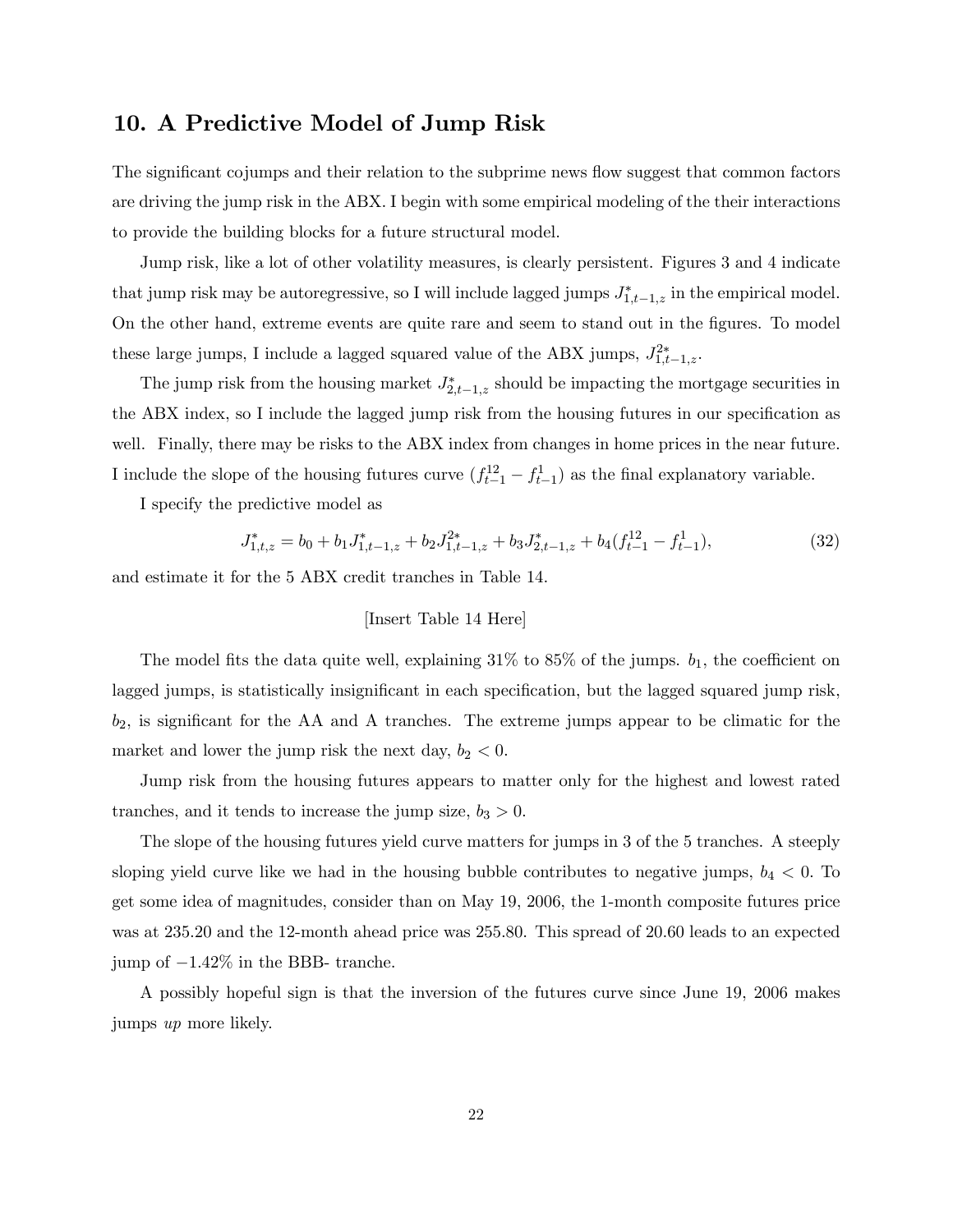## 11. Conclusion

This is the first paper to show a linkage between discontinuous movements in two housing derivatives markets, the ABX.HE index and the CME housing futures. Detecting this link in daily returns suggests that nonparametric jump detection can be applied usefully even in the absence of high frequency data. Our Monte Carlo analysis reveals that cojump tests, scaled by the sample mean and variance, are conservative and appear to provide useful signals.

The jump risk in the ABX is largely driven by news, but our predictive model indicates that some of the changes in risk profile can be anticipated. These results may help regulators diagnose potential problems before they reach crisis levels.

My estimates of realized volatility and jump risk can be directly translated into value-atrisk estimates for firms with exposure in either of these markets. Cojump risk reveals that the interaction between these markets can vary substantially, making the hedge value of exposure to both more complex.

The literature awaits a formal asymptotic theory for multivariate jump risks. A structural framework that incorporates the term structure of housing futures prices and the impact of interest rates on housing affordability is the most important step on the modeling side. In the interim, nonparametric models of jump risks seem to be a useful way for economists and policy makers to interpret the messages in derivatives prices.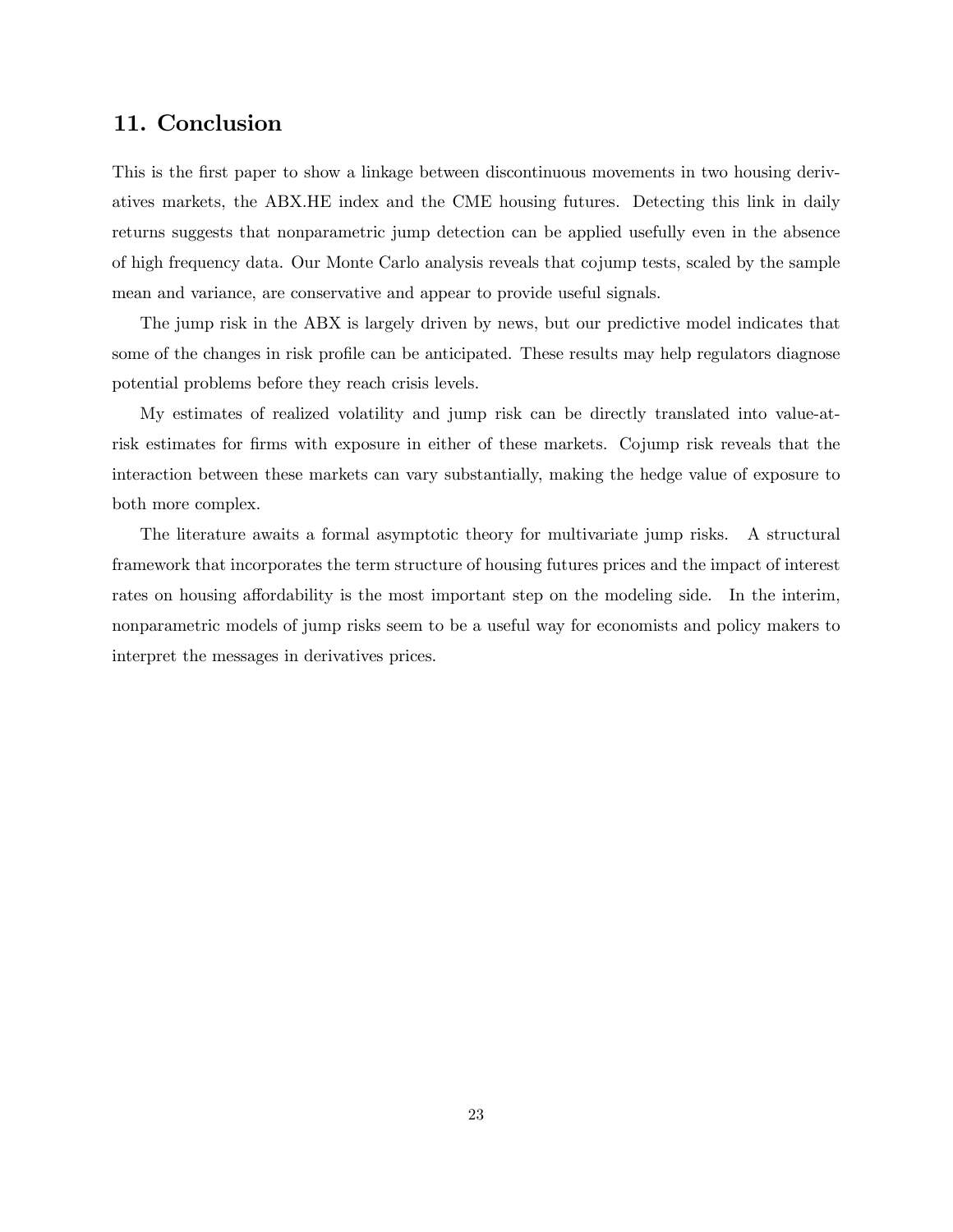#### References

Andersen, T.G., Bollerslev, T. and Diebold, F.X. (2006),"Roughing It Up: Including Jump Components in the Measurement, Modeling and Forecasting of Return Volatility," Review of Economics and Statistics, forthcoming.

Barndorff-Nielsen. O. and N. Shephard (2006), "Econometrics of Testing for Jumps in Financial Economics using Bipower Variation," Journal of Financial Econometrics 4, 1-30.

Beine, M., J. Lahaye, S. Laurent, and C. Neely (2007), "Central Bank Intervention and Exchange rate Volatility, Its Continuous and Jump Components," International Journal of Finance and Economics 12, 201-23.

Bollerslev, T., T. Law and G. Tauchen (2007), "Risk, Jumps, and Diversification," Working Paper, Duke University.

Case, K. and R. Shiller (1989), "The Efficiency of the Market for Single Family Homes," American Economic Review 79, 125-37.

Case, K., R. Shiller, and A. Weiss (1993), "Index-Based Futures and Options Trading in Real Estate," Journal of Portfolio Management

Gorton, G. and N. Souleles (2006), "Special Purpose Vehicles and Securitization," in The Risks of Financial Institutions, R. Stulz and Mark Carey (eds.), Chicago: University of Chicago Press.

Haas, M., S. Mittnik, and B. Mizrach, "Assessing Central Bank Credibility During the EMS Crises: Comparing Option and Spot Market-Based Forecasts," Journal of Financial Stability 2, 2006, 28-54.

Huang, X. and G. Tauchen (2005), "The Relative Contribution of Jumps to Total Price Variance," Journal of Financial Econometrics 3, 456-499.

Jobst, A. (2005), "Asset Securitisation as a Risk Management and Funding Tool: What Does It Hold In Store For SMEs," Working Paper, FDIC.

Karatzas, I. and S. Shreve (1991). Brownian Motion and Stochastic Calculus, 2nd ed. New York: Springer-Verlag,

Kiff, J. and P. Mills (2007), "Money for Nothing and Checks for Free: Recent Developments in U.S. Subprime Mortgage Markets," IMF Working Paper 07/188.

Lahaye, J., S. Laurent, and C. Neely (2007), "Jumps, Cojumps and Macro Announcements," Working Paper #2007-032A, Federal Reserve Bank of St. Louis.

Lang, L. H. P., Poulsen, A. and R. Stulz (1995), "Asset Sales, Firm Performance and the Agency Costs of Managerial Discretion," Journal of Financial Economics 37, 3-38.

Lee, S. and P. Mykland (2007), "Jumps in Financial Markets: A New Nonparametric Test and Jump Dynamics," Review of Financial Studies, forthcoming.

Minton, B., T. Opler and S. Stanton, (1997), "Asset Securitization among Industrial Firms," Working Paper, Ohio State University.

Merton, R. (1976), "Option Pricing when Underlying Stock returns are Discontinuous," Journal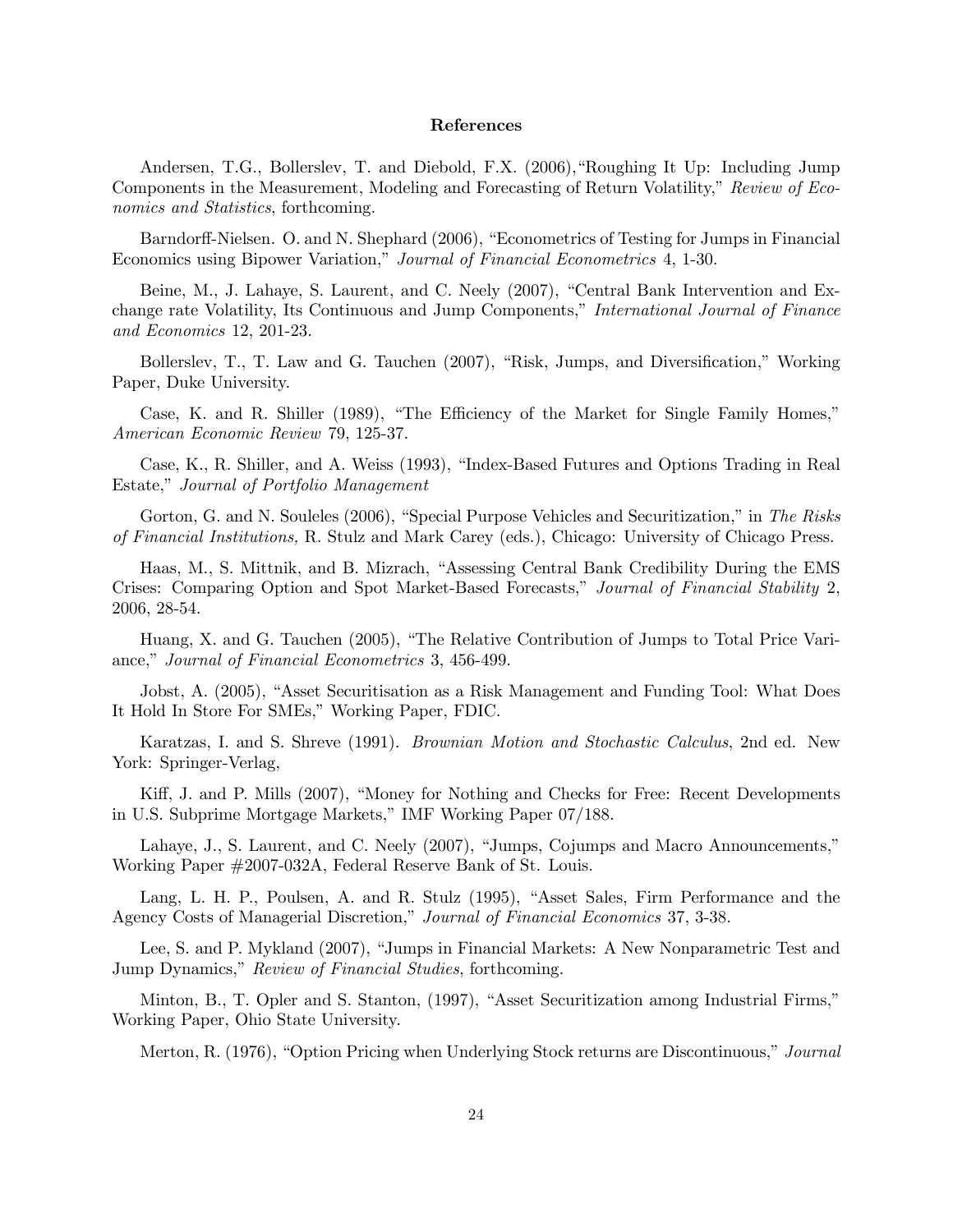of Financial Economics, 3, 124-44.

Mizrach, B. (2006), "The Enron Bankruptcy: When Did The Options Market Lose Its Smirk," Review of Quantitative Finance and Accounting 27, 2006, 365-82.

Mizrach, B. (2009), "Recovering Probabilistic Information From Options Prices and the Underlying," in. C.F. Lee and A.C. Lee (eds), The Handbook of Quantitative Finance, New York: Springer-Verlag, forthcoming.

Schloemer, E., W. Li, K. Ernst, and K. Keist (2006), "Losing Ground: Foreclosures in the Subprime Market and Their Cost to Homeowners." Working Paper, Center for Responsible Lending.

Tauchen, G. and H. Zhou (2007), "Realized Jumps on Financial Markets and Predicting Credit Spreads," Working Paper, Federal Reserve Board.

Thomas, H. (2001), "Effects of Asset Securitization on Seller Claimants," Journal of Financial Intermediation 10, 306—330.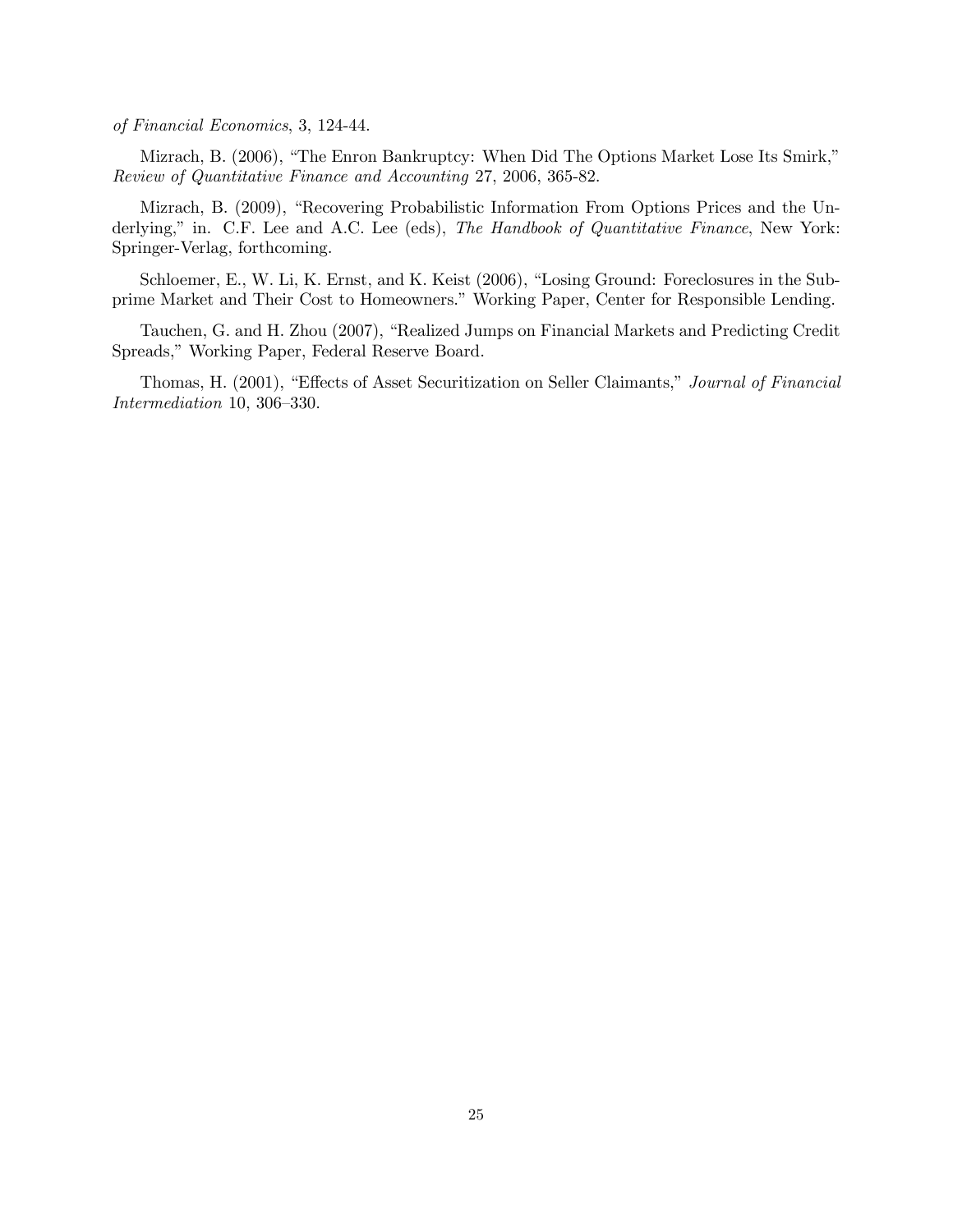|             | Automobile | Credit Card | <b>Home Equity</b> | <b>Student</b> |         |              |
|-------------|------------|-------------|--------------------|----------------|---------|--------------|
|             | Loans      | Receivables | Loans              | Loans          | Other   | <b>Total</b> |
| 1996        | 71.4       | 180.7       | 51.6               | 10.1           | 90.6    | 404.4        |
| 1997        | 77.0       | 214.5       | 90.2               | 18.3           | 135.8   | 535.8        |
| 1998        | 86.9       | 236.7       | 124.2              | <b>25.0</b>    | 258.7   | 731.5        |
| 1999        | 114.1      | 257.9       | 141.9              | 36.4           | 350.5   | 900.8        |
| <b>2000</b> | 133.1      | 306.3       | 151.5              | 41.1           | 439.8   | 1,071.8      |
| 2001        | 187.9      | 361.9       | 185.1              | 60.2           | 486.1   | 1,281.2      |
| 2002        | 221.7      | 397.9       | 286.5              | 74.4           | 562.7   | 1,543.2      |
| 2003        | 234.5      | 401.9       | 346.0              | 99.2           | 612.1   | 1,693.7      |
| 2004        | 232.1      | 390.7       | 454.0              | 115.2          | 635.8   | 1,827.8      |
| 2005        | 219.7      | 356.7       | 551.1              | 153.2          | 674.5   | 1,955.2      |
| 2006        | 202.4      | 339.9       | 581.2              | 183.6          | 823.3   | 2,130.4      |
| 2007        | 198.5      | 347.8       | 585.6              | 243.9          | 1,023.5 | 2,472.4      |
| 2008:1      | 196.6      | 358.2       | 587.6              | 248.9          | 1,018.0 | 2,480.3      |

Table 1 Asset Backed Securities Outstanding (\$bn)

The data were compiled by SIFMA, the Securities Industry and Financial Markets Association. The 2008 numbers are for the first quarter.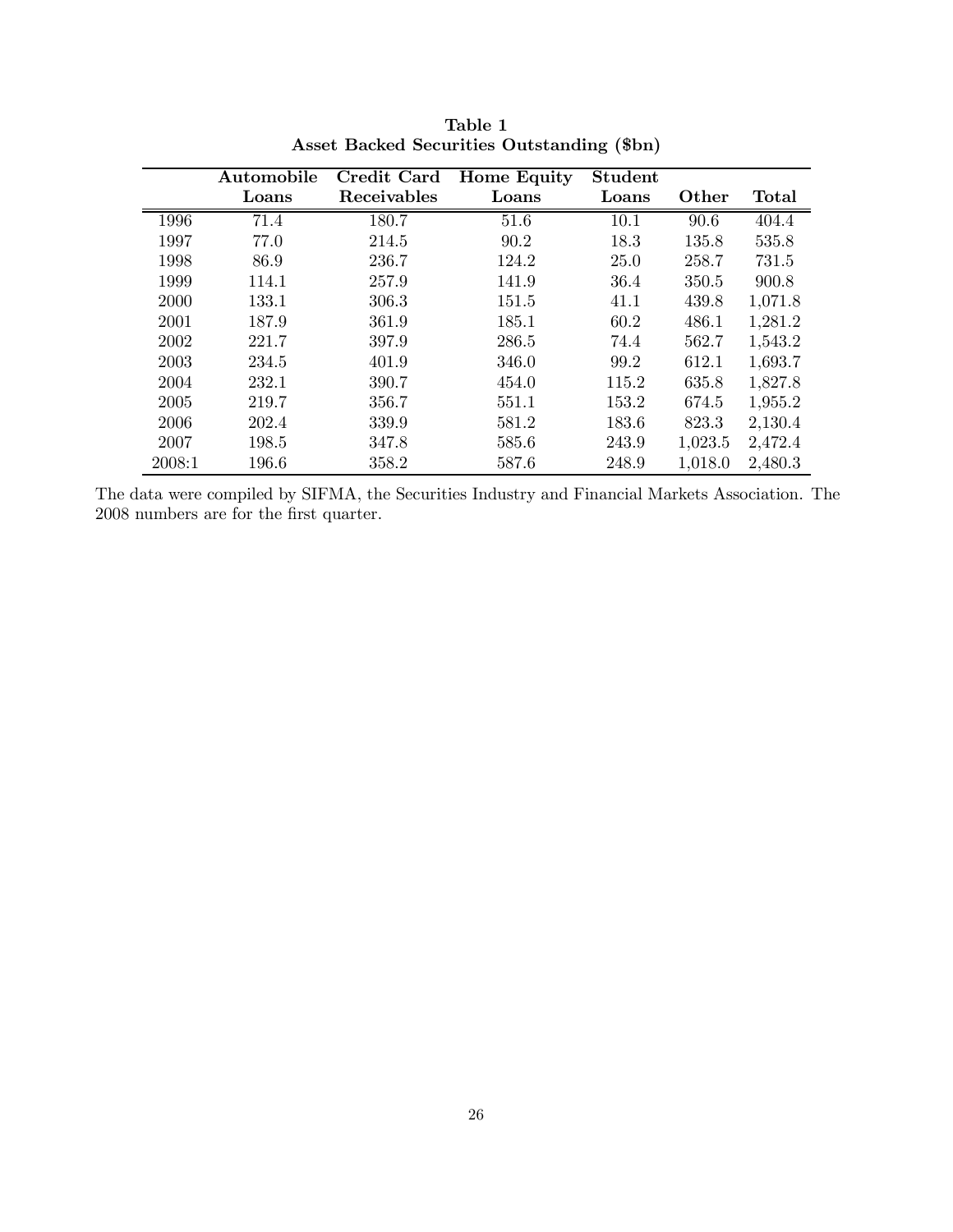|                | <b>Issuer</b>                                        | <b>Entities</b> |
|----------------|------------------------------------------------------|-----------------|
| $\mathbf{1}$   | ACE Securities Corp. (DeutscheBank)                  | 2005-HE7        |
| $\overline{2}$ | Ameriquest Mortgage Securities                       | 2005-R11        |
| 3              | Argent Securities Inc.                               | 2005-W2         |
| 4              | Bear Stearns Asset Backed Securities, Inc.           | 2005-HE11       |
| 5              | Countrywide Asset-backed Certificates                | 2005-BC5        |
| 6              | First Franklin MTG Loan Asset Backed                 | 2005-FF12       |
| 7              | GSAMP Trust (GoldmanSachs)                           | 2005-HE4        |
| 8              | Home Equity Asset Trust (CSFB)                       | 2005-8          |
| 9              | JP Morgan Mortgage Acquisition Corp.                 | 2005-OPT1       |
| 10             | Long Beach Mortgage Loan Trust                       | 2005-WL2        |
| 11             | MASTR Asset Backed Securities Trust (UBS)            | 2005-NC2        |
| 12             | Merrill Lynch Mortgage Investors Trust               | 2005-AR1        |
| 13             | Morgan Stanley ABS Capital                           | 2005-HE5        |
| 14             | New Century Home Equity Loan Trust                   | 2005-4          |
| 15             | Residential Asset Mortgage Product Series (RFC/GMAC) | 2005-EFC4       |
| 16             | Residential Asset Securities Corp. (RFC/GMAC)        | 2005-KS11       |
| 17             | Securitized Asset Backed Receivables (Barclays)      | 2005-HE1        |
| 18             | Soundview Home Equity Loan Trust (Greenwich)         | 2005-4          |
| 19             | Structured Asset Investment Loan Trust (Lehman)      | 2005-HE3        |
| 20             | Structured Asset Securities Corp. (Lehman)           | 2005-WF4        |

Table 2 Issuers and Entities in the ABX Index

The data are from MarkIt and the securities represent the constituents of the ABX.HE 06-1 index. Ownership of the securities was confirmed from the 8-K filings of the registrants.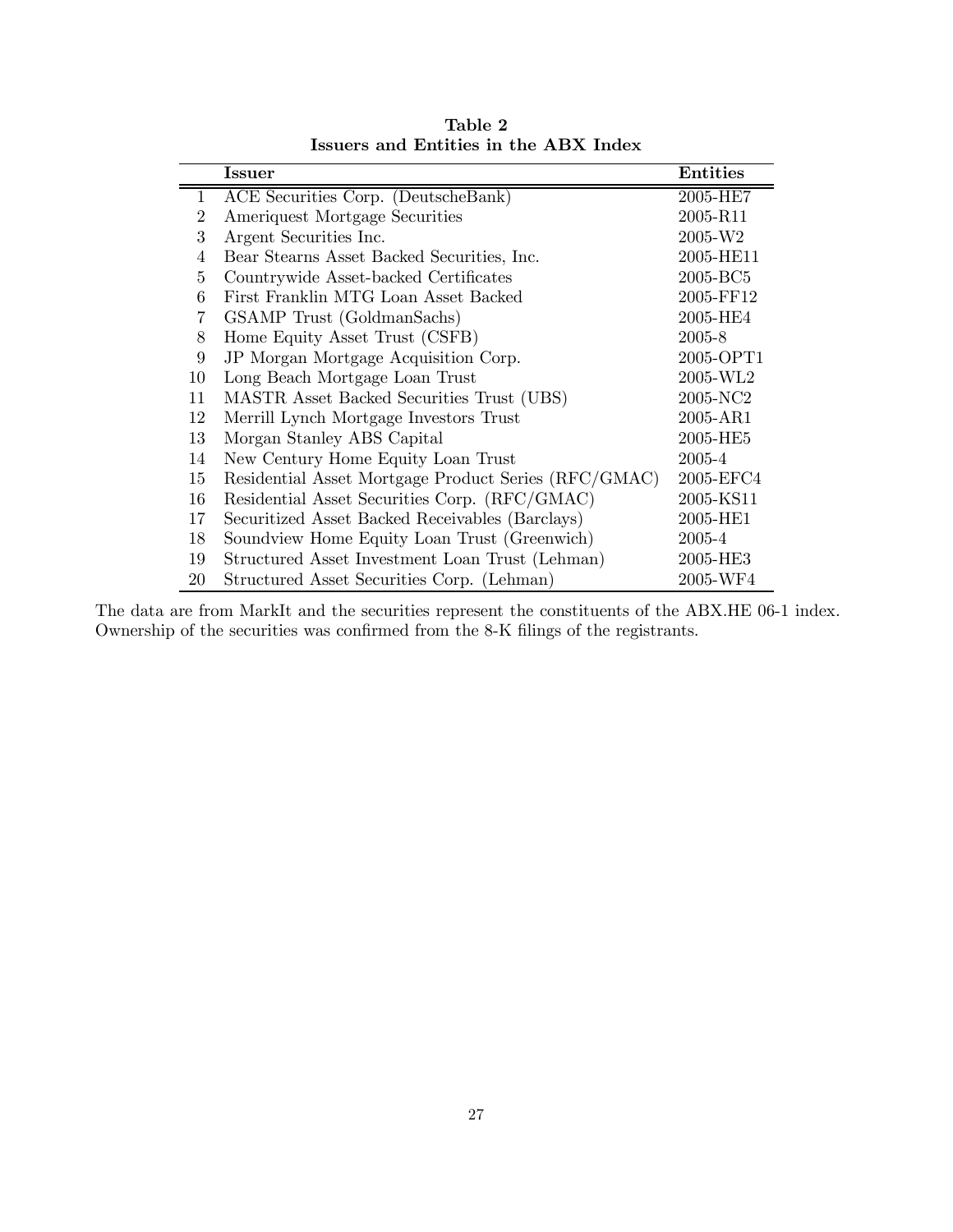|               |     | ABX 60+ FICO LTV ARM |           |             | <b>IO</b> Full Doc |
|---------------|-----|----------------------|-----------|-------------|--------------------|
| 2006-01 11.94 |     |                      | 634 80.36 | 81.75 32.13 | 58.71              |
| 2006-02 11.94 |     |                      | 627 77.76 | 80.78 22.52 | 56.90              |
| 2007-01       | 548 | 626-                 | 79.21     | 76.84 15.64 | 57.57              |

Table 3 Weighted Average Deal Characteristics

The data were compiled by Nomura Fixed Income Research in April 18, 2007. All numbers are percentages based on a weighted average of deals in the ABX indices. 60+ Delq. is the percentage of mortgage holders who are 60 days or more delinquent. FICO is their credit score, CLTV is the loan to value ratio, ARM is the percentage of floating rate mortgages, IO is interest only mortgages, Full Doc refers to the whether full income documentation was provided by the borrower.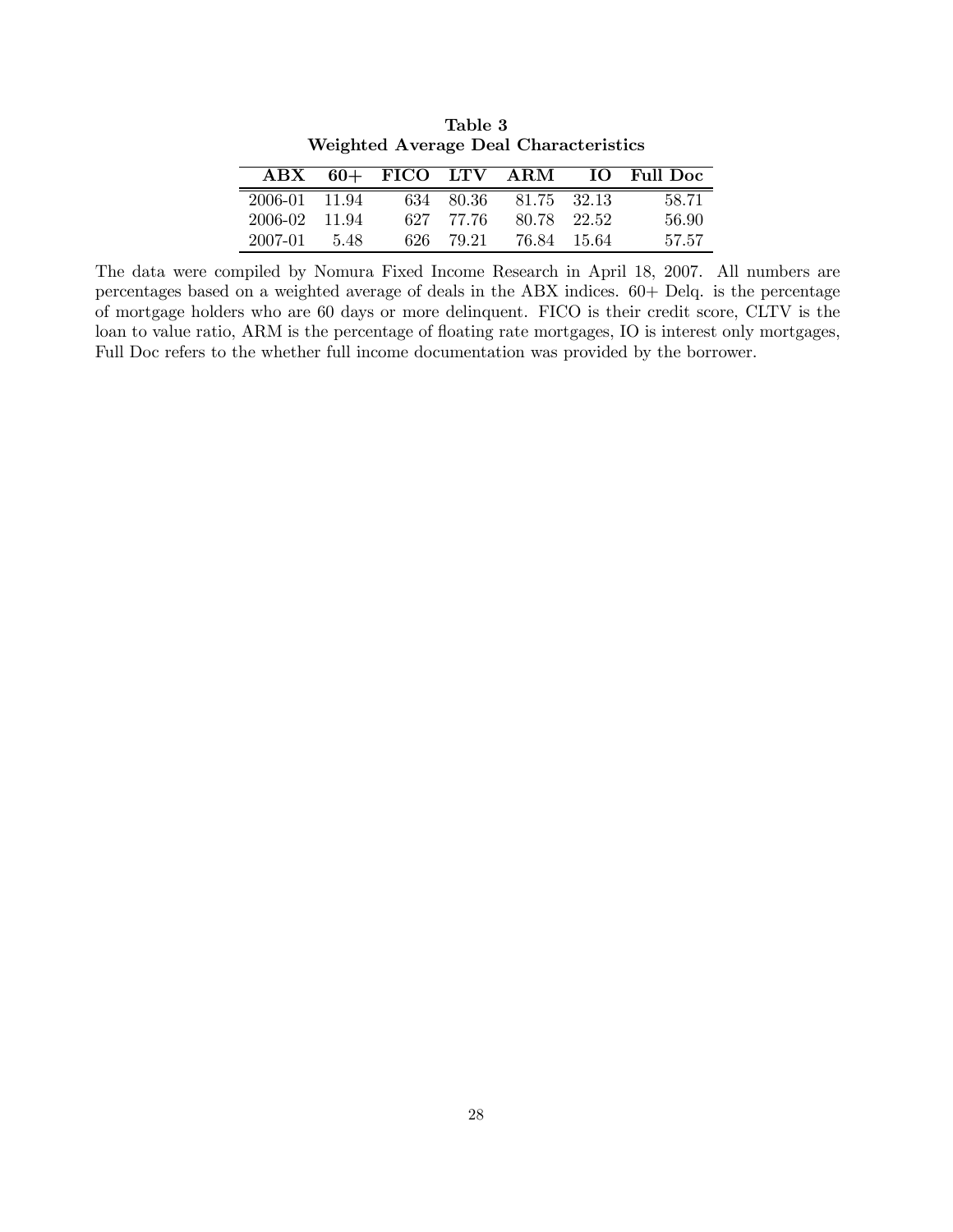| <b>Index</b> | A A A | AΑ | A  | <b>BBB</b> | <b>BBB-</b> |
|--------------|-------|----|----|------------|-------------|
| ABX.HE-061   | 18    | 32 | 54 | 154        | 267         |
| ABX.HE-062   |       |    | 44 | 133        | 242         |
| $ABX.HE-071$ |       | 15 | 64 | 994        | 389         |

Table 4 Coupon Rates on ABX Indices

The figures are in basis points. For example, a buyer of an ABX AAA security from the first half of 2006, HE-061, will pay protection of 18 basis points per annum, or \$1, 800 per year on \$1 million dollars of bonds.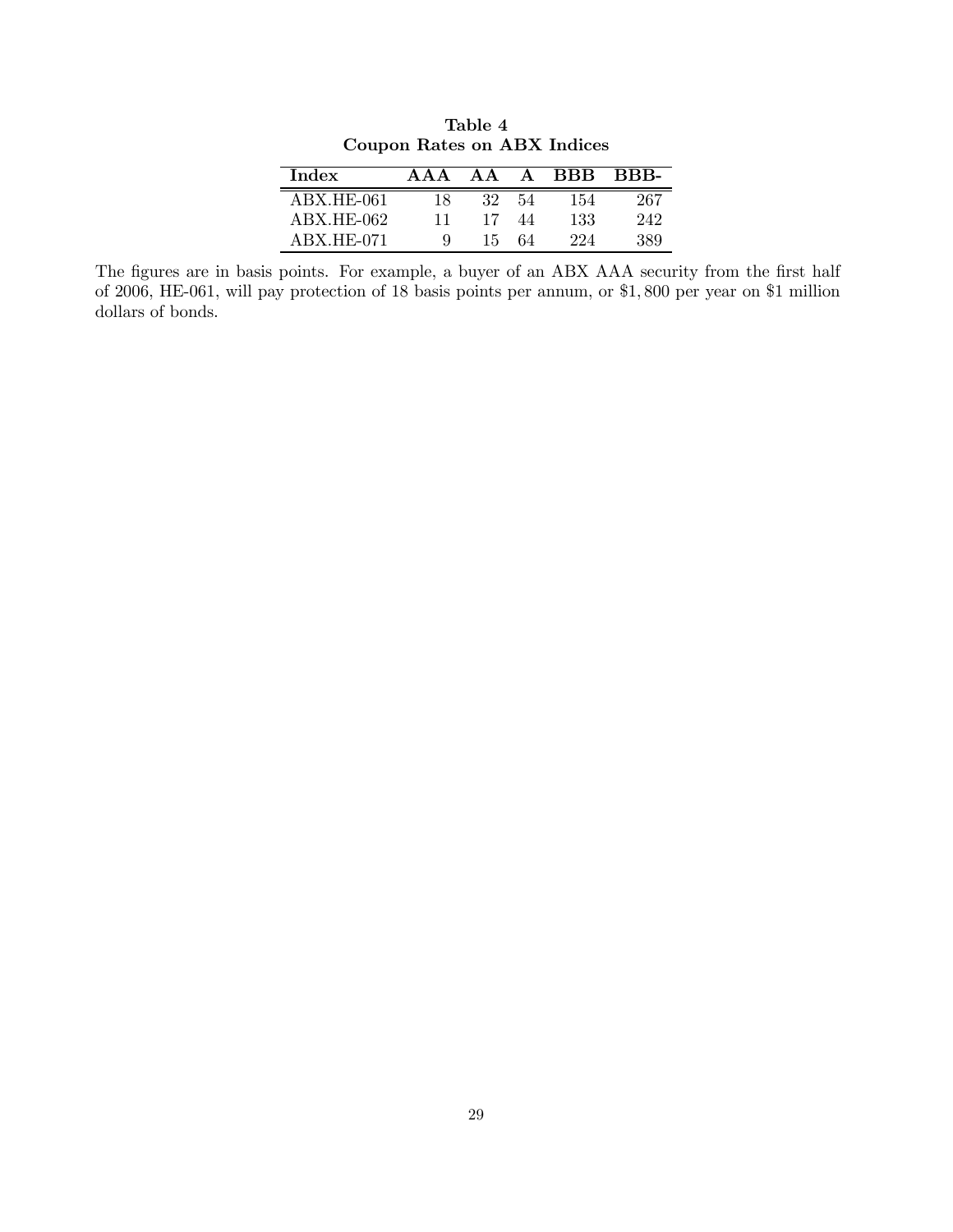|            |     |       |      | Tranche Coupon (bp) Price Duration Implied Spread (bp) |
|------------|-----|-------|------|--------------------------------------------------------|
| AAA        |     | 82.72 | 5.07 | 350                                                    |
| AA         | 15  | 49.57 | 3.70 | 1,378                                                  |
| А          | 64  | 28.94 | 3.44 | 2,130                                                  |
| <b>BBB</b> | 224 | 19.86 | 3.02 | 2,878                                                  |
| BBB-       | 389 | 18.94 | 2.75 | 3,337                                                  |

Table 5 Implied Spread Computation

The prices are from October 31, 2007 and are daily closes of the ABX.HE-071 roll with 100 representing par. Coupons are from Table 4. Duration estimates are from UBS and were first reported in Ashcraft and Scheurmann (2008). The implied spread is computed in basis points as  $100 \times (100 - p_t)/Duration + coupon.$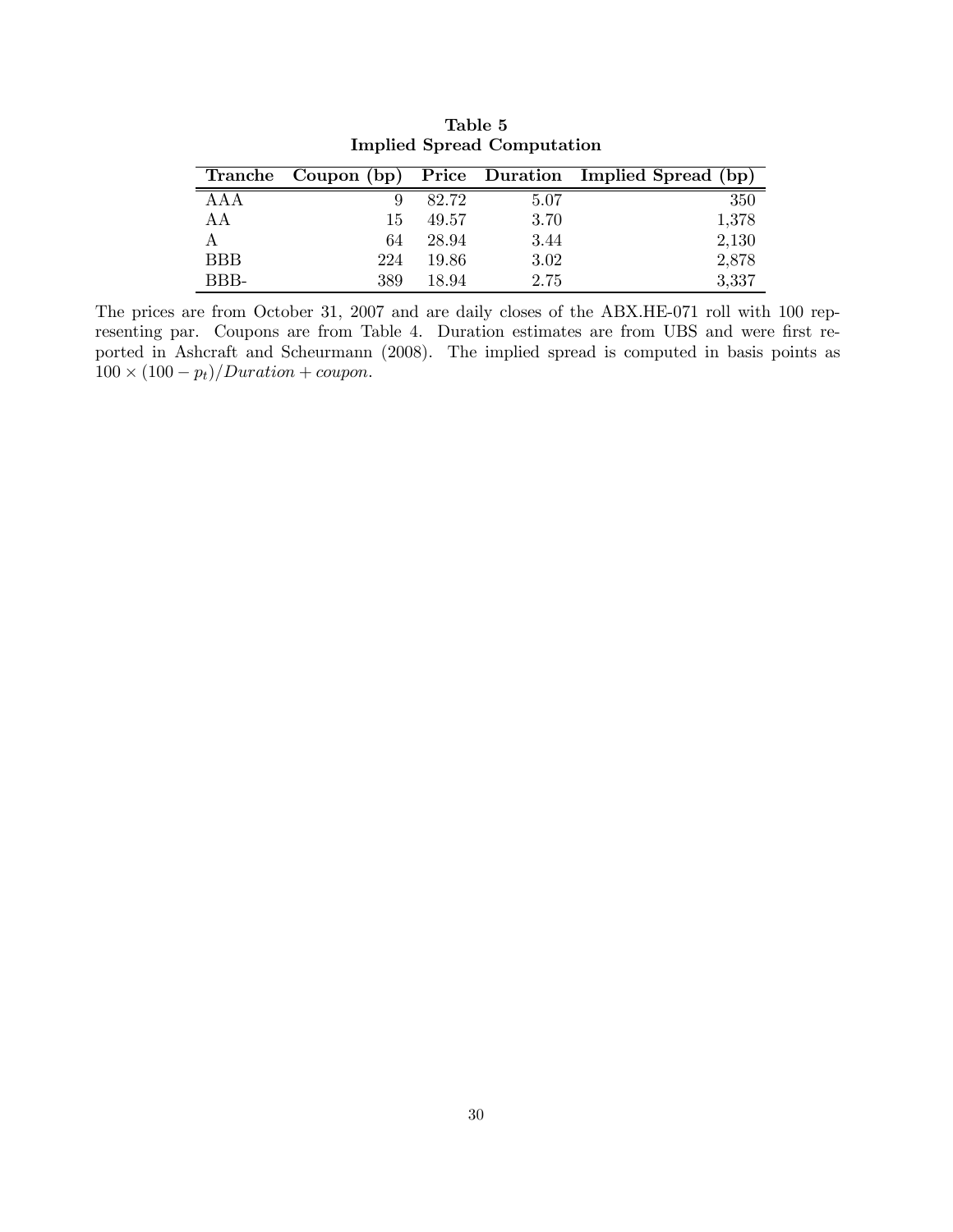| Size     |      |        |        |        |        |  |  |  |  |
|----------|------|--------|--------|--------|--------|--|--|--|--|
|          |      |        | 5-min  | Daily  |        |  |  |  |  |
| $\theta$ | R.J  | $5\%$  | $1\%$  | $5\%$  | $1\%$  |  |  |  |  |
| 0.9      | 0.00 | 0.292  | 0.058  | 0.000  | 0.000  |  |  |  |  |
|          |      | (0.51) | (0.23) | (0.00) | (0.00) |  |  |  |  |
| 0.2      | 0.00 | 0.870  | 0.200  | 0.000  | 0.000  |  |  |  |  |
|          |      | (0.97) | (0.43) | (0.00) | (0.00) |  |  |  |  |
| 0.025    | 0.00 | 0.328  | 0.052  | 0.000  | 0.000  |  |  |  |  |
|          |      | (0.57) | (0.23) | (0.00) | (0.00) |  |  |  |  |

| Table 6                 |  |
|-------------------------|--|
| Monte Carlo Experiments |  |

| .<br>$5 - min$ |          |       |        |        |             |             |        | Daily  |             |             |
|----------------|----------|-------|--------|--------|-------------|-------------|--------|--------|-------------|-------------|
| $\theta$       | $E[J^2]$ | E[RJ] | $J^2$  | RJ     | $5\%$       | $1\%$       | $J^2$  | RJ     | $5\%$       | $1\%$       |
| 0.9            | 0.1      | 0.10  | 0.086  | 0.087  | $64.311\%$  | 53.414\%    | 0.054  | 0.053  | 7.285\%     | 2.726\%     |
|                |          |       | (0.03) | (0.03) | $(13.61)\%$ | $(12.34)\%$ | (0.03) | (0.03) | $(10.13)\%$ | $(6.13)\%$  |
| 0.2            | 0.1      | 0.33  | 0.085  | 0.284  | 75.814\%    | 69.932\%    | 0.053  | 0.169  | 36.817\%    | 25.420\%    |
|                |          |       | (0.04) | (0.08) | $(11.27)\%$ | $(10.12)\%$ | (0.03) | (0.08) | $(19.47)\%$ | $(18.21)\%$ |
| 0.025          | 0.1      | 0.76  | 0.092  | 0.746  | 84.427%     | 82.400\%    | 0.078  | 0.598  | 84.662\%    | 79.917%     |
|                |          |       | (0.04) | (0.08) | $(9.10)\%$  | $(8.97)\%$  | (0.04) | (0.10) | $(12.16)\%$ | $(14.37)\%$ |

The table reports size and power comparisons of the intra-daily and daily estimators of jumps. The data generating process is (1)-(2) at a tick interval of 1-minute. I set  $\mu = 0$ ,  $\rho = -0.5$ ,  $\beta = 0.10$ ,  $\gamma = 0.05$ ,  $\mu_J = 0.20$ , and  $\sigma_J = 1.40$ . In the size test, I set the jump frequency  $\lambda$  to zero. In the power exercise, I set  $\lambda = 0.05dt$  which implies one jump every 20 days. In the size and power exercises, I vary the long run mean of volatility between  $\theta = 0.025$  and  $\theta = 0.9$ . This lowers the percentage contribution of the jump to total variance  $RJ_t$  from 76% to 10%. Standard errors are the standard deviations across 500 Monte Carlo trials.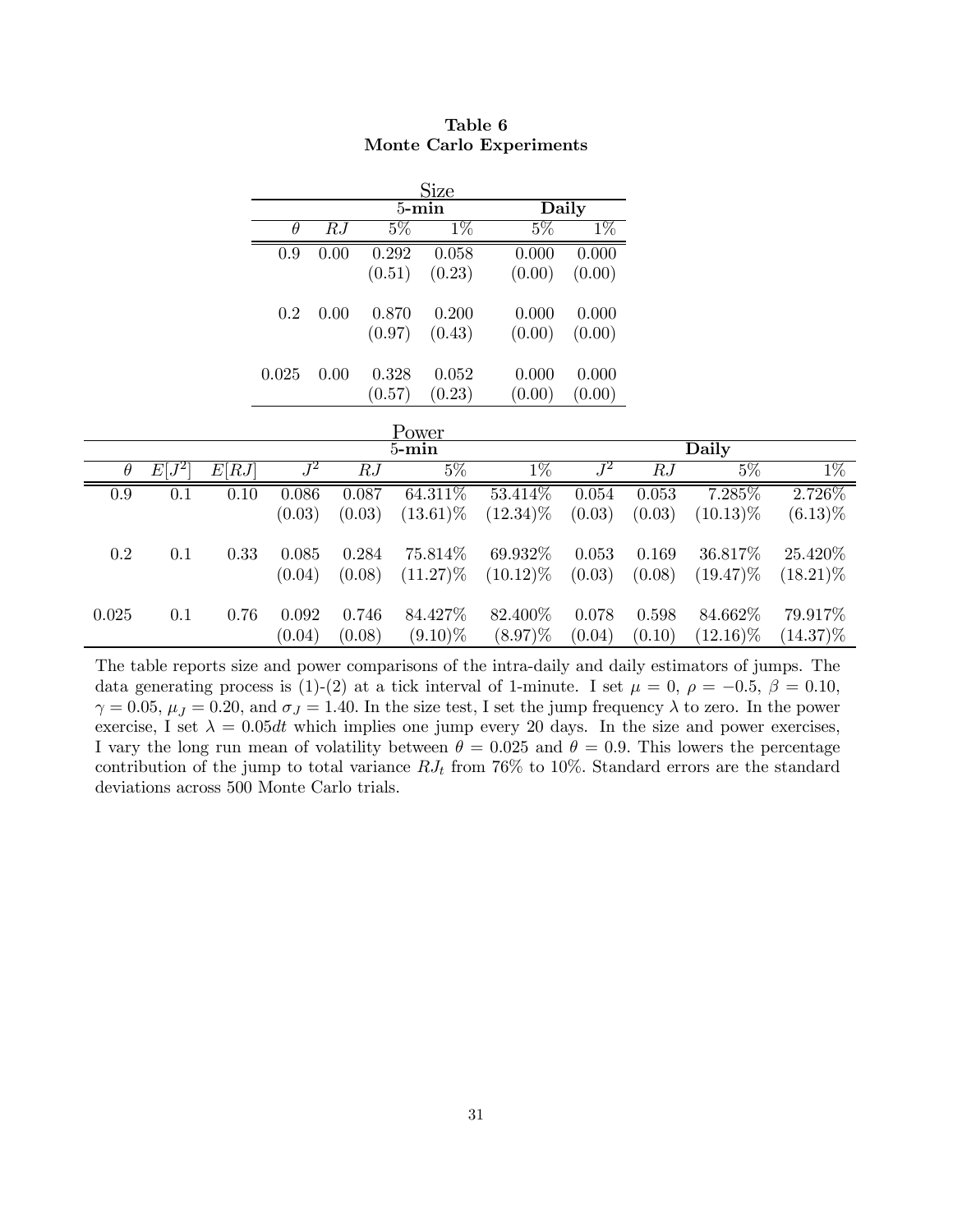|            |        | RJ     |           |            |             |            |        | RJ     |           |                |             |
|------------|--------|--------|-----------|------------|-------------|------------|--------|--------|-----------|----------------|-------------|
| $ABX-061$  | Avg.   | Max    | $\mu_J^*$ | $N^{\ast}$ | $\lambda^*$ | $ABX-062$  | Avg.   | Max    | $\mu_J^*$ | $N^{\ast}$     | $\lambda^*$ |
| <b>AAA</b> | 0.2381 | 0.8117 | $-0.0000$ | 91         | 0.2880      | AAA        | 0.0882 | 0.8061 | $-0.0004$ | 14             | 0.0509      |
| AA         | 0.0991 | 0.5561 | $-0.0018$ | 38         | 0.1203      | AА         | 0.1658 | 0.9315 | $-0.0005$ | 30             | 0.1091      |
| A          | 0.0910 | 0.6725 | $-0.0001$ | 59         | 0.1867      | А          | 0.1137 | 0.7554 | $-0.0003$ | 62             | 0.2255      |
| <b>BBB</b> | 0.0487 | 0.3823 | $-0.0001$ | 11         | 0.0348      | <b>BBB</b> | 0.0744 | 0.3429 | 0.0005    | 49             | 0.1782      |
| BBB-       | 0.0852 | 0.4303 | $-0.0012$ | 26         | 0.0823      | BBB-       | 0.0171 | 0.2619 | 0.0000    | $\theta$       | 0.0000      |
|            |        |        |           |            |             |            |        |        |           |                |             |
| $ABX-071$  |        |        |           |            |             | $ABX-072$  |        |        |           |                |             |
| <b>AAA</b> | 0.0878 | 0.6922 | $-0.0004$ | 3          | 0.0200      | AAA        | 0.0433 | 0.2625 | $-0.0037$ |                | 0.0400      |
| AA         | 0.1014 | 0.7684 | $-0.0001$ | 12         | 0.0800      | AA         | 0.2372 | 0.3962 | $-0.0020$ | 11             | 0.4400      |
| A          | 0.0363 | 0.4538 | $-0.0024$ | 4          | 0.0267      | A          | 0.0000 | 0.0000 | 0.0000    | $\Omega$       | 0.0000      |
| <b>BBB</b> | 0.1055 | 0.2808 | $-0.0022$ | 19         | 0.1267      | <b>BBB</b> | 0.0000 | 0.0000 | 0.0000    | $\theta$       | 0.0000      |
| BBB-       | 0.0382 | 0.2660 | $-0.0093$ |            | 0.0067      | BBB-       | 0.0433 | 0.2062 | 0.0000    | $\overline{0}$ | 0.0000      |

Table 7 Jump Risk Parameter Estimates

RJ is the portion of the variance attributable to jumps.  $\mu_j^*$  is an estimate of the mean jump size based on the  $N^*$  significant jumps in (21). The empirical jump frequency  $\lambda^*$  is obtained by dividing  $N^*$  by the sample size.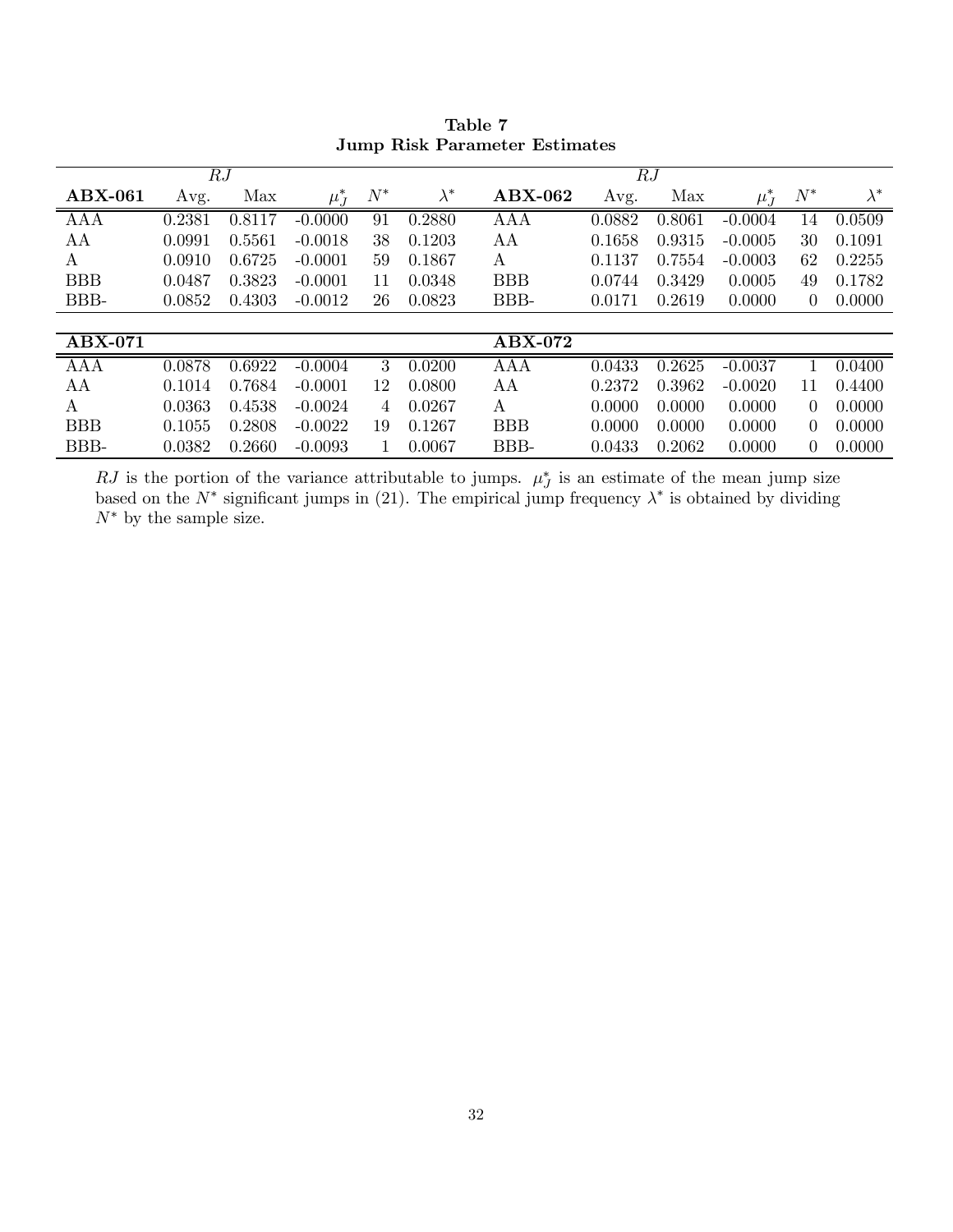| Date     | <b>News</b>                                                         | <b>BBC</b>  | <b>JEC</b>  | <b>PIMCO</b> |
|----------|---------------------------------------------------------------------|-------------|-------------|--------------|
| 20061228 | OwnIt Mortgage Solutions files for bankruptcy                       |             | X           |              |
| 20070207 | Senate has hearings on subprime lending                             |             | $\mathbf X$ |              |
| 20070212 | ResMae Mortgage files for bankruptcy                                |             | X           |              |
| 20070220 | Nova Star has surprise loss                                         |             | $\mathbf X$ |              |
| 20070222 | HSBC fires head of US mortgage business after \$10.5bn loss         | X           |             |              |
| 20070302 | Fed announces draft regulations for subprime                        |             | X           |              |
| 20070308 | DR Horton warns of huge losses                                      | X           |             |              |
| 20070308 | New Century stops making loans                                      |             | X           | X            |
| 20070312 | New Century shares halted                                           | $\mathbf X$ |             |              |
| 20070316 | Accredited Home Lenders sells \$2.7bn in loans                      | $\mathbf X$ |             |              |
| 20070320 | People's Choice files for bankruptcy                                |             | X           |              |
| 20070327 | Bernanke "likely to be contained"                                   |             | $\mathbf X$ | X            |
| 20070402 | New Century files for bankruptcy                                    | $\mathbf X$ | $\mathbf X$ | $\mathbf X$  |
| 20070406 | American Home Mortgage writes down risky mortgages                  |             | $\mathbf X$ |              |
| 20070418 | Freddie announces plans to refinance \$20bn in subprime             |             | $\mathbf X$ |              |
| 20070424 | Sales of existing homes fall 8.4%, sharpest in 18 years             |             | $\mathbf X$ | X            |
| 20070503 | GMAC loses heavily in subprime                                      | $\mathbf X$ |             |              |
| 20070503 | UBS closes subprime lending arm                                     | $\mathbf X$ |             |              |
| 20070509 | Fed does not change rates                                           |             | X           |              |
| 20070517 | Fed does not see broader economic impact                            |             | $\mathbf X$ |              |
| 20070612 | Foreclosure filings surge 90% year over year.                       |             | $\mathbf X$ | X            |
| 20070614 | Frank says Fed could lose mortgage regulatory authority             | X           |             |              |
| 20070614 | News emerges about large liquidations at Bear                       |             |             | X            |
| 20070614 | Goldman reports flat profit                                         |             | X           |              |
| 20070622 | Bear Stearns \$3.2bn hedge fund bail out                            | $\mathbf X$ | $\mathbf X$ | X            |
| 20070629 | Bear fires head of asset management                                 | X           |             |              |
| 20070710 | S&P and Moody's negative ratings \$12bn in subprime                 |             | X           | X            |
| 20070713 | GE decides to sell WMC subprime business                            | X           |             |              |
| 20070718 | Bear: investors will get little money back                          | $\mathbf X$ | X           | X            |
| 20070719 | Fed comments shake global shares                                    | X           | $\mathbf X$ |              |
| 20070720 | Bernanke warns subprime crisis could cost up to \$100bn             | $\mathbf X$ |             |              |
| 20070724 | Rising default hit profits at CFC                                   | X           |             |              |
| 20070726 | Bear Stearns seizes assets. Shares fall 4.2%, largest in five year. | X           |             |              |
| 20070727 | Worries about subprime hammer global stock markets                  | Χ           |             |              |
| 20070730 | Germany's IKB bailed out                                            |             | X           |              |
| 20070731 | Bear Stearns stops withdrawls from third fund                       | X           | X           |              |
| 20070731 | Home prices show 18th consecutive decline in growth rate            |             | X           |              |
| 20070803 | Shares fall heavily on fears of credit crunch                       | $\mathbf X$ |             |              |
| 20070806 | American Home Mortgage files for bankruptcy                         | $\mathbf X$ | $\mathbf X$ |              |
| 20070807 | Fed leaves rates at $\%5.25$                                        |             | $\mathbf X$ |              |

Table 8(a) Subprime News Flow: Dec. 2006-August 2007

BBC is the British Broadcasting Company, JEC is the Joint Economic Committee of U.S. House of Representatives, and PIMCO is from the Pacific Investment Management Co.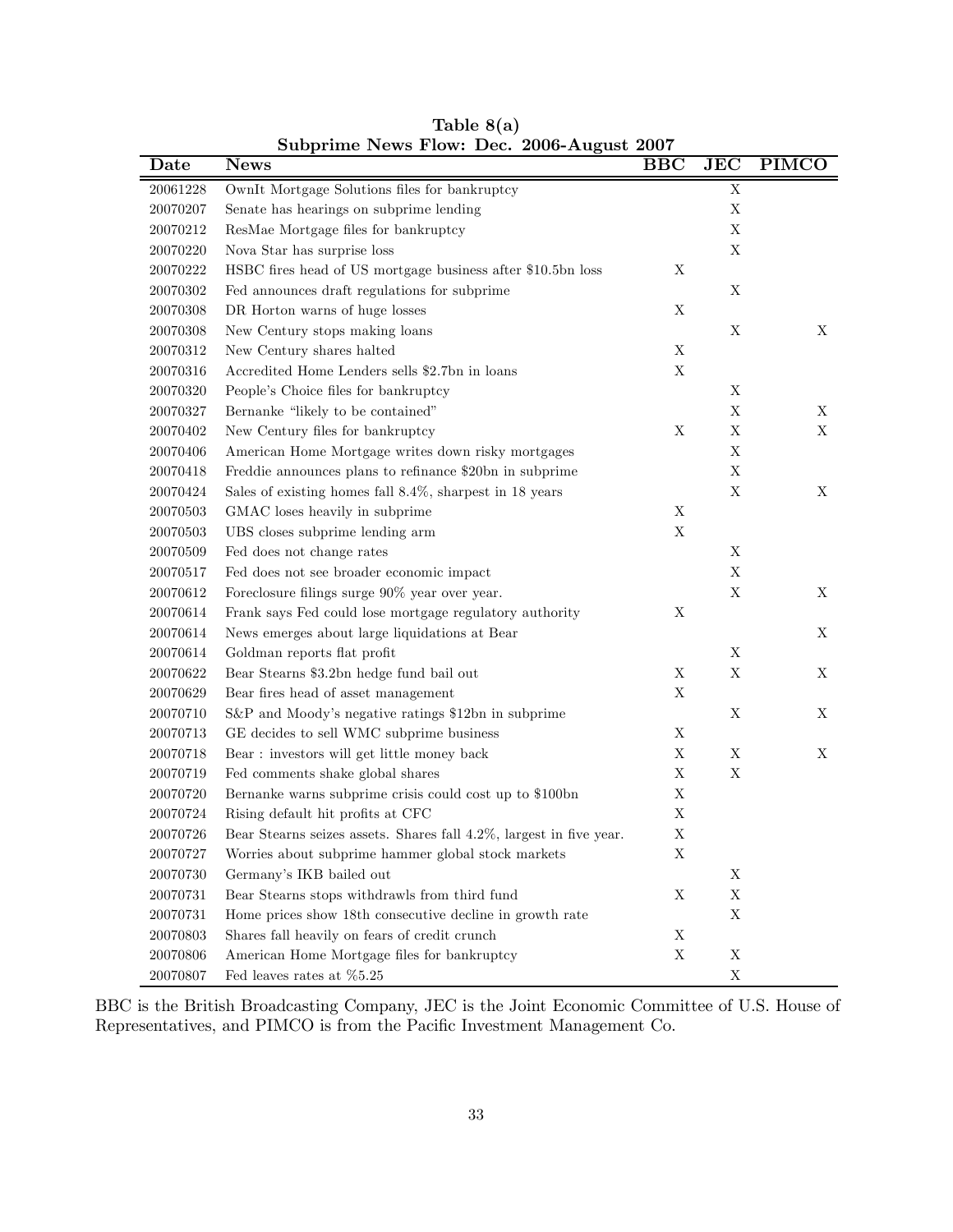|          | Subprime rews riow. Aug.-rovember 2007                         |             |             |              |
|----------|----------------------------------------------------------------|-------------|-------------|--------------|
| Date     | <b>News</b>                                                    | <b>BBC</b>  | JEC         | <b>PIMCO</b> |
| 20070809 | Coordinated intervention by ECB, Fed and Bank of Japan         | X           | $\mathbf X$ |              |
| 20070809 | AIG warns defaults spreading beyond subprime                   |             |             | X            |
| 20070809 | BNP Paribas suspends 3 funds                                   | X           | X           |              |
| 20070810 | ECB provides extra 61bn in Euros. Fed pledges overnight money  | X           |             |              |
| 20070810 | Global markets pressure. Worst day on FTSE in 4 years          | X           |             |              |
| 20070813 | ECB pumps 47.7bn in Euros into money markets                   | $\mathbf X$ |             |              |
| 20070813 | Goldman provides \$3bn support for hedge fund                  | $\mathbf X$ |             |              |
| 20070813 | Aegis Mortgage files for bankruptcy                            |             | Χ           |              |
| 20070816 | CFC draws entire 11.5bn credit line                            | X           | $\mathbf X$ | X            |
| 20070817 | Fed cuts discount rate by 50 basis points                      | X           | $\mathbf X$ | X            |
| 20070820 | CFC cuts jobs                                                  | $\mathbf X$ |             |              |
| 20070823 | CFC get \$2bn cash infusion from BAC                           | X           |             |              |
| 20070828 | German Sachsen Landesbank sold under threat of collapse        | $\mathbf X$ |             |              |
| 20070831 | Bernanke at Jackson Hole says US will act as needed            |             | X           |              |
| 20070903 | German IKB records \$1bn loss                                  | X           |             |              |
| 20070904 | Bank of China reveals \$9bn in subprime losses                 | X           |             |              |
| 20070904 | Overnight bank lending dries up                                | X           |             |              |
| 20070906 | ECB injects fresh cash into market                             | $\mathbf X$ |             |              |
| 20070911 | Trichet says EU economy sound                                  | $\mathbf X$ |             |              |
| 20070914 | Northern Rock shares plummet after BofE rescue plan announced. | $\mathbf X$ |             |              |
| 20070914 | Merrill signals mortgages will hurt 3Q earnings                |             | X           |              |
| 20070917 | NovaStar eliminates its REIT                                   |             |             |              |
| 20070917 | Merill Lynch job cuts at First Franklin                        |             | X           |              |
| 20070918 | Fed cuts interest rates to $4.75\%$                            | X           |             | X            |
| 20070918 | Impac Mortgages closes                                         |             |             |              |
| 20070920 | Bernanke says subprime losses higher than expected             | X           |             |              |
| 20070920 | Goldman makes profits betting MBS will fall                    | X           |             |              |
| 20070921 | HSBC closes Decision One                                       |             | X           |              |
| 20071001 | UBS reveals \$3.4bn loss                                       | Χ           | $\mathbf X$ |              |
| 20071001 | Greenspan says housing crisis far from over                    |             |             |              |
| 20071005 | Merrill reveals \$5.6bn subprime loss                          | X           |             |              |
| 20071010 | Bush administration Hope Now                                   |             | $\mathbf X$ |              |
| 20071015 | Citi writes down additional \$5.9bn                            | X           |             | X            |
| 20071016 | Bernake: subprime crisis and housing slump will be drag        | Χ           | Х           |              |
| 20071018 | S&P cuts grades on 23.3bn of loans                             |             | X           |              |
| 20071024 | Merrill Lynch announces \$7.9bn writedown                      |             | X           | X            |
| 20071030 | Merrill O'Neal resigns                                         | $\mathbf X$ |             |              |
| 20071031 | Deutsche Bank reveals \$3bn writedown                          | X           |             |              |
| 20071031 | Fed delivers second rate cut                                   | $\mathbf X$ | $\mathbf X$ | X            |
| 20071101 | CFSB writes down \$1bn                                         | $\mathbf X$ |             |              |

Table 8(b) Subprime News Flow: Aug.-November 2007

BBC is the British Broadcasting Company, JEC is the Joint Economic Committee of U.S. House of Representatives, and PIMCO is from the Pacific Investment Management Co.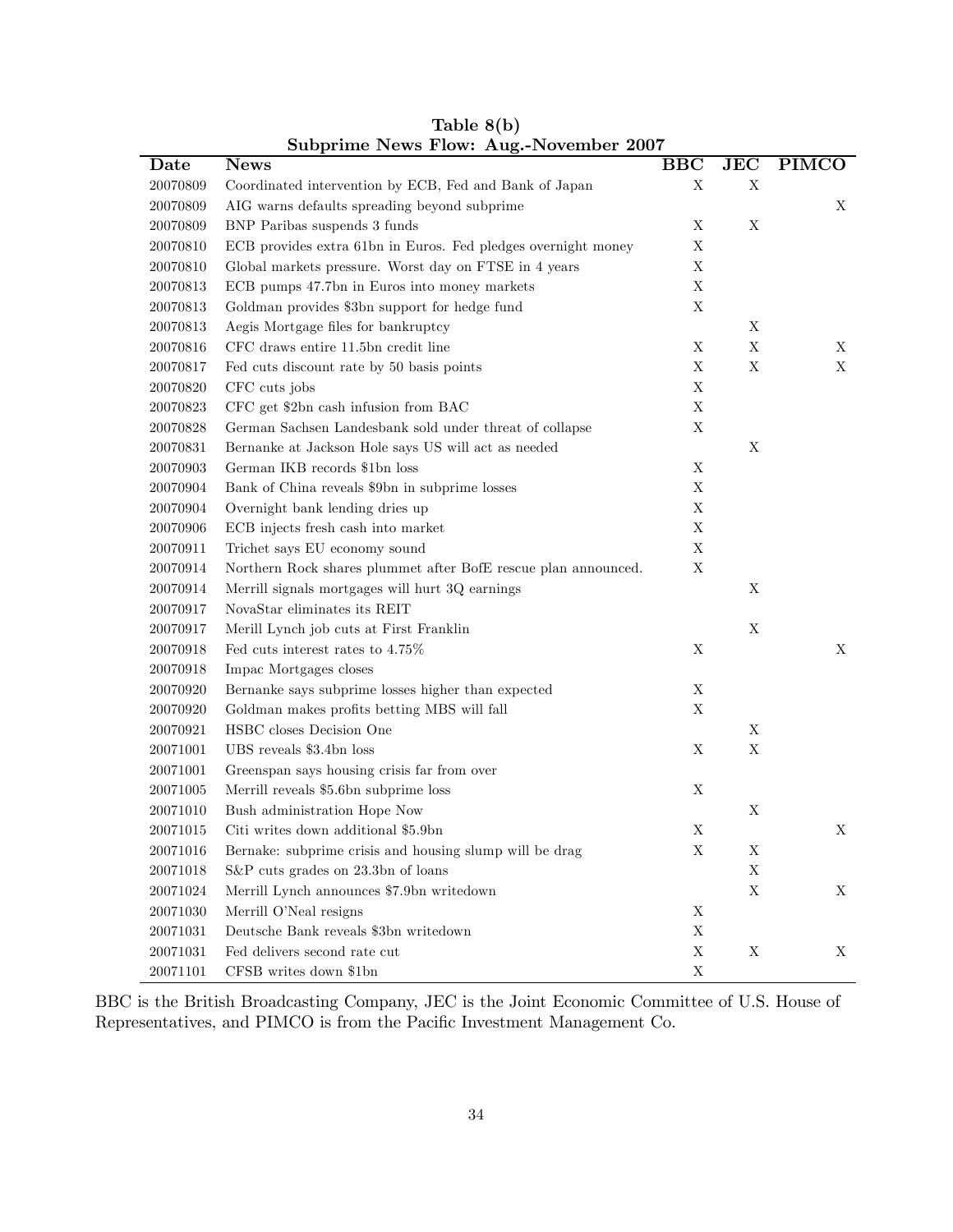| $ADX$ lines ivews regressions |             |             |                              |  |  |  |
|-------------------------------|-------------|-------------|------------------------------|--|--|--|
| $\operatorname{Tranche}$      | $D_{1,t-1}$ | $D_{2,t-1}$ | Stat.                        |  |  |  |
| $A \overline{A} A$            | $-0.0002$   | $-0.0003$   | $\overline{\mathrm{Co}}$ eff |  |  |  |
|                               | $(-8.99)$   | $(-10.74)$  | $(t-stat)$                   |  |  |  |
|                               | 0.4727      | 0.5622      | $\overline{R}{}^2$           |  |  |  |
| A A                           | $-0.0032$   | $-0.0036$   | $\mathrm{Coeff}$             |  |  |  |
|                               | (3.11)      | (2.15)      | $(t-stat)$                   |  |  |  |
|                               | 0.1897      | 0.0896      | $\overline{R}{}^2$           |  |  |  |
| $\mathbf{A}$                  | $-0.0005$   | $-0.0012$   | Coeff                        |  |  |  |
|                               | $-4.2087$   | $-4.3029$   | $(t-stat)$                   |  |  |  |
|                               | 0.2237      | 0.2319      | $\overline{R}{}^2$           |  |  |  |
| $_{\rm BBB}$                  | 0.0000      | 0.0000      | $\mathrm{Coeff}$             |  |  |  |
|                               | 0.0000      | 0.0000      | $(t-stat)$                   |  |  |  |
|                               | 0.0000      | 0.0000      | $\overline{R}{}^2$           |  |  |  |
| BBB-                          | $-0.0013$   | $-0.0026$   | $\mathrm{Coeff}$             |  |  |  |
|                               | 3.9656      | 4.0664      | $(t-stat)$                   |  |  |  |
|                               | 0.5250      | 0.5260      | $\overline{R}{}^2$           |  |  |  |

| Table 9                           |  |
|-----------------------------------|--|
| <b>ABX</b> Index News Regressions |  |

These are estimates of the effect of news on ABX index jump risk using the specification (24) in the text.  $D_{1,t}$  is a 5-day moving sum of the number of news stories in the BBC, JEC, and PIMCO timelines in Table 8.  $D_{2,t}$  is the number of news timelines that carried a particular story on that day. I estimate the model on days when jump risk is statistically significant.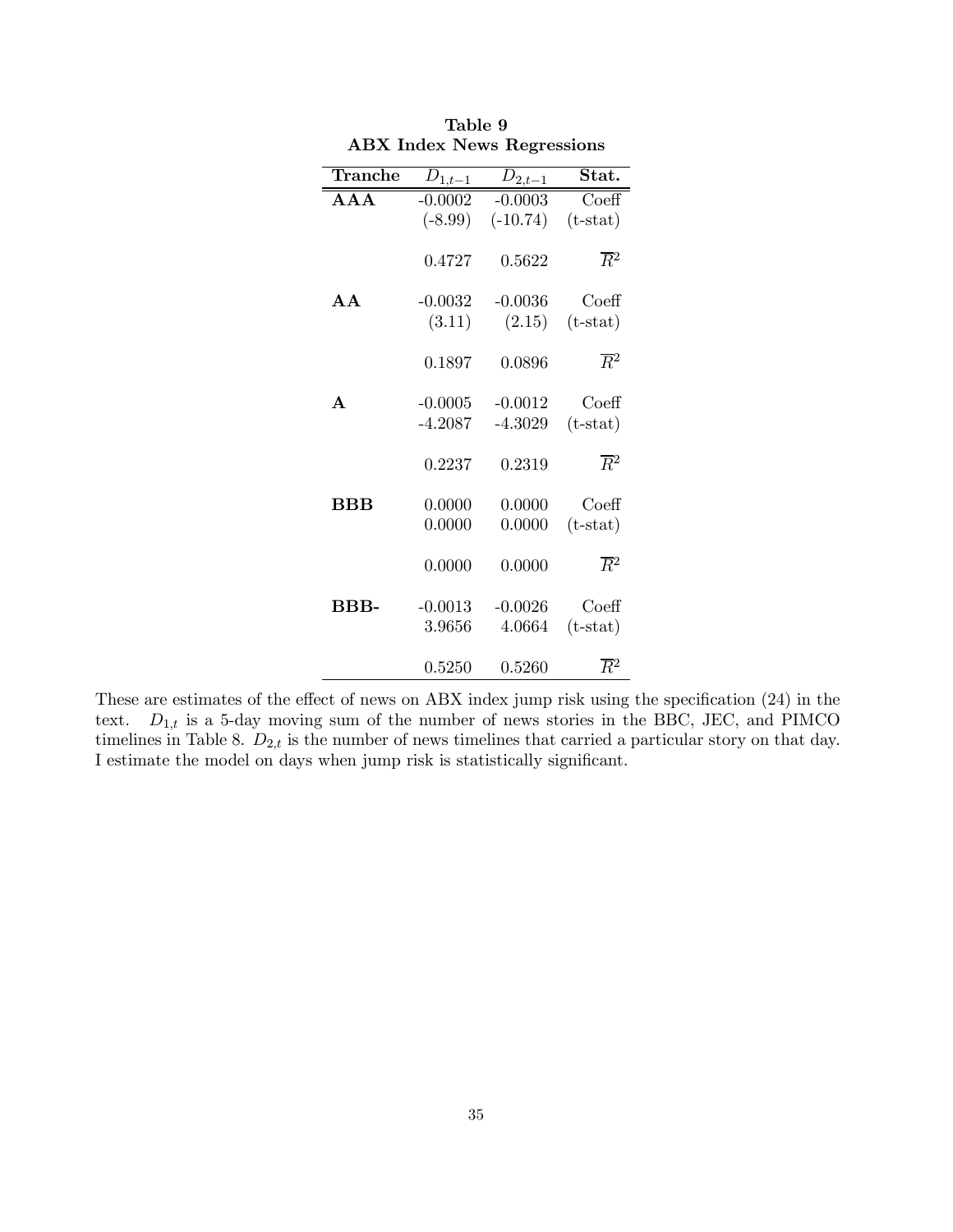Table 10 CME Housing Futures Jump Risk Parameter Estimates

| -R.I          |  |                                           |             |            |  |
|---------------|--|-------------------------------------------|-------------|------------|--|
| Contract Avg. |  | Max                                       | $\mu_{I}^*$ | $N^{\ast}$ |  |
|               |  | $0.4071$ $1.0000$ $0.0013$ $212$ $0.6709$ |             |            |  |
| r 12          |  | $0.4617$ $1.0000$ $0.0012$ $221$ $0.6994$ |             |            |  |

 $f<sup>1</sup>$  is the 1-month ahead contract, and  $f<sup>12</sup>$  is the 12-month. RJ is the portion of the variance attributable to jumps.  $\mu_J^*$  is an estimate of the mean jump size based on the  $N^*$  significant jumps in (21). The empirical jump frequency  $\lambda^*$  is obtained by dividing  $N^*$  by the sample size.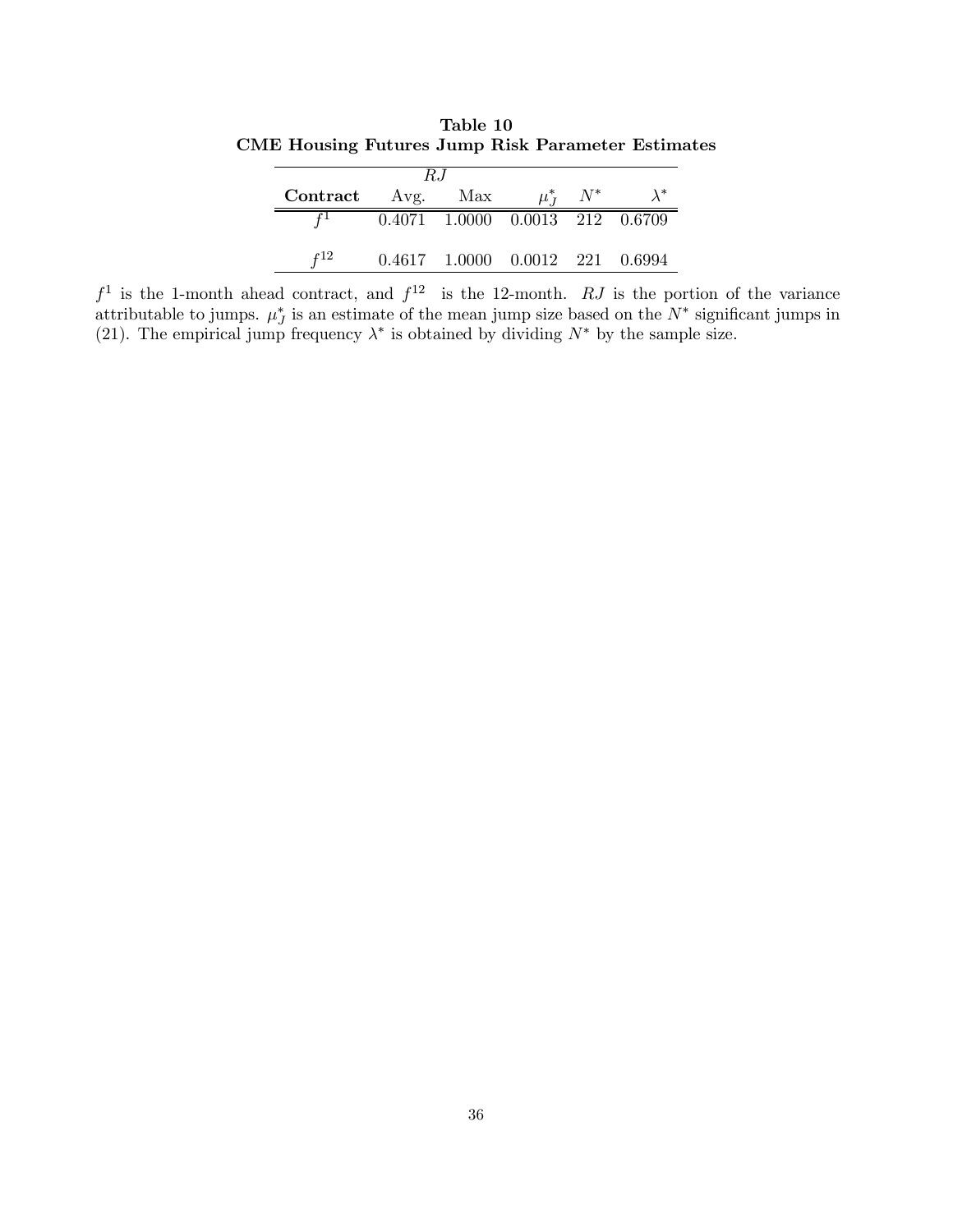| Contract | $D_{1,t-1}$         | $D_{2,t-1}$            | Stat.                          |
|----------|---------------------|------------------------|--------------------------------|
|          | 1.5669<br>$(-2.57)$ | 1.3200<br>$(-2.07)$    | $\mathrm{Coeff}$<br>$(t-stat)$ |
|          | 0.0259              | 0.0153                 | $R^2$                          |
| f12      | 0.2271<br>$(-0.36)$ | $-0.1547$<br>$(-0.27)$ | Coeff<br>$(t-stat)$            |
|          | $-0.0040$           | $-0.0042$              | $R^2$                          |

Table 11 CME Housing Futures News Regressions

These are estimates the effect of news on housing futures jump risk using the specification (24) in the text.  $f^1$  is the 1-month ahead contract, and  $f^{12}$  is the 12-month. Coefficient estimates are  $\times 10^4$ .  $D_{1,t}$  is a 5-day moving sum of the number of news stories in the BBC, JEC, and PIMCO timelines in Table 8.  $D_{2,t}$  is the number of news timelines that carried a particular story on that day. I estimate the model on days when jump risk is statistically significant.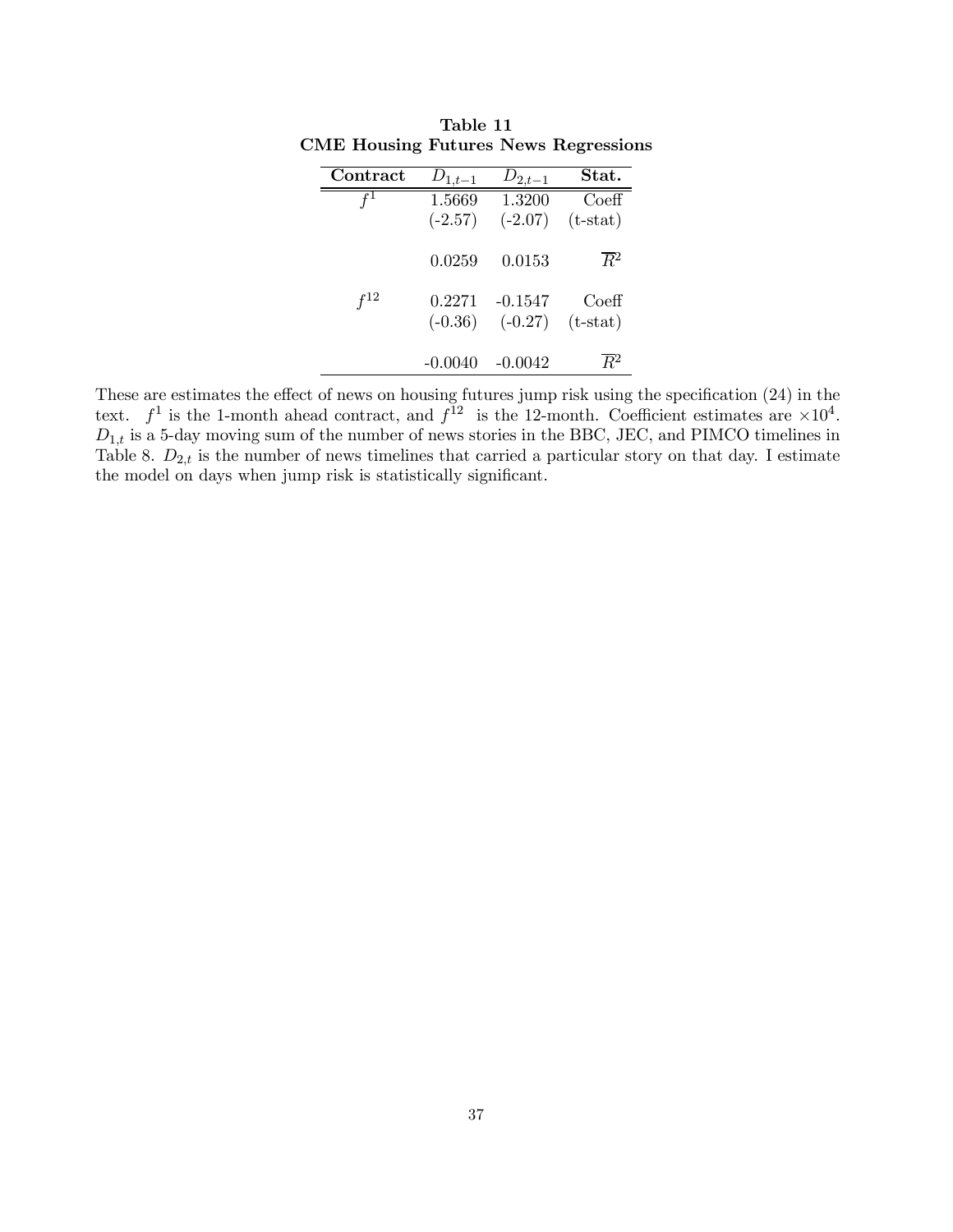|          | $\theta = 0.1$ |             | $\theta = 0.5$ |             |
|----------|----------------|-------------|----------------|-------------|
| $\rho_J$ | $5\%$          | $1\%$       | $5\%$          | $1\%$       |
| 0.50     | 92.532\%       | 90.442\%    | 90.103%        | 88.502%     |
|          | $(19.68)\%$    | $(23.25)\%$ | $(22.73)\%$    | $(25.13)\%$ |
| 0.75     | 88.810%        | 87.088%     | 87.710%        | 86.118%     |
|          | $(17.99)\%$    | $(19.54)\%$ | $(20.15)\%$    | $(21.24)\%$ |

Table 12 Monte Carlo Analysis of Cojumps

The table reports rejection frequencies for the daily cojump statistic  $(26)$ . The data generating process is a bivariate version of (1)-(2) at a tick interval of 1-minute. I set  $\mu = 0$ ,  $\rho = -0.5$ ,  $\beta = 0.10$ ,  $\gamma = 0.05$ ,  $\lambda = 0.05dt$ ,  $\mu_J = 0.20$ , and  $\sigma_J = 1.40$ . I vary the long run mean of volatility between  $\theta = 0.1$  and  $\theta = 0.5$  and the correlation of jump occurrence from 0.5 to 0.75. Standard errors are the standard deviations across 500 Monte Carlo trials.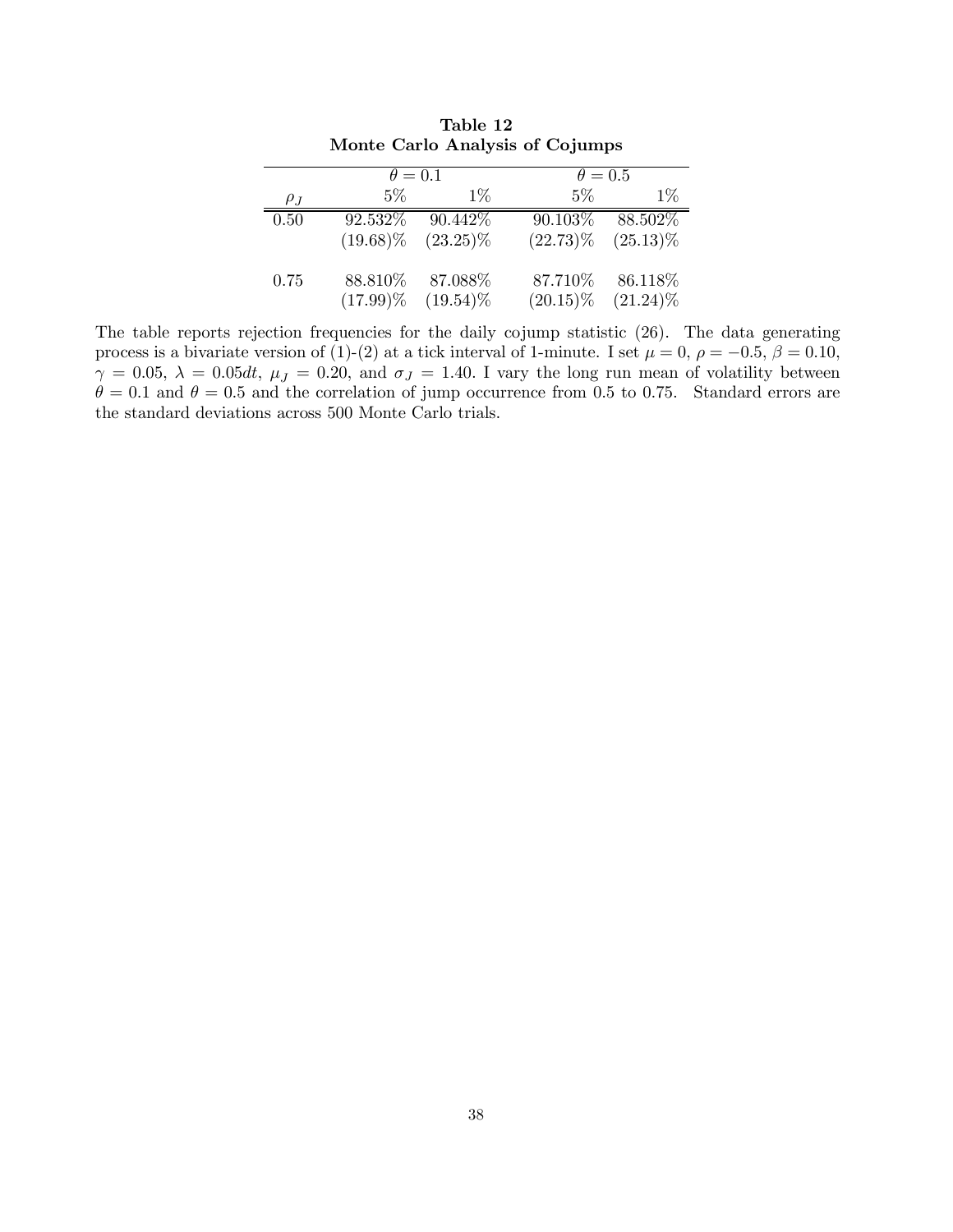| Tranche | $D_{1,t-1}$ | $D_{2,t-1}$ | Stat.              |  |  |  |
|---------|-------------|-------------|--------------------|--|--|--|
| A A A   | $-4.0632$   | $-3.1544$   | $\mathrm{Coeff}$   |  |  |  |
|         | $-(4.42)$   | $-(3.99)$   | $(t-stat)$         |  |  |  |
|         | 0.4263      | 0.3736      | $\overline{R}{}^2$ |  |  |  |
| BBB-    | $-0.4364$   | $-0.3558$   | Coeff              |  |  |  |
|         | $-(1.55)$   | $-(2.33)$   | $(t-stat)$         |  |  |  |
|         | 0.0549      | 0.1553      | $R^2$              |  |  |  |

Table 13 Cojump News Regressions

These are estimates the effect of news on cojump risk for the ABX-061 tranches paired with the 12-month CSI composite futures using the specification (31) in the text. Coefficient estimates are  $\times 10^6$ .  $D_{1,t}$  is a 5-day moving sum of the number of news stories in the BBC, JEC, and PIMCO timelines in Table 8.  $D_{2,t}$  is the number of news timelines that carried a particular story on that day. I estimate the model on days when cojump risk is statistically significant.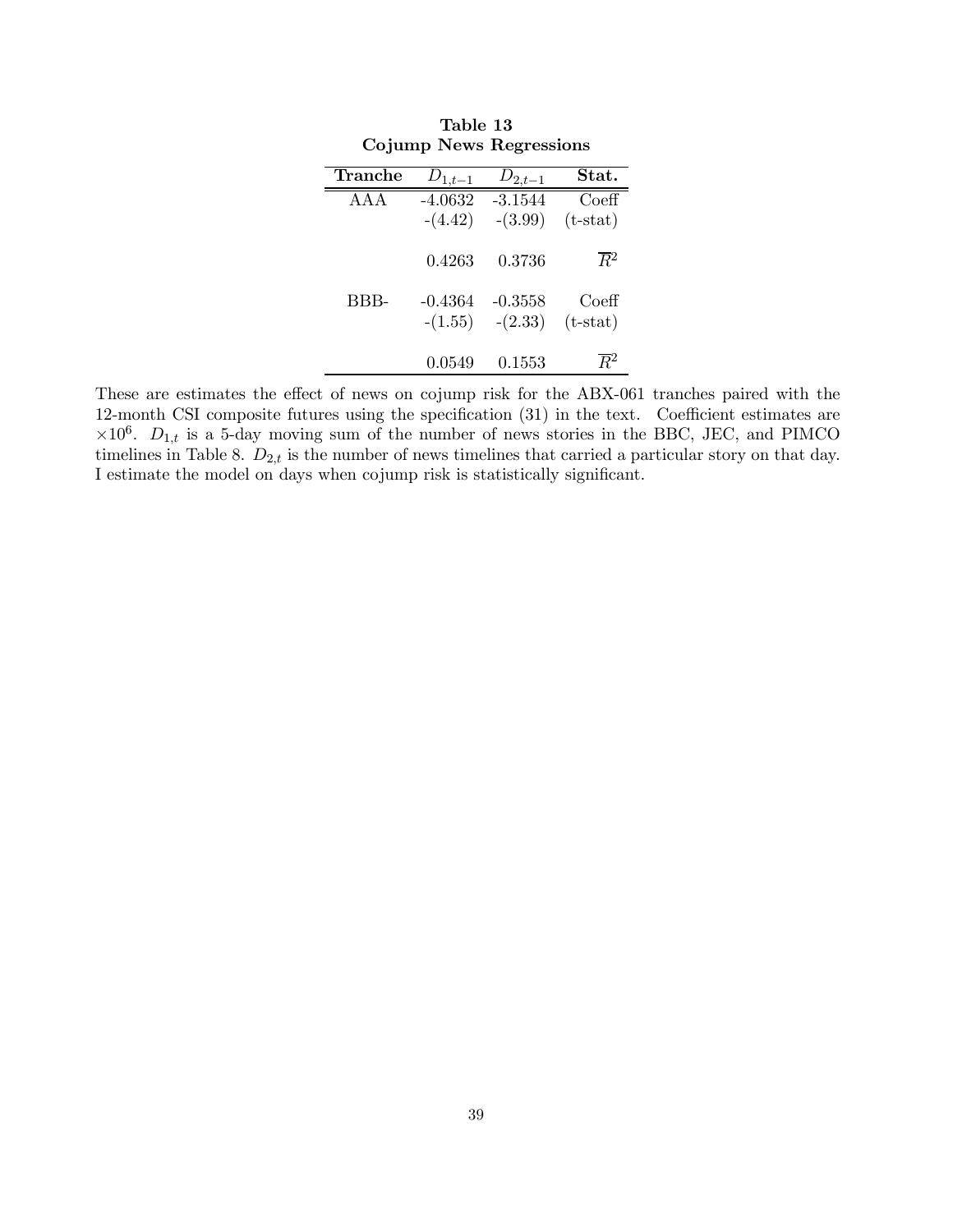| <b>Tranche</b> | Constant  | $J^*_{1,z,\underline{t-1}}$ | $J_{1, z, t-1}^{2*}$ | $J^*_{2, \underline{z}, \underline{t-1}}$ | $(f_{t-1}^{12} - f_{t-1}^{1})$ | $\overline{R}^2$ |
|----------------|-----------|-----------------------------|----------------------|-------------------------------------------|--------------------------------|------------------|
| AAA            | $-0.2446$ | 0.1112                      | $-441.6708$          | 0.0508                                    | $-0.0199$                      | 0.0756           |
|                | $-(2.41)$ | (0.34)                      | $-(0.54)$            | (2.13)                                    | $-(2.29)$                      |                  |
| AA             | $-0.2476$ | 0.6340                      | $-468.7428$          | $-0.0142$                                 | $-0.0214$                      | 0.8483           |
|                | $-(1.28)$ | (1.52)                      | $-(13.40)$           | $-(0.20)$                                 | $-(1.27)$                      |                  |
| $\bf{A}$       | $-0.8450$ | $-0.2187$                   | $-1,156.9378$        | 0.0363                                    | $-0.0670$                      | 0.5884           |
|                | $-(2.99)$ | $-(0.95)$                   | $-(4.87)$            | (0.61)                                    | $-(3.14)$                      |                  |
| <b>BBB</b>     | $-1.1830$ | $-0.0927$                   | $-1,595.0460$        | $-0.0267$                                 | $-0.1030$                      | 0.3103           |
|                | $-(0.94)$ | $-(0.16)$                   | $-(0.88)$            | $-(0.15)$                                 | $-(1.20)$                      |                  |
| BBB-           | $-9.9029$ | $-0.1508$                   | 57.5454              | 1.0907                                    | $-0.6873$                      | 0.8393           |
|                | $-(9.91)$ | $-(0.56)$                   | (1.21)               | (4.27)                                    | $-(9.42)$                      |                  |

Table 14 Empirical Model of ABX Jump Risk

The table contains estimates of the predictive ABX jump risk model (32).  $J_{1,z,t-1}^*$  is the lagged ABX  $\min_{j}$  risk,  $J_{1,z,t-1}^{2*}$  is the lagged squared ABX jump risk,  $J_{2,z,t-1}^{*}$  is the lagged jump risk from the CME housing futures, and  $(f_{t-1}^{12} - f_{t-1}^{1})$  is the slope of the housing futures curve out one year. Coefficient estimates on the futures curve are  $\times 10^4$ . t-ratios are in parentheses. The sample period is August 2006 to November 2007.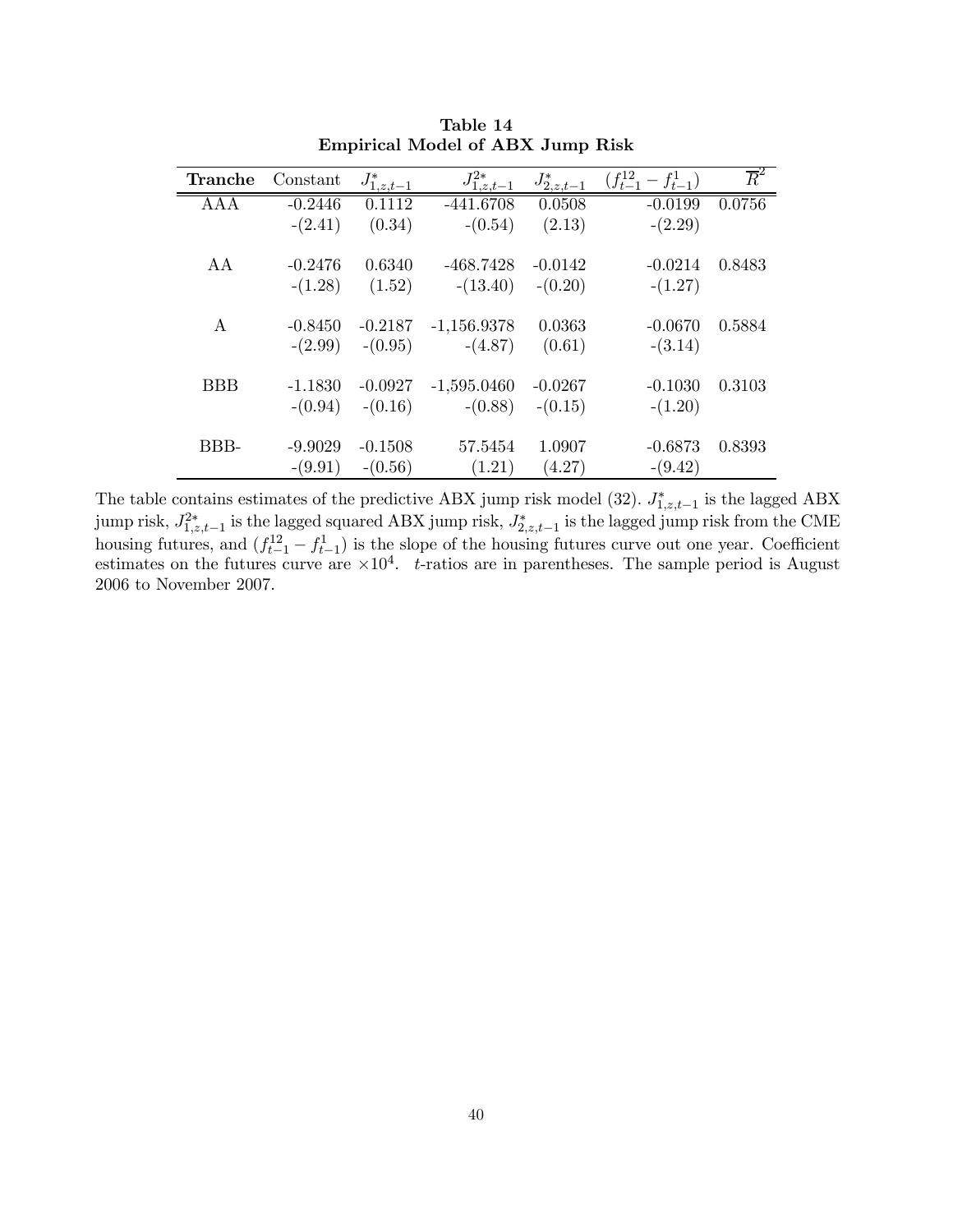

Figure 1 Prices on A Rated Tranches of ABX.HE 2006-1 May 2006-November 2007

The data are daily closing prices on the ABX.HE indices for the first half roll of 2006.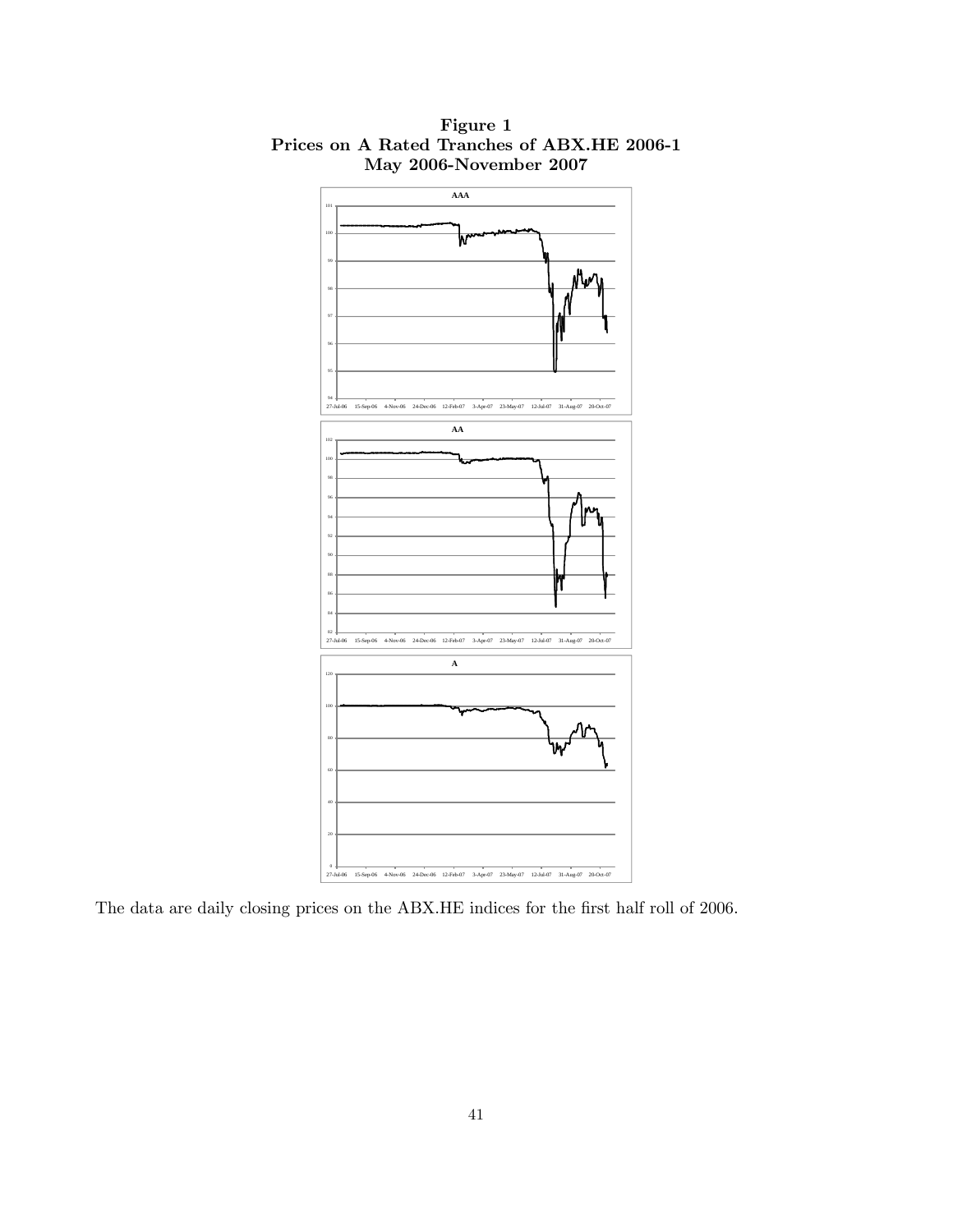

Figure 2 Prices on B Rated Tranches of ABX.HE 2006-1 May 2006-November 2007

The data are daily closing prices on the ABX.HE indices for the first half roll of 2006.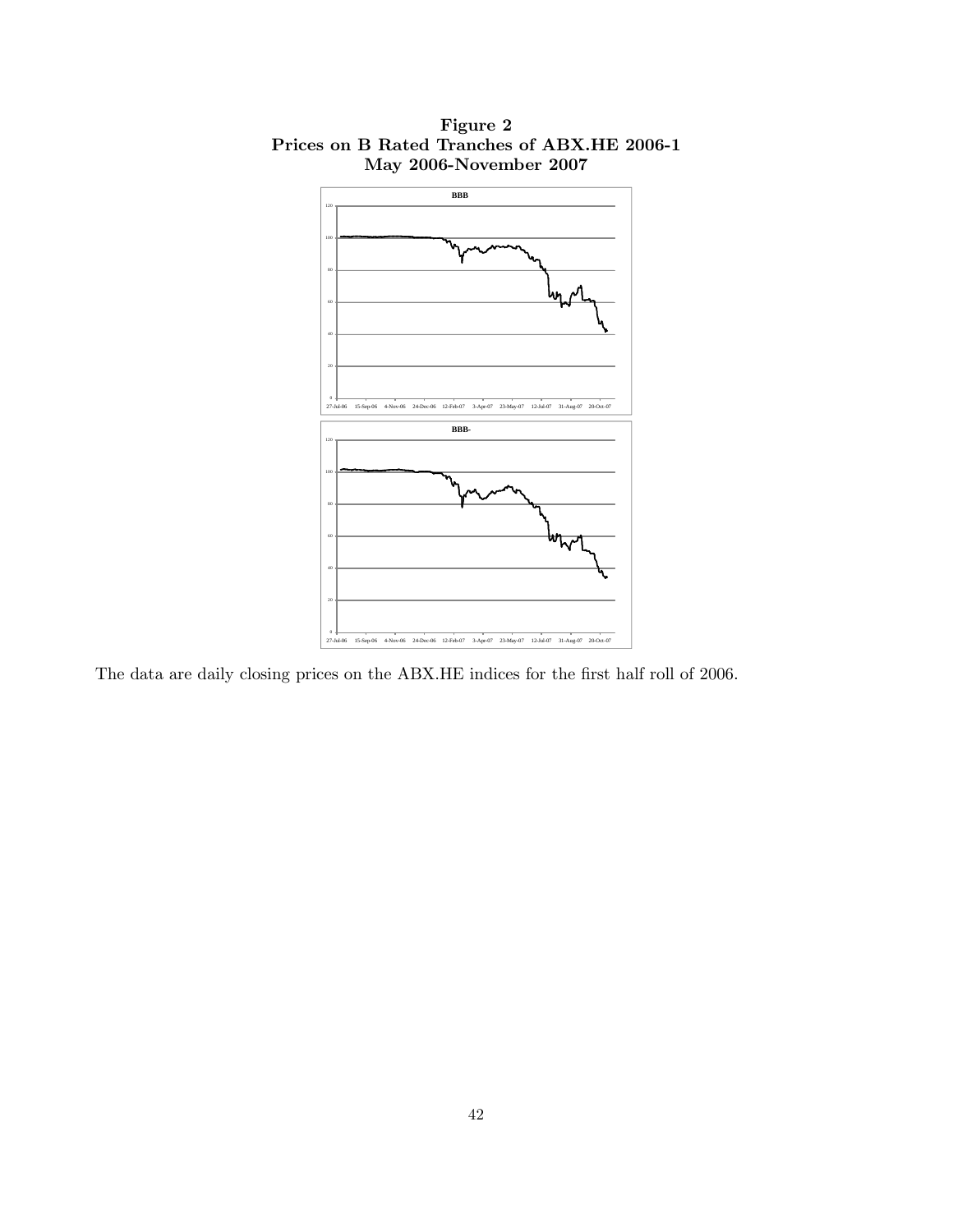

Figure 3 Significant Jumps in A Rated Tranches of ABX.HE 2006-1 August 2006-November 2007

The data are statistically significant estimates of jump risk for the ABX.HE indices from the first half roll of 2006 using the  $5\%$  significance level in  $(20)$ .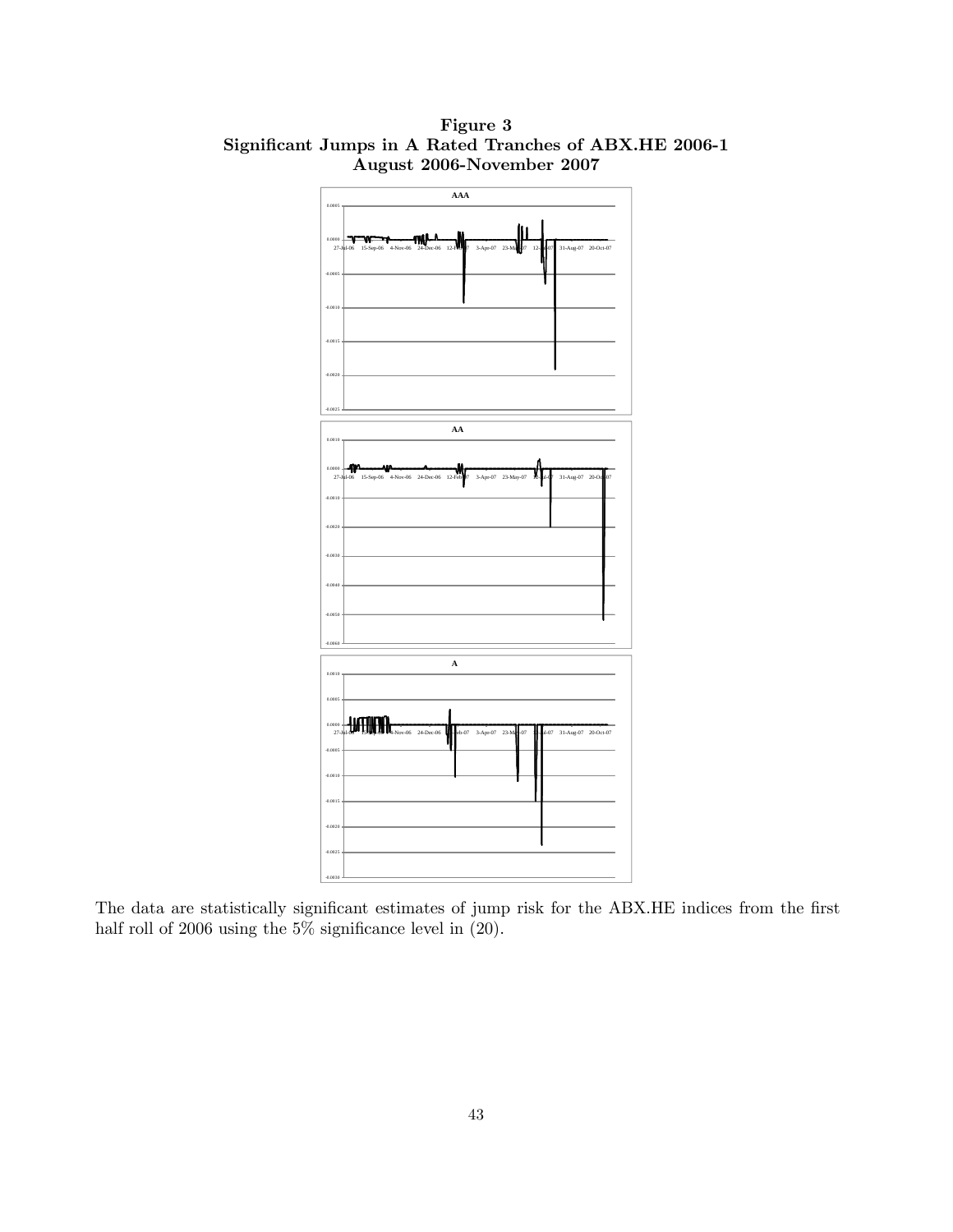

Figure 4 Significant Jumps in BBB Rated Tranches of ABX.HE 2006-1 August 2006-November 2007

The data are statistically significant estimates of jump risk for the ABX.HE indices from the first half roll of 2006 using the 5% significance level in  $(20)$ .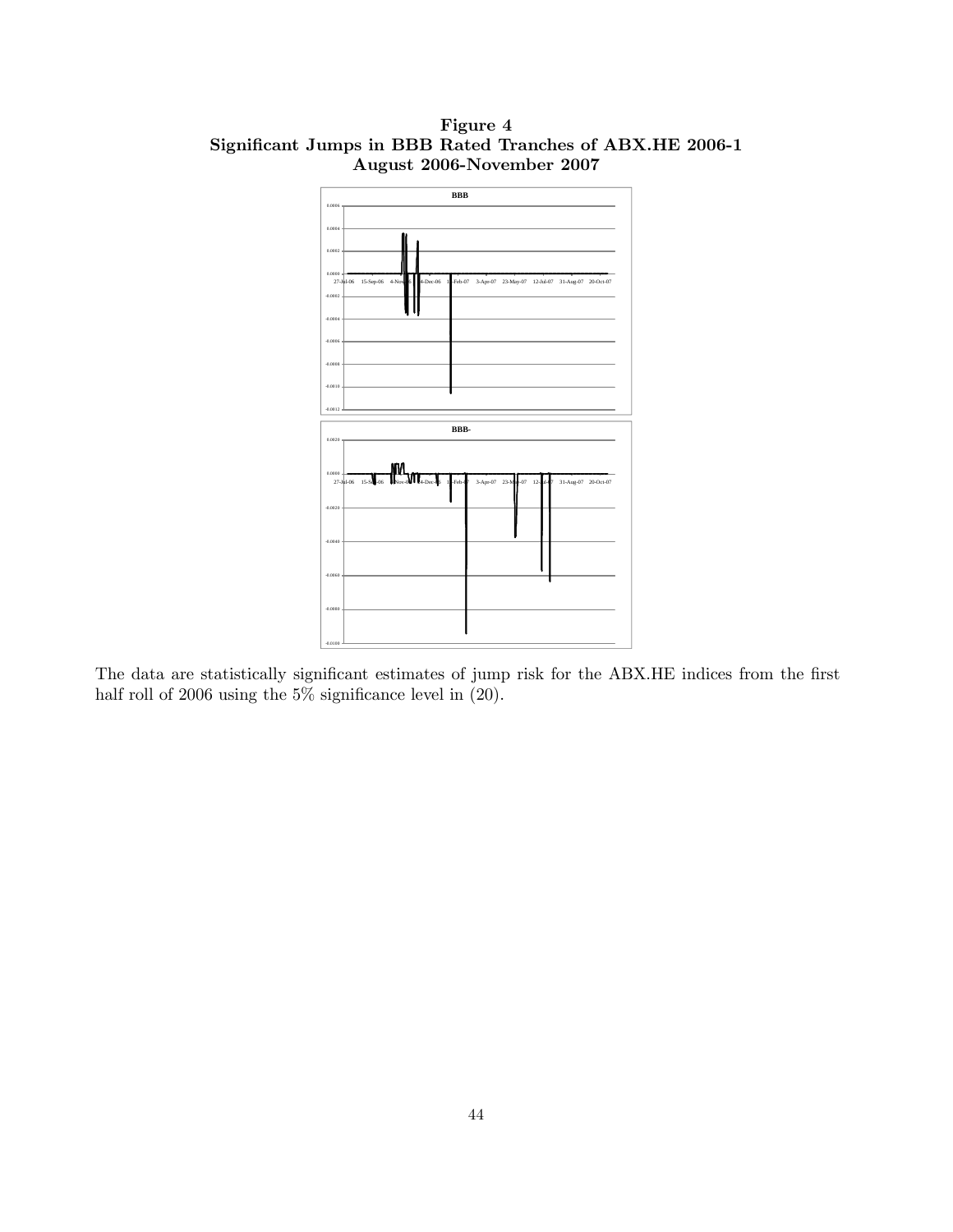

Figure 5 Jump Risk Of CME Composite CSI Housing Futures August 2006-November 2007

The data are estimates of jump risk (18) for the CME CSI composite housing futures for the near month  $f_1$  and one year  $f_{12}$  expirations,